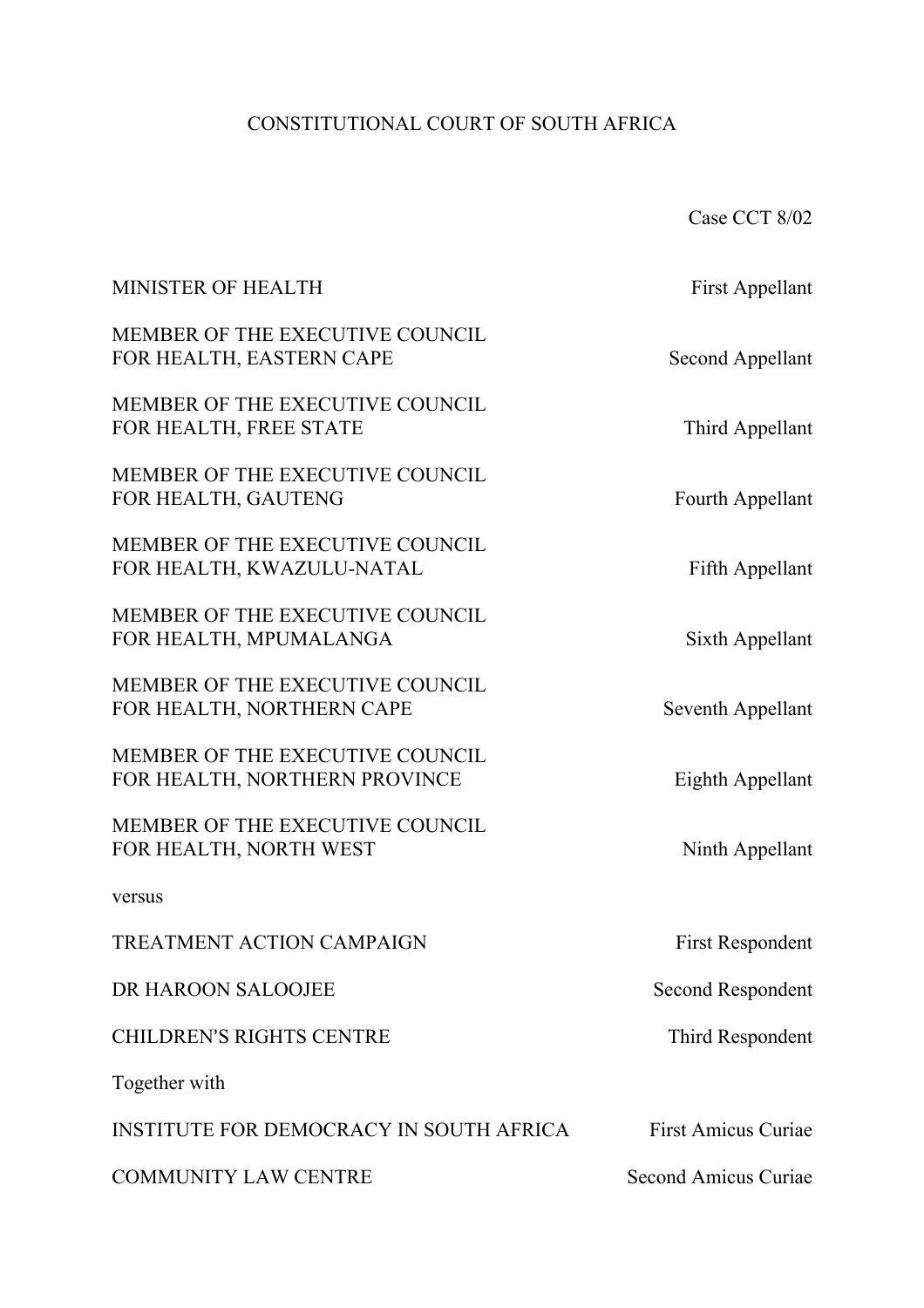### COTLANDS BABY SANCTUARY Third Amicus Curiae

Heard on :  $2, 3$  and 6 May 2002

Decided on : 5 July 2002

## JUDGMENT

THE COURT:

### *Introduction*

[[1](#page-1-0)] The HIV/AIDS<sup>1</sup> pandemic in South Africa has been described as "an incomprehensible" calamity" and "the most important challenge facing South Africa since the birth of our new democracy" and government's fight against "this scourge" as "a top priority". It "has claimed millions of lives, inflicting pain and grief, causing fear and uncertainty, and threatening the economy". These are not the words of alarmists but are taken from a Department of Health publication in [2](#page-1-1)000 and a ministerial foreword to an earlier departmental publication.<sup>2</sup>

<span id="page-1-0"></span> $\overline{1}$ <sup>1</sup> This is the term commonly used for the human immunodeficiency virus (HIV) leading to the acquired immune (or immuno-) deficiency syndrome (AIDS). Transmission of this disease, its progression and dire consequences are set out in lay language from para 11 onwards in the judgment of Ngcobo J in *Hoffmann v South African Airways* 2001 (1) SA 1 (CC); 2000 (11) BCLR 1211 (CC).

<span id="page-1-1"></span><sup>&</sup>lt;sup>2</sup> *HIV/AIDS & STD strategic plan for South Africa 2000–2005* and an earlier report to which it refers.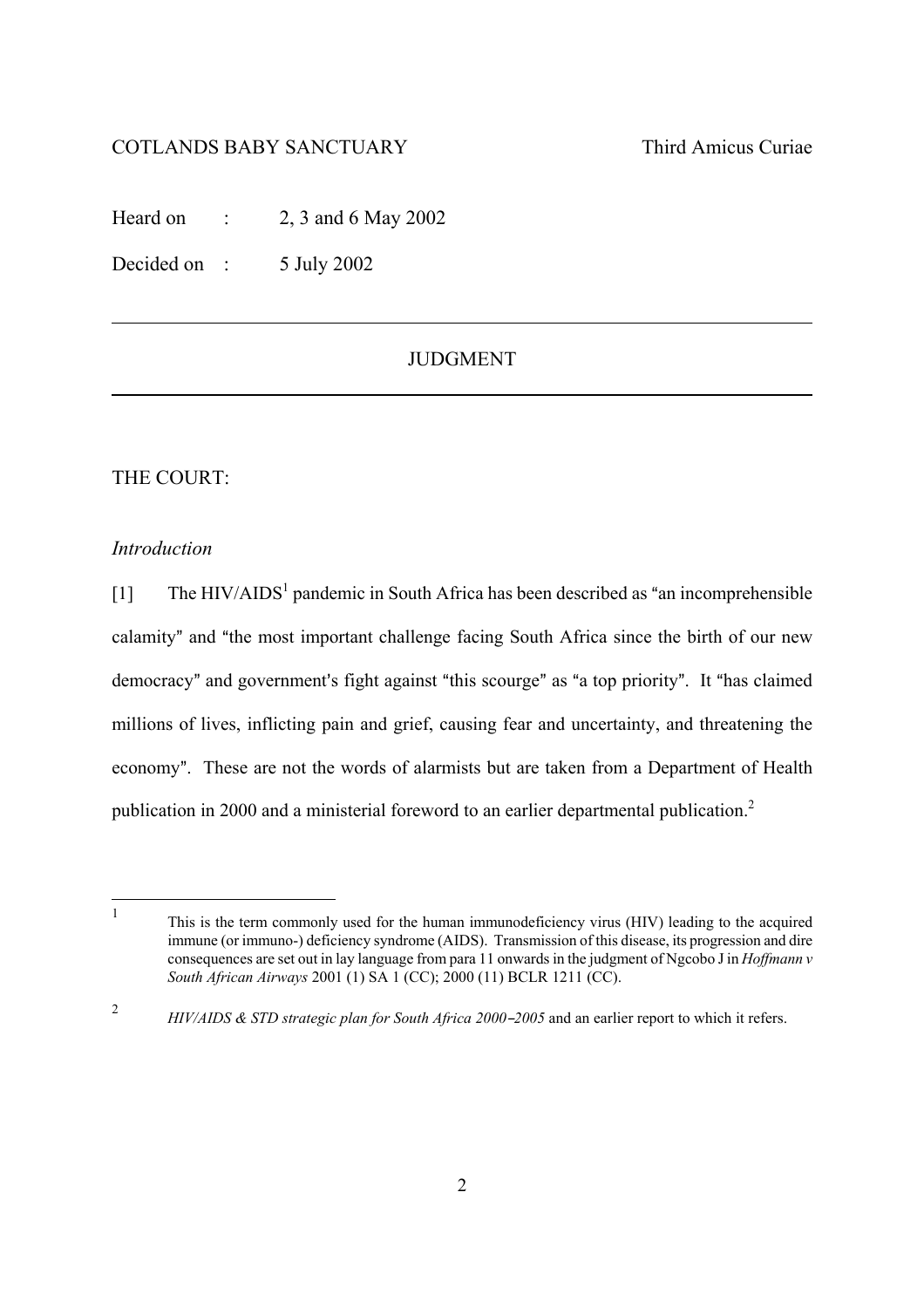[2] This appeal is directed at reversing orders made in a high court against government because of perceived shortcomings in its response to an aspect of the HIV/AIDS challenge. The court found that government had not reasonably addressed the need to reduce the risk of HIVpositive mothers transmitting the disease to their babies at birth. More specifically the finding was that government had acted unreasonably in (a) refusing to make an antiretroviral drug called nevirapine<sup>[3](#page-2-0)</sup> available in the public health sector where the attending doctor considered it medically indicated and (b) not setting out a timeframe for a national programme to prevent mother-to-child transmission of HIV.

<span id="page-2-0"></span> $\overline{3}$ Nevirapine is a fast-acting and potent antiretroviral drug long since used worldwide in the treatment of HIV/AIDS and registered in South Africa since 1998. In January 2001 it was approved by the World Health Organization for use against intrapartum mother-to-child transmission of HIV, i.e. transmission of the virus from mother to child at birth. It was also approved for such use in South Africa. The nature and precise date of such approval were contested and this led to some vigorously debated subsidiary issues, dealt with more fully below.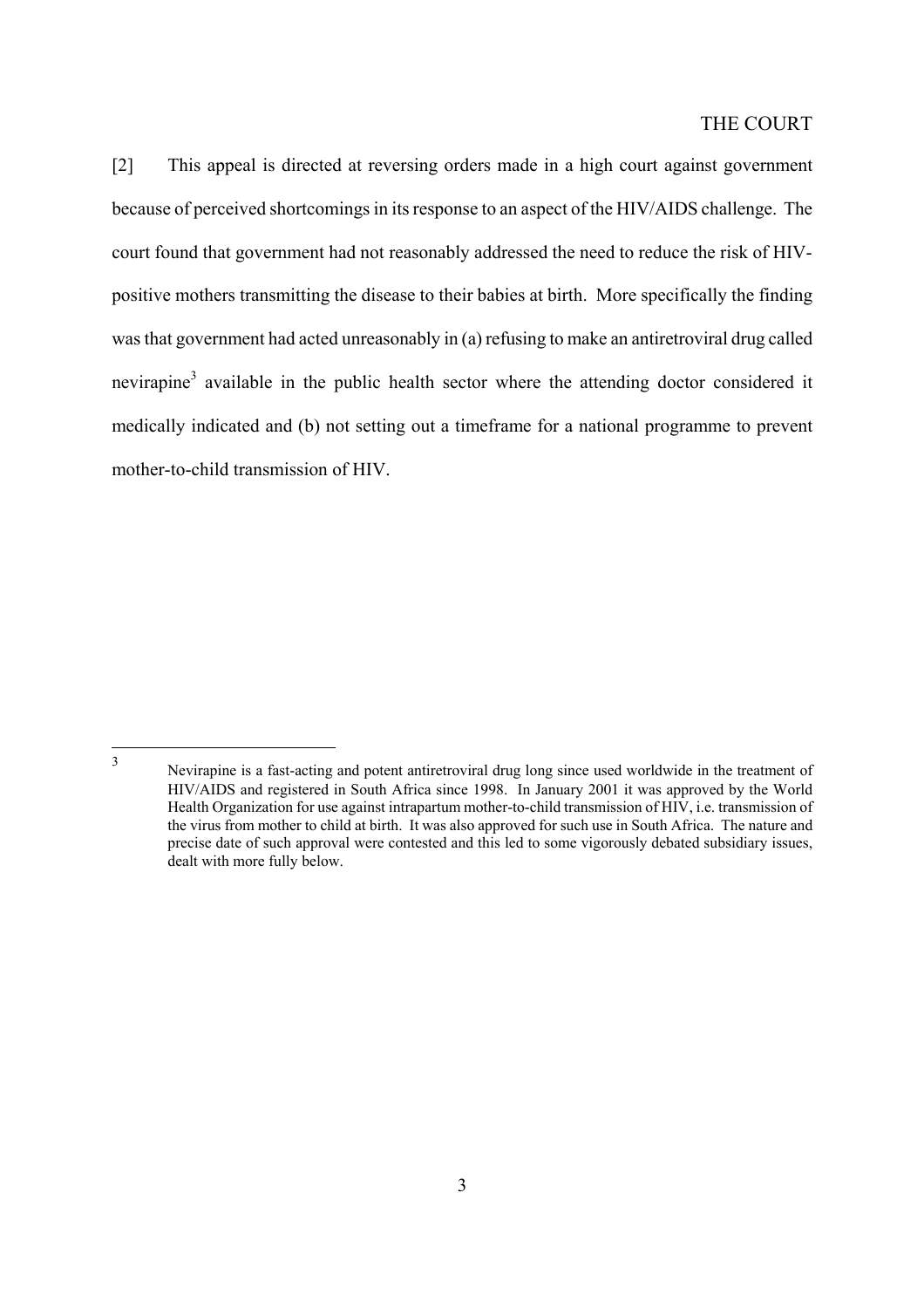[3] The case started as an application in the High Court in Pretoria on 21 August 2001. The applicants were a number of associations and members of civil society concerned with the treatment of people with HIV/AIDS and with the prevention of new infections. In this judgment they are referred to collectively as "the applicants". The principal actor among them was the Treatment Action Campaign (TAC). The respondents were the national Minister of Health and the respective members of the executive councils (MECs) responsible for health in all provinces save the Western Cape.<sup>[4](#page-3-0)</sup> They are referred to collectively as "the government" or "government".

[4] Government, as part of a formidable array of responses to the pandemic, devised a programme to deal with mother-to-child transmission of HIV at birth and identified nevirapine as its drug of choice for this purpose.<sup>5</sup> The programme imposes restrictions on the availability of nevirapine in the public health sector. This is where the first of two main issues in the case arose. The applicants contended that these restrictions are unreasonable when measured against the Constitution, which commands the state and all its organs to give effect to the rights guaranteed by the Bill of Rights. This duty is put thus by sections 7(2) and 8(1) of the Constitution respectively:

<span id="page-3-0"></span> $\overline{4}$ <sup>4</sup> The Western Cape MEC was originally a party to the proceedings in the High Court. The applicants later withdrew the application against him. A dispute between the Premier and the MEC of KwaZulu-Natal arose at a later stage, when leave to appeal to this Court was being debated.

<span id="page-3-1"></span><sup>5</sup> The drug is currently available free to government and its administration is simple: a single tablet taken by the mother at the onset of labour and a few drops fed to the baby within 72 hours after birth.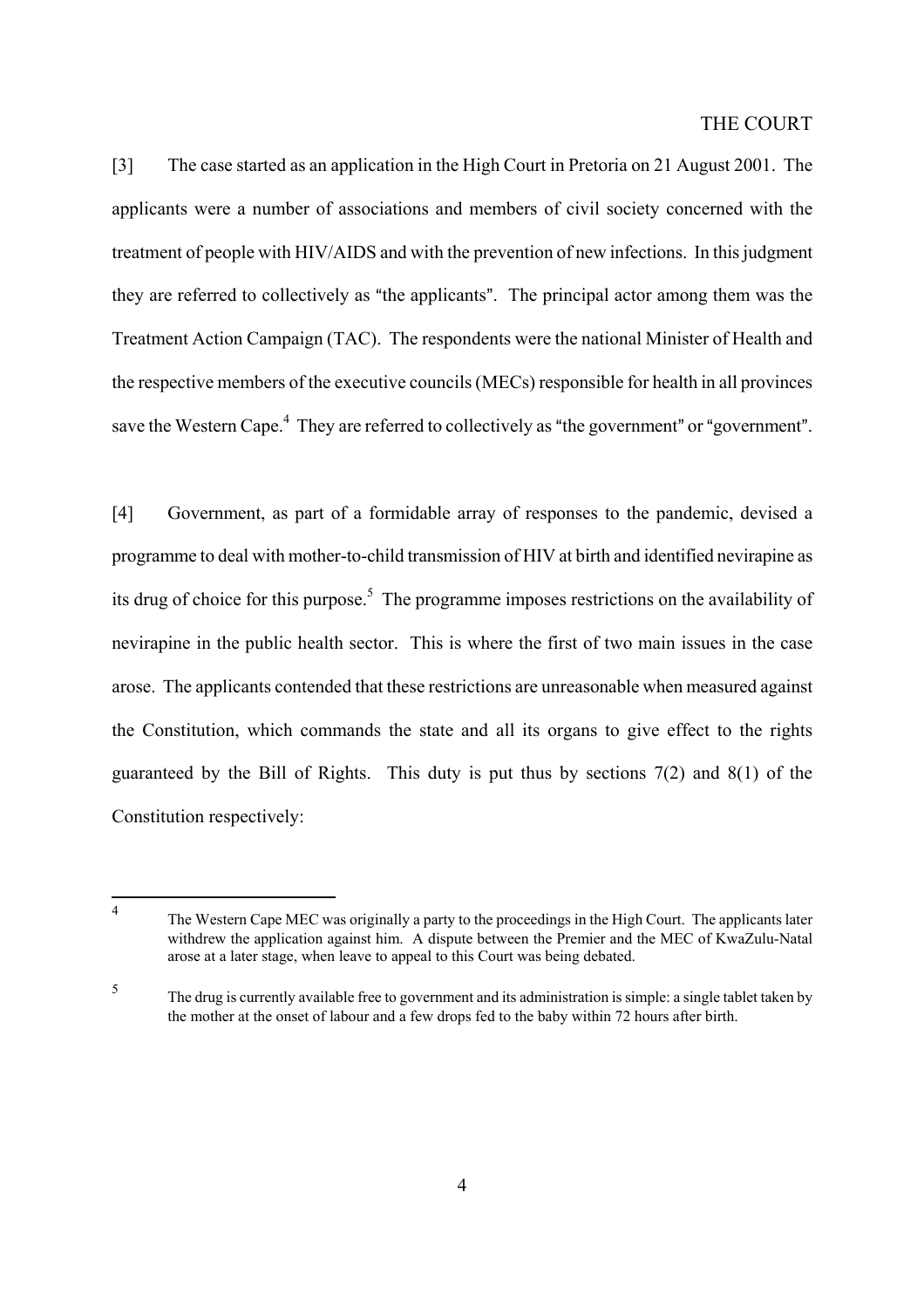$47(2)$  The state must respect, protect, promote and fulfil the rights in the Bill of Rights.

. . . .

8(1) The Bill of Rights applies to all law, and binds the legislature, the executive, the judiciary and all organs of state."

At issue here is the right given to everyone to have access to public health care services and the right of children to be afforded special protection. These rights are expressed in the following terms in the Bill of Rights:

" $27(1)$  Everyone has the right to have access to -

(a) health care services, including reproductive health care; . . . .

- (2) The state must take reasonable legislative and other measures, within its available resources, to achieve the progressive realisation of each of these rights. . . . .
- $28(1)$  Every child has the right -
	- . . . .
		- $(c)$  to basic nutrition, shelter, basic health care services and social services".

[5] The second main issue also arises out of the provisions of sections 27 and 28 of the Constitution. It is whether government is constitutionally obliged and had to be ordered forthwith to plan and implement an effective, comprehensive and progressive programme for the prevention of mother-to-child transmission of HIV throughout the country. The applicants also relied on other provisions of the Constitution which, in view of our conclusions, need not be considered.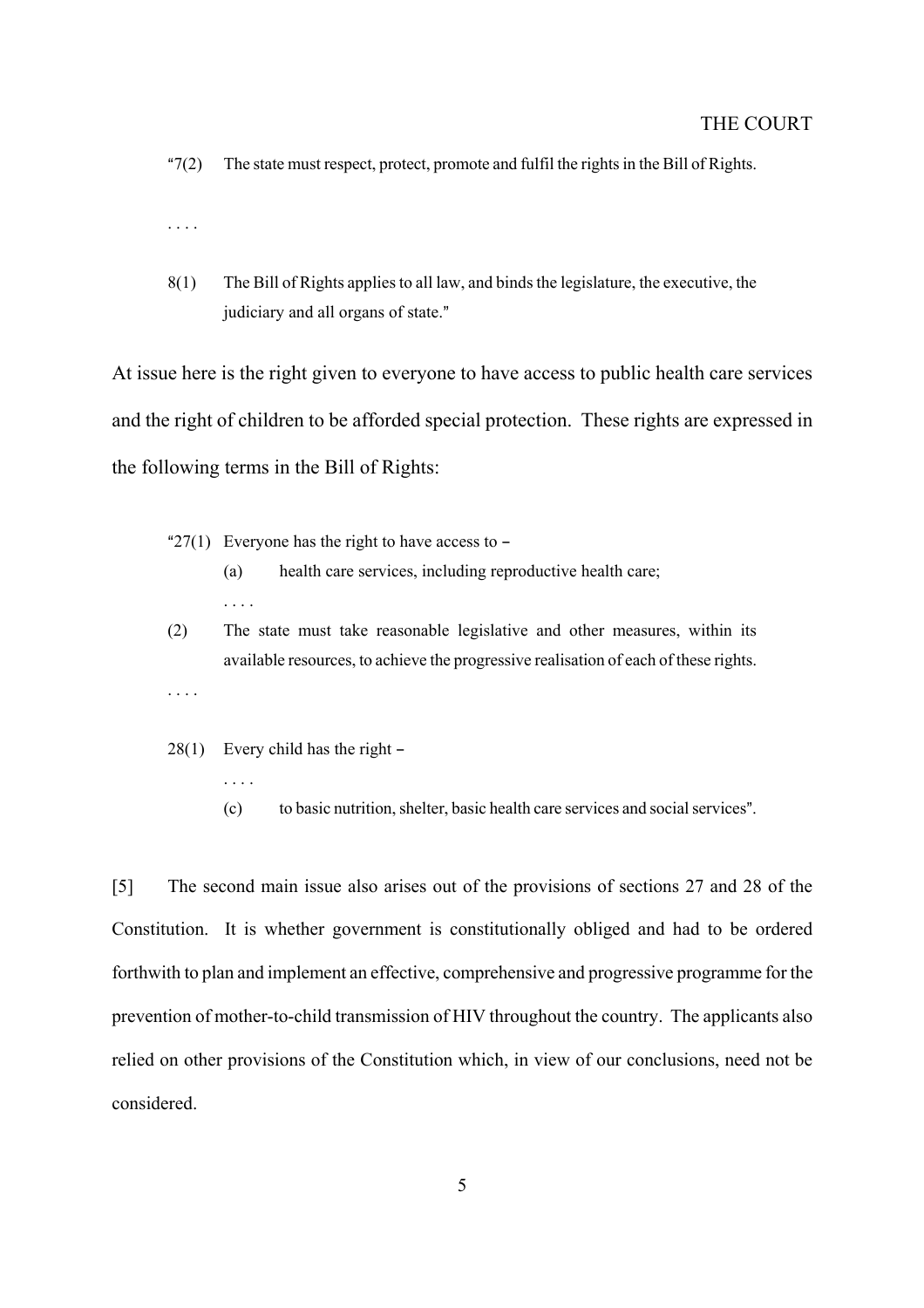[6] The affidavits lodged by the applicants addressed these two central issues from a variety of specialised perspectives, ranging from paediatrics, pharmacology and epidemiology to public health administration, economics and statistics. The applicants' papers also include the testimony of doctors, nurses and counsellors confronted daily with the human tragedies of HIVinfected mothers and their babies. In addition there are poignant accounts of HIV-positive pregnant women's pleas for access to nevirapine for themselves and their babies at public health institutions where its supply is prohibited.

[7] The principal deponents to the government's answer are the Director-General of the national Department of Health, Dr Ayanda Ntsaluba, and Dr Nono Simelela, the Chief Director of the Department's HIV/AIDS programme, whose affidavits were signed on 20 October 2001. They are supported by a number of experts and by the administrative heads of the respective provincial health departments. Although the two main issues relate to government policy, as distinct from mere administration, neither the Minister nor any of the MECs was a deponent.

[8] On 14 December 2001 the High Court made an order substantially in accord with the notice of motion as then worded. Its main provisions were the following:

A1. It is declared that the first to ninth respondents are obliged to make Nevirapine available to pregnant women with HIV who give birth in the public health sector, and to their babies, in public health facilities to which the respondents' present programme for the prevention of mother-to-child transmission of HIV has not yet been extended, where in the judgment of the attending medical officer, acting in consultation with the medical superintendent of the facility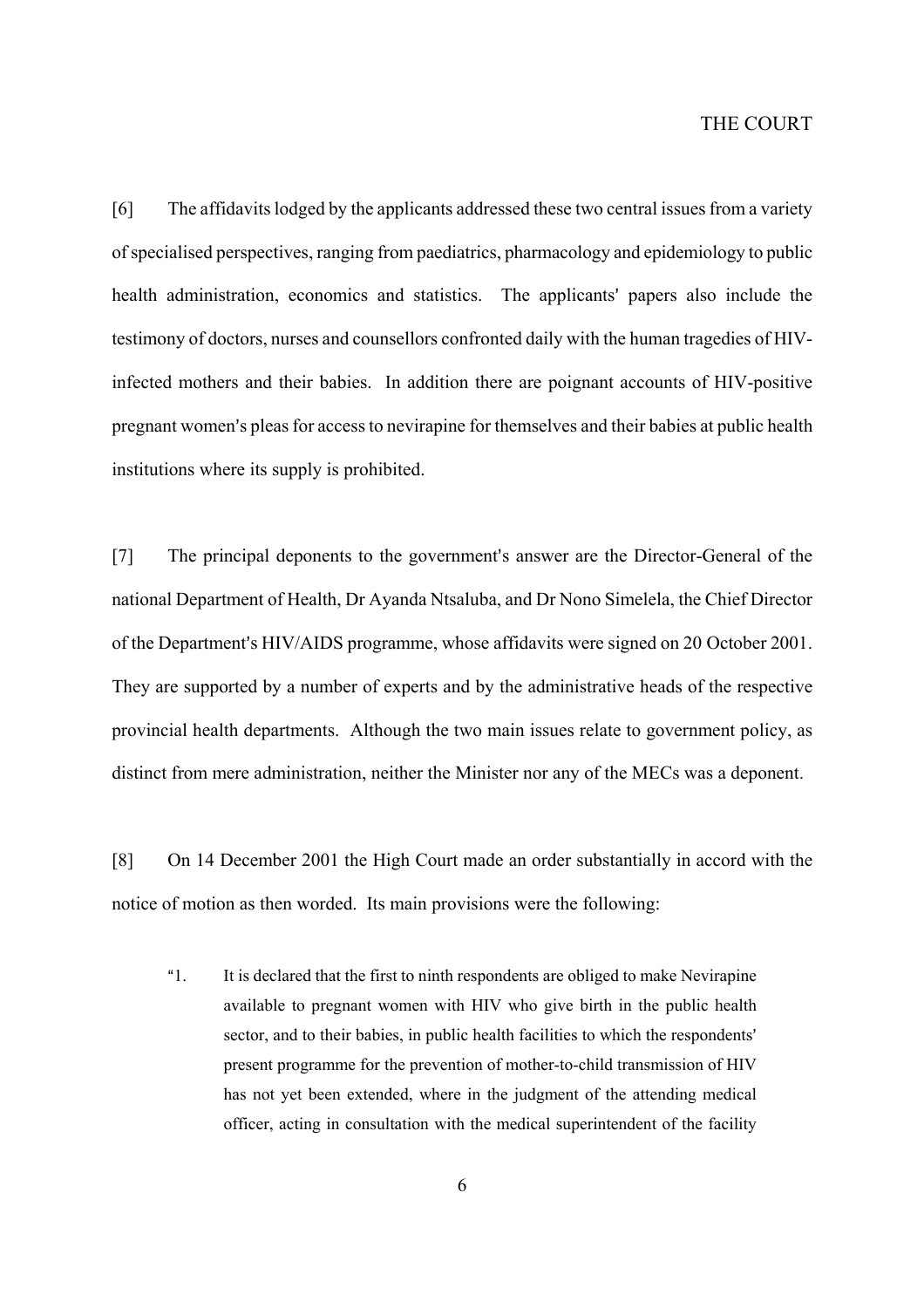concerned, this is medically indicated, which shall at least include that the woman concerned has been appropriately tested and counselled.

- 2. The first to ninth respondents are ordered to make Nevirapine available to pregnant women with HIV who give birth in the public sector, and to their babies, in public health facilities to which the respondents' present programme for the prevention of mother-to-child transmission of HIV has not yet been extended, where in the opinion of the attending medical practitioner, acting in consultation with the medical superintendent of the facility concerned, this is medically indicated, which shall at least include that the woman concerned has been appropriately tested and counselled.
- 3. It is declared that the respondents are under a duty forthwith to plan an effective comprehensive national programme to prevent or reduce the mother-to-child transmission of HIV, including the provision of voluntary counselling and testing, and where appropriate, Nevirapine or other appropriate medicine, and formula milk for feeding, which programme must provide for its progressive implementation to the whole of the Republic, and to implement it in a reasonable manner.
- 4. The respondents are ordered forthwith to plan an effective comprehensive national programme to prevent or reduce the mother-to-child transmission of HIV, including the provision of voluntary counselling and testing, and where appropriate, Nevirapine or other appropriate medicine, and formula milk for feeding, which programme must provide for its progressive implementation to the whole of the Republic, and to implement it in a reasonable manner."

A number of supporting provisions and a costs order against the government were added.

[9] Because of the importance and urgency of the matter, an early date was allocated for the hearing of government's appeal against the order of the High Court. This was followed by an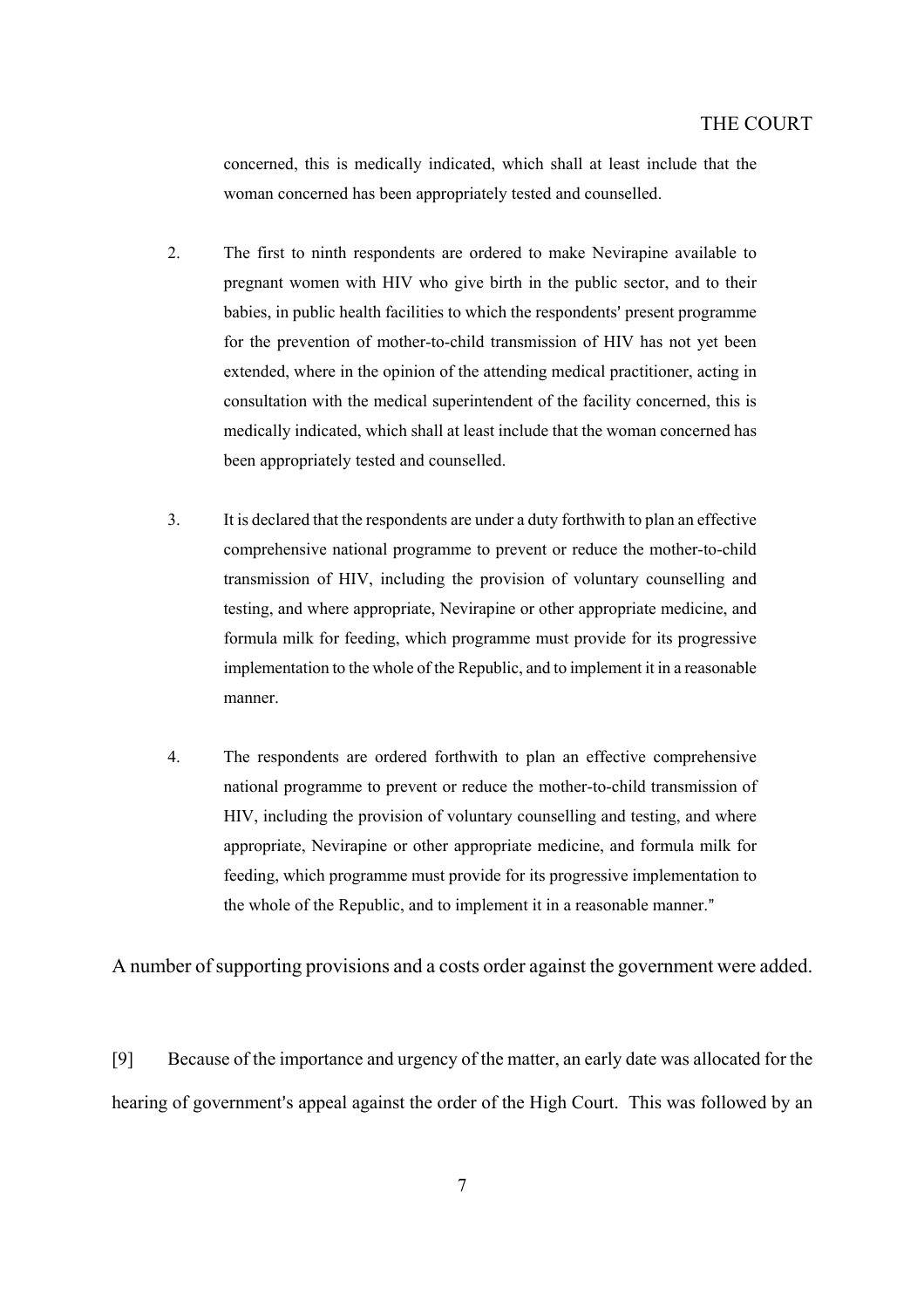unsuccessful interim application to this Court by government aimed at staying the High Court's order pending the determination of this appeal. At the commencement of the appeal hearing we dismissed a belated application for admission as an additional amicus curiae and an application by an amicus to adduce evidence. The High Court had also granted an application by the Premier of KwaZulu-Natal to be substituted for his MEC for Health and that substitution gave rise to both an appeal to this Court and an application to present further evidence. These were heard immediately after argument in the main proceedings had ended and both were refused at the time, the reasons to follow. Then, some days after the hearing, the Court addressed an enquiry to the parties which, instead of enlightenment, unfortunately elicited a great deal of contention and yet another application to adduce further evidence, dealt with below. This judgment focuses on the principal issues and these minor matters will be dealt with either in passing or in separate judgments.

#### *Factual background*

[10] The two principal issues had been in contention between the applicants and government for some considerable time prior to the launching of the application in the High Court. Thus, when the TAC in September 1999 pressed for acceleration of the government programme for the prevention of intrapartum mother-to-child transmission of HIV, it was told by the Minister that this could not be done because there were concerns about, among other things, the safety and efficacy of nevirapine. Nearly a year later (in August 2000), following the  $13<sup>th</sup>$  International AIDS Conference in Durban and a follow-up meeting attended by the Minister and the MECs, the Minister announced that nevirapine would still not be made generally available. Instead each province was going to select two sites for further research and the use of the drug would be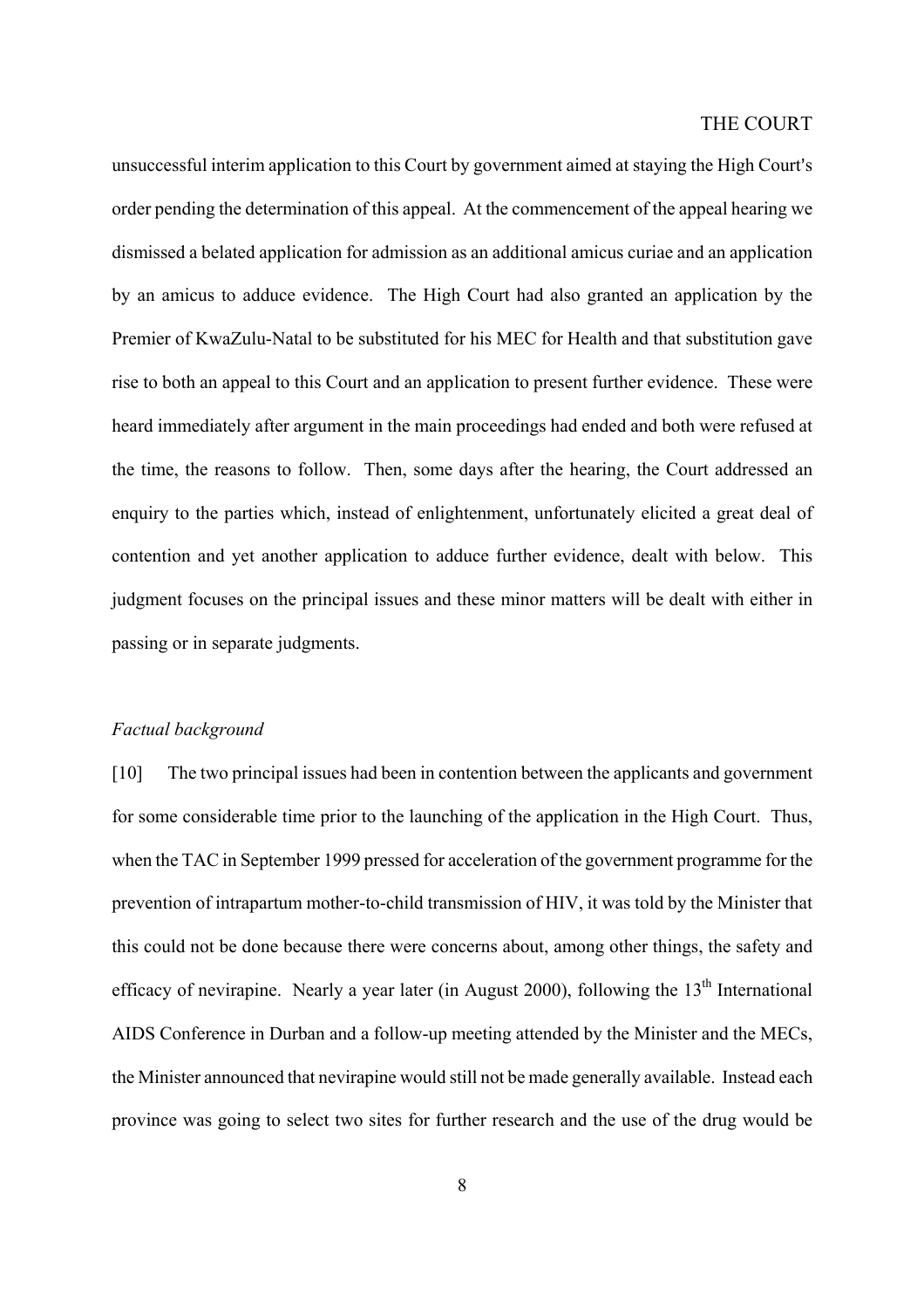confined to such sites.

[11] Close to a year later, in a letter dated 17 July 2001 written by their attorney, the applicants placed on record that

A[t]he Government has decided to make NVP [nevirapine] available only at a limited number of pilot sites, which number two per province.

The result is that doctors in the public sector, who do not work at one of those pilot sites, are unable to prescribe this drug for their patients, even though it has been offered to the government for free."

At the same time they pointedly asked the Minister to:

- A(a) provide us with legally valid reasons why you will not make NVP available to patients in the public health sector, except at the designated pilot sites, or *alternatively* to undertake forthwith to make NVP available in the public health sector.
- (b) undertake to put in place a programme which will enable all medical practitioners in the public sector to decide whether to prescribe NVP for their pregnant patients, and to prescribe it where in their professional opinion this is medically indicated."

The Minister's reply dated 6 August 2001 did not deny the restriction imposed by government on the availability of nevirapine; nor was any plan or programme to extend its availability mentioned. The undertakings requested were neither given nor refused outright. The meaning of the Minister's letter is, however, quite unmistakable. It details a series of governmental concerns regarding the safety and efficacy of nevirapine requiring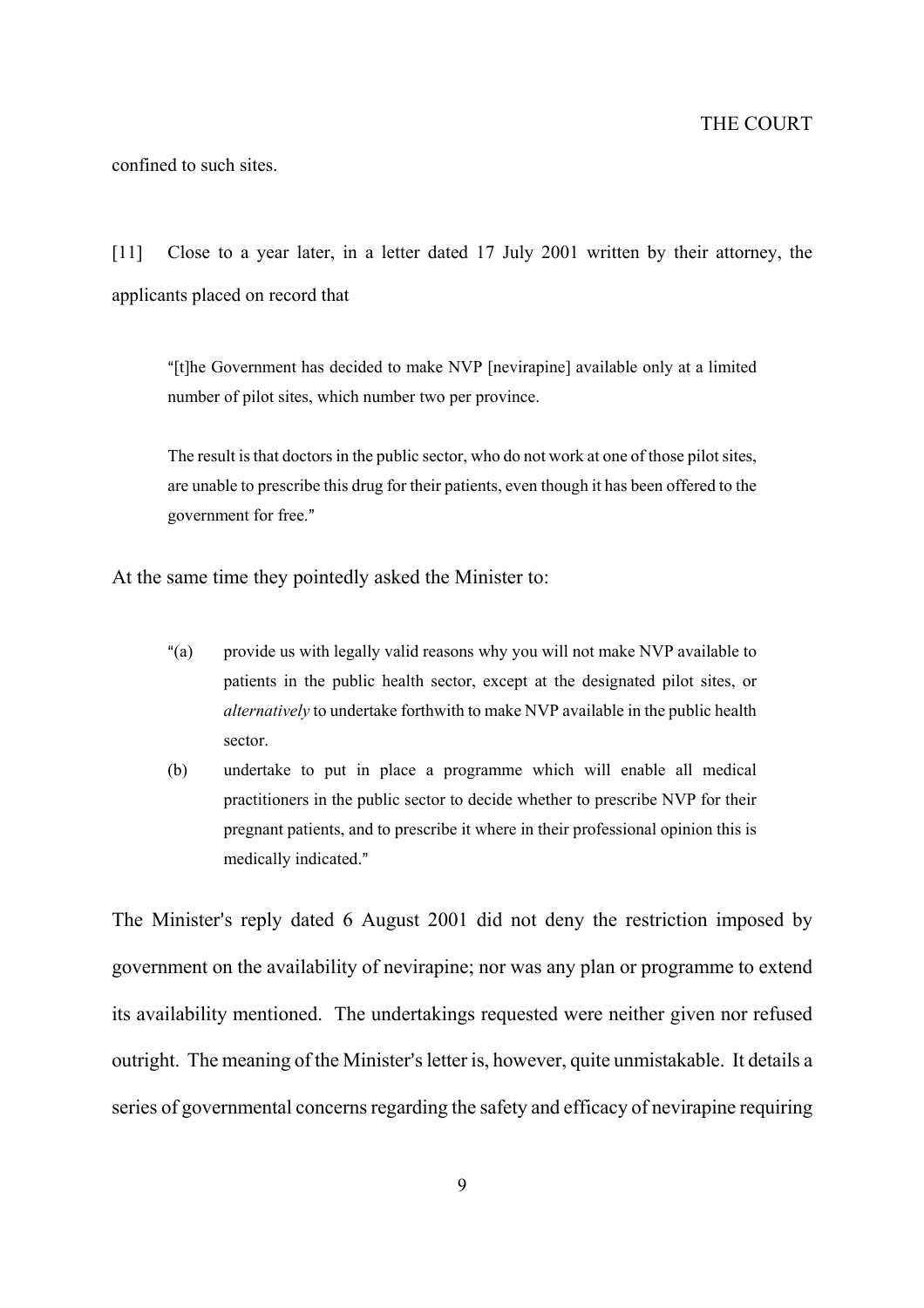continuation of government's research programme.

[12] Nevirapine had been registered in 1998 by the Medicines Control Council, a specialist body created by the Medicines and Related Substances Control Act 101 of 1965 to determine the safety of drugs before their being made available in South Africa. In terms of this Act registration of a drug by definition entails a positive finding as to its quality, safety and efficacy. In January 2001 the World Health Organization recommended the administration of the drug to mother and infant at the time of birth in order to combat HIV and between November 2000 and April 2001 the Medicines Control Council settled the wording of the package insert dealing with such use. The insert was formally approved by the Council in April 2001 and the parties treated that as the date of approval of the drug for the prevention of mother-to-child transmission of HIV.

[13] It was this date of approval that led to the Court's enquiry after the hearing and to the application to adduce further evidence relating to the date of the "registration" of nevirapine for the prevention of mother-to-child transmission of HIV. At the time it appeared that this date might be relevant and that nevirapine may have been approved for the prevention of mother-tochild transmission earlier than April 2001. In the result, however, nothing turns on this. That being the case, further evidence directed to this issue is irrelevant. It follows that the application to adduce further evidence must be refused and no order be made in relation to the costs thereof.

[14] The letter from the Minister also lists a number of social, economic and public health implications of breastfeeding by HIV-positive mothers, emphasises the cultural and financial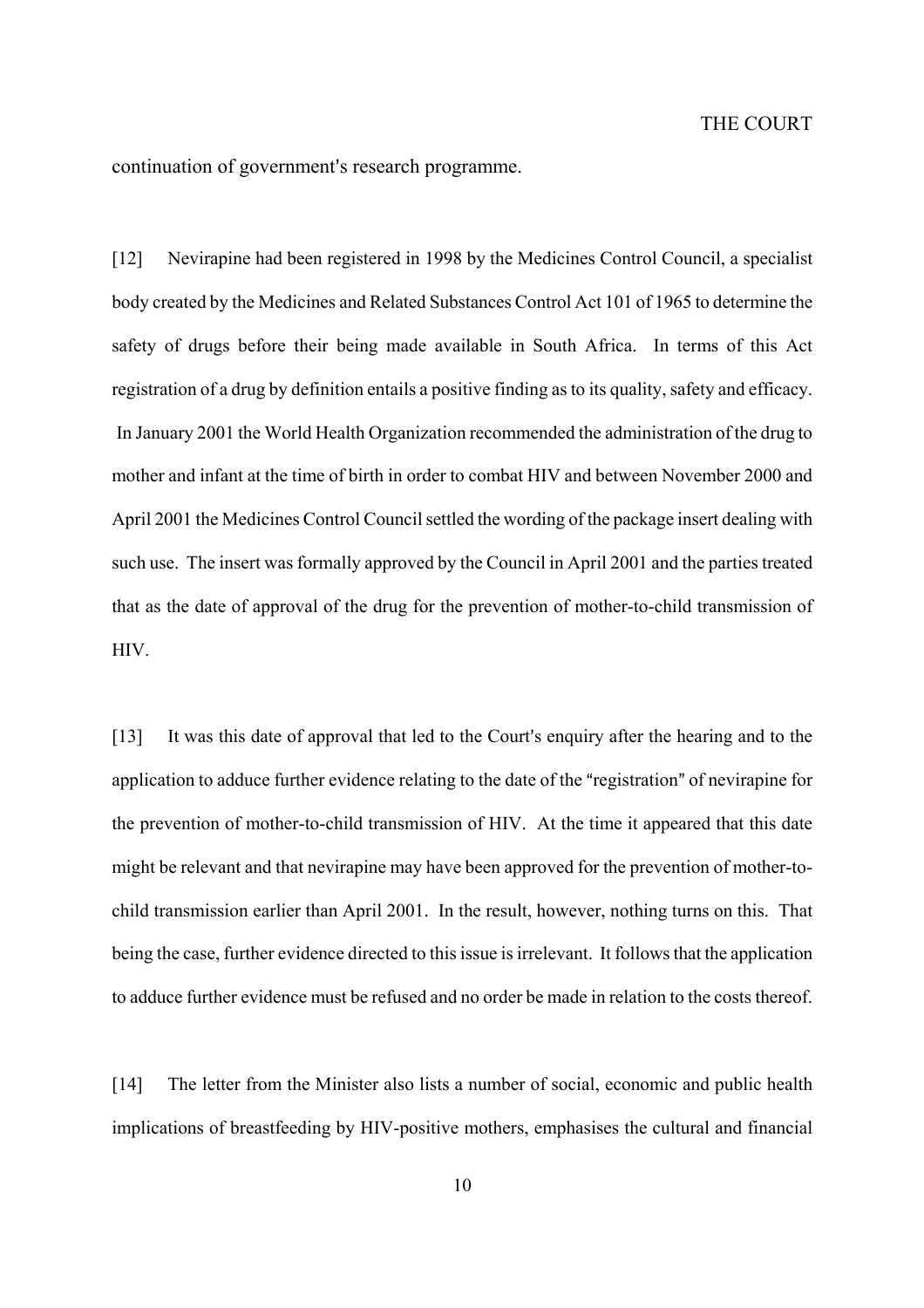impact of formula-feeding as a substitute and outlines the overall complexity of providing a comprehensive package of care throughout the country. The Minister, although not responding directly to the undertakings sought on behalf of the applicants, quite clearly intimated that neither undertaking was or would be given. The decision was to confine the provision of nevirapine in the public sector to the research sites and their outlets.

[15] It can be accepted that an important reason for this decision was that government wanted to develop and monitor its human and material resources nationwide for the delivery of a comprehensive package of testing and counselling, dispensing of nevirapine and follow-up services to pregnant women attending at public health institutions. Where bottle-feeding was to be substituted for breastfeeding, appropriate methods and procedures had to be evolved for effective implementation, bearing in mind cultural problems, the absence of clean water in certain parts of the country and the increased risks to infants growing up with inadequate nutrition and sanitation. At the same time, data relating to administrative hitches and their solutions, staffing, costs and the like could be gathered and correlated. All of this obviously makes good sense from the public health point of view. These research and training sites could provide vital information on which in time the very best possible prevention programme for mother-to-child transmission could be developed.

[16] This point is also made in the *Protocol for providing a comprehensive package of care for the prevention of mother to child transmission of HIV in South Africa (draft version 4)* issued by government in April 2001: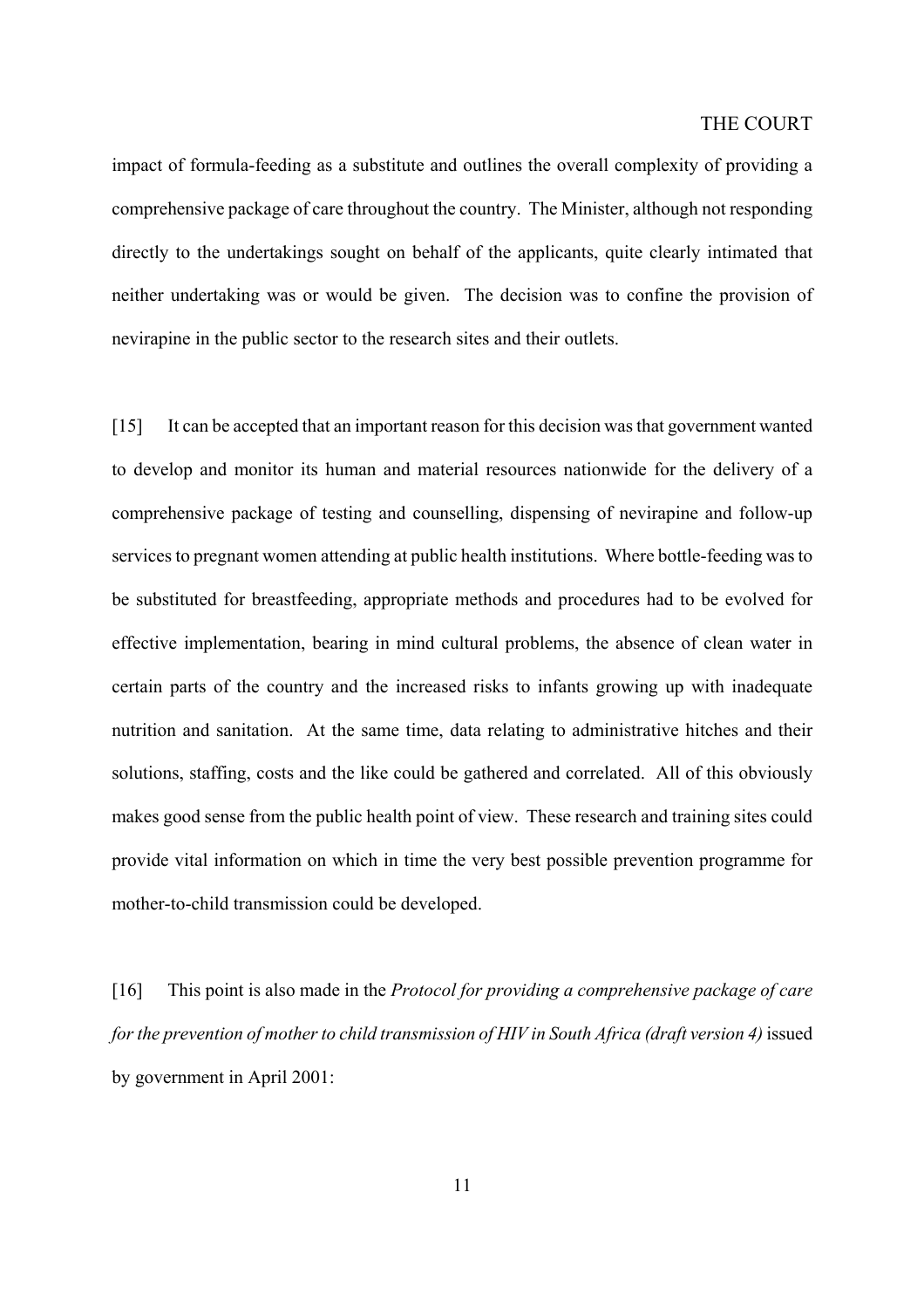AThere is however, a need to assess the operational challenges inherent in the introduction of anti-retroviral regimen for the reduction of vertical transmission in rural settings as well as in urban settings in South Africa. This is due in part because the introduction of ARV [antiretroviral] interventions needs to be accompanied by a series of other interventions such as the delivery of voluntary and confidential counseling and HIV testing, and revised obstetric practices and infant feeding practices. These require extensive capacity building, infrastructure development, improved management and community mobilization efforts. In order to gain better understanding of the operational challenges of introducing the intervention on a wider scale, MINMEC [a body consisting of the Minister of Health and the provincial MECs for Health] endorsed the establishment of two research sites in all nine Provinces for a period of two years."

[17] The crux of the problem, however, lies elsewhere: what is to happen to those mothers and their babies who cannot afford access to private health care and do not have access to the research and training sites? It is not clear on the papers how long it is planned to take before nevirapine will be made available outside these sites. Some of the provinces had not yet established any test sites by the time the application was launched in late August 2001. The first sites were established only in May 2001 following a meeting the previous month at which government had endorsed the establishment of the sites for a period of two years. These sites were to be selected according to stated criteria, one in an urban and one in a rural community in each province. Whether the programme was to be maintained strictly until the last of the provincial test sites had been functioning for two years or could possibly be extended beyond that period does not appear from the papers. What is plain, though, is that for a protracted period nevirapine would not be supplied at any public health institution other than one designated as part of a research site.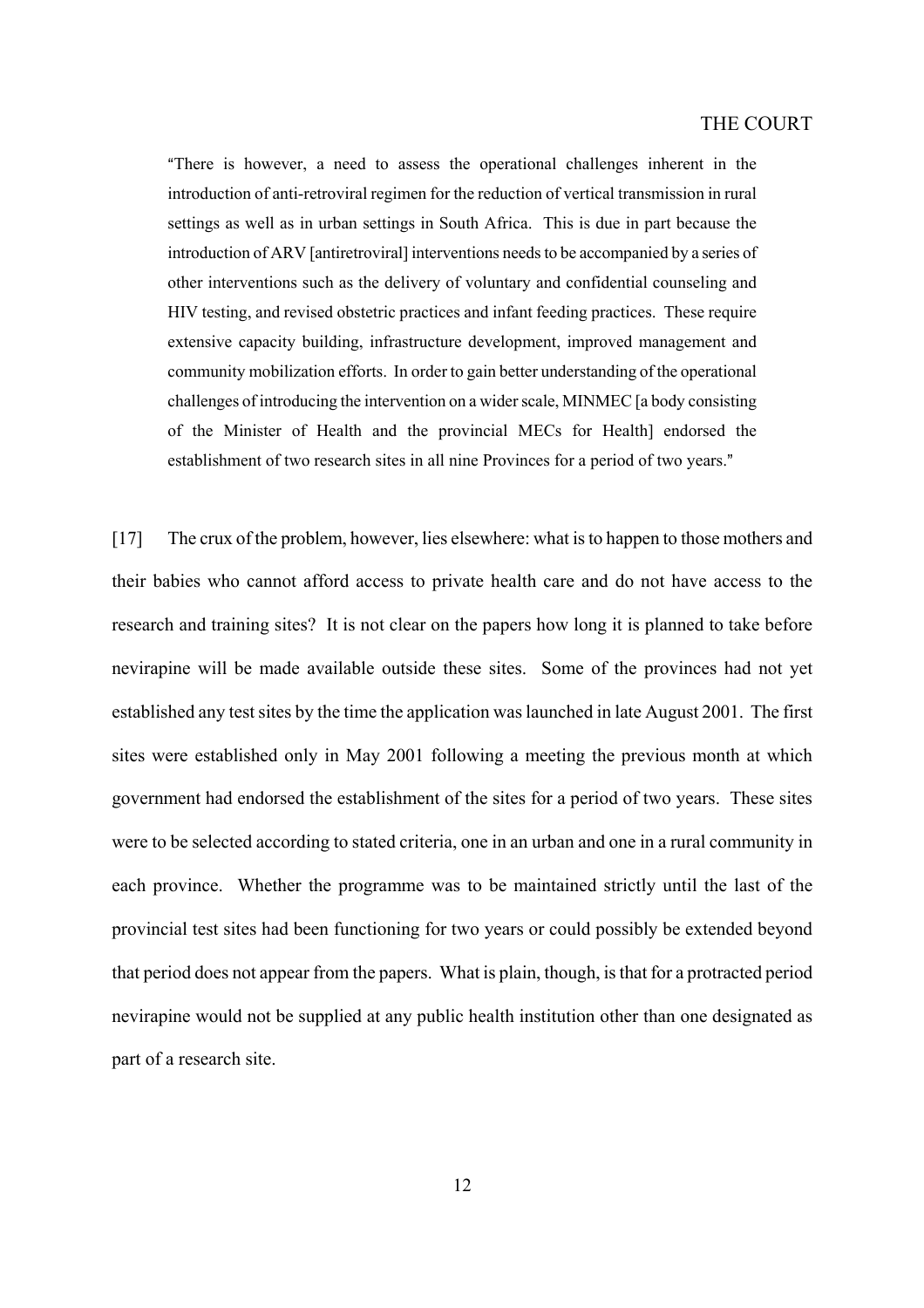#### *The issues*

[18] The founding affidavit, signed by the TAC deputy-chairperson, Ms Siphokazi Mthathi, commences with a useful summary of the case presented by the applicants. In paragraphs 20 and 21 of her affidavit the two principal issues are stated thus:

- A20. The first issue is whether the Respondents are entitled to refuse to make Nevirapine (a registered drug) available to pregnant women who have HIV and who give birth in the public health sector, in order to prevent or reduce the risk of transmission of HIV to their infants, where in the judgment of the attending medical practitioner this is medically indicated.
- 21. The second issue is whether the Respondents are obliged, as a matter of law, to implement and set out clear timeframes for a national programme to prevent mother-to-child transmission of HIV, including voluntary counselling and testing, antiretroviral therapy, and the option of using formula milk for feeding."
- [19] Then, in paragraph 22, she summarises the applicants' case in the following terms:
	- " $22.$  In summary, the Applicants' case is as follows:
		- 22.1 The HIV/AIDS epidemic is a major public health problem in our country, and has reached catastrophic proportions.
		- 22.2 One of the most common methods of transmission of HIV in children is from mother to child at and around birth. Government estimates are that since 1998, 70 000 children are infected in this manner every year.
		- 22.3 The Medicines Control Council has the statutory duty to investigate whether medicines are suitable for the purpose for which they are intended, and the safety, quality and therapeutic efficacy of medicines.
		- 22.4 The Medicines Control Council has registered Nevirapine for use to reduce the risk of mother-to-child transmission of HIV. This means that Nevirapine has been found to be suitable for this purpose, and that it is safe, of acceptable quality, and therapeutically efficacious.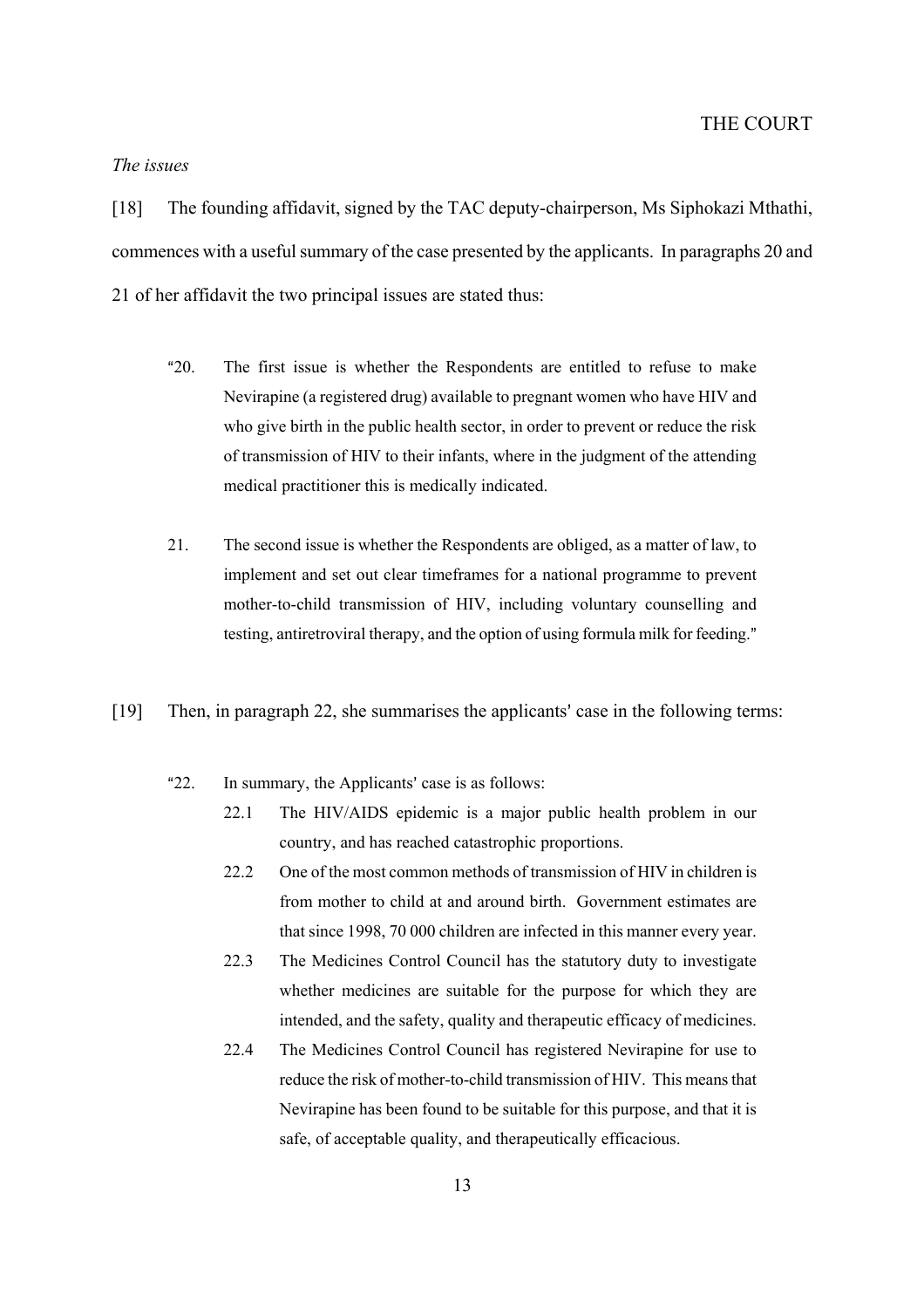- 22.5 The result is that doctors in the private profession can and do prescribe Nevirapine for their patients when, in their professional judgment, it is appropriate to do so.
- 22.6 In July 2000 the manufacturers of Nevirapine offered to make it available to the South African government free of charge for a period of five years, for the purposes of reducing the risk of mother-to-child transmission of HIV.
- 22.7 The government has formally decided to make Nevirapine available only at a limited number of pilot sites, which number two per province.
- 22.8 The result is that doctors in the public sector, who do not work at one of those pilot sites, are unable to prescribe this drug for their patients, even though it has been offered to the government for free.
- 22.9 The Applicants are aware of the desirability of a multiple-strategy approach to the prevention of mother-to-child transmission. However, they cannot and do not accept that this provides a rational or lawful basis for depriving patients at other sites of the undoubted benefits of Nevirapine, even if at this stage the provision can not be done as part of a broader integrated strategy - a point that is not conceded.
- 22.10 To the extent that there may be situations in which the use of Nevirapine is not indicated, this is the situation in both the private and the public sector. Whether or not to prescribe Nevirapine is a matter of professional medical judgment, which can only be exercised on a caseby-case basis. It is not a matter which is capable of rational or appropriate decision on a blanket basis.
- 22.11 There is no rational or lawful basis for allowing doctors in the private sector to exercise their professional judgment in deciding when to prescribe Nevirapine, but effectively prohibiting doctors in the public sector from doing so.
- 22.12 In addition to refusing to make Nevirapine generally available in the public health sector, the government has failed over an extended period to implement a comprehensive programme for the prevention of mother-to-child transmission of HIV.
- 22.13 The result of this refusal and this failure is the mother-to-child transmission of HIV in situations where this was both predictable and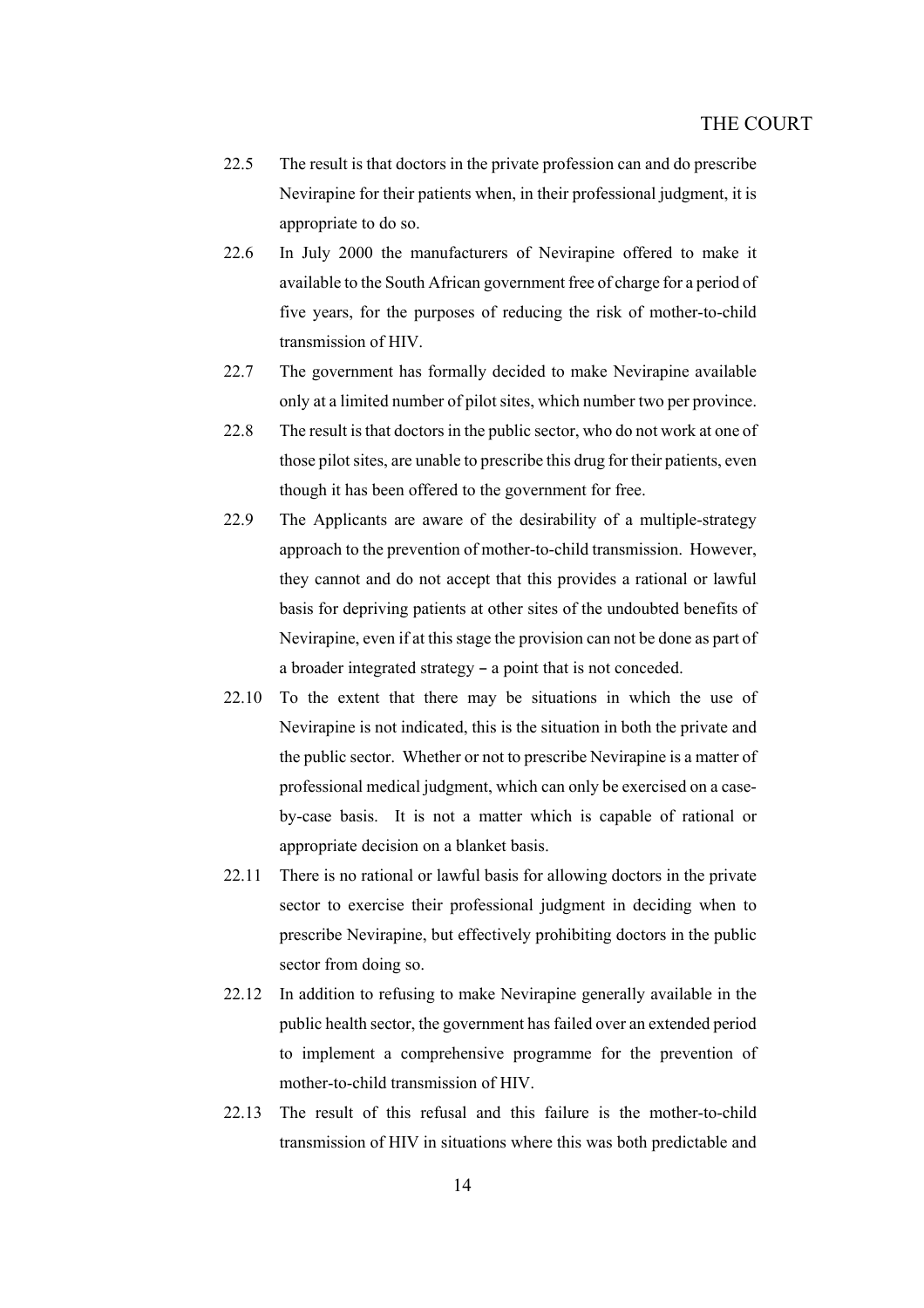avoidable.

22.14 This conduct of the government is irrational, in breach of the Bill of Rights, and contrary to the values and principles prescribed for public administration in section 195 of the Constitution. Furthermore, government conduct is in breach of its international obligations as contained in a number of conventions that it has both signed and ratified."

[20] The main response on behalf of government by Dr Ntsaluba and Dr Simelela is detailed and lengthy and raises numerous disputes, mostly as to emphasis, opinion or inference but occasionally also of fact. The reply on behalf of the applicants likewise raises many issues of one kind or another. Many of these disputes gave rise to a regrettable degree of animosity and disparagement, culminating in unsubstantiated and gratuitous allegations of untruthfulness being levelled at one of the attorneys on an insignificant side-issue. In our country the issue of HIV/AIDS has for some time been fraught with an unusual degree of political, ideological and emotional contention. This is perhaps unavoidable, having regard to the magnitude of the catastrophe we confront. Nevertheless it is regrettable that some of this contention and emotion has spilt over into this case. Not only does it bedevil future relations between government and non-governmental agencies that will perforce have to join in combating the common enemy, but it could also have rendered the resolution of this case more difficult.

[21] Ultimately, however, we have found it possible to cut through the overlay of contention and arrive at a straightforward and unanimous conclusion. Most if not all of the disputation is beside the point. The essential facts, as we see them, are not seriously in dispute.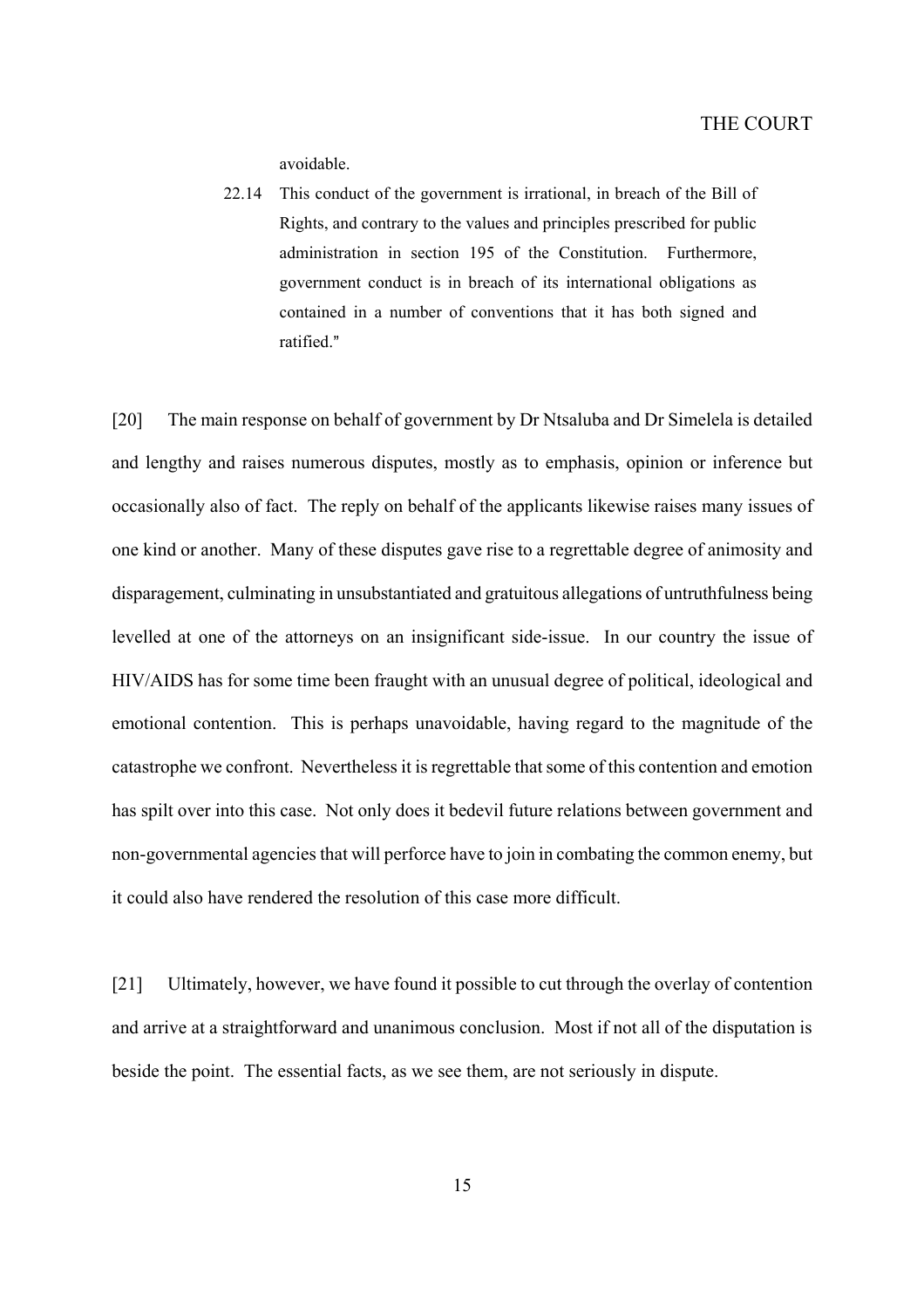[22] In their argument counsel for the government raised issues pertaining to the separation of powers. This may be relevant in two respects  $- (i)$  in the deference that courts should show to decisions taken by the executive concerning the formulation of its policies; and (ii) in the order to be made where a court finds that the executive has failed to comply with its constitutional obligations. These considerations are relevant to the manner in which a court should exercise the powers vested in it under the Constitution. It was not contended, nor could it have been, that they are relevant to the question of justiciability.

#### *Enforcement of socio-economic rights*

[23] This Court has had to consider claims for enforcement of socio-economic rights on two occasions.<sup>[6](#page-15-0)</sup> On both occasions it was recognised that the state is under a constitutional duty to comply with the positive obligations imposed on it by sections 26 and 2[7](#page-15-1) of the Constitution.<sup>7</sup> It was stressed, however, that the obligations are subject to the qualifications expressed in sections 26(2) and 27(2). On the first occasion, in *Soobramoney*, the claim was dismissed because the applicant failed to establish that the state was in breach of its obligations under section 26 in so far as the provision of renal dialysis to chronically ill patients was concerned. In *Grootboom* the claim was upheld because the state's housing policy in the area of the Cape Metropolitan Council

<span id="page-15-0"></span>6

<sup>6</sup> *Soobramoney v Minister of Health, KwaZulu-Natal* 1998 (1) SA 765 (CC); 1997 (12) BCLR 1696 (CC); *Government of the Republic of South Africa and Others v Grootboom and Others* 2001 (1) SA 46 (CC); 2000 (11) BCLR 1169 (CC).

<span id="page-15-1"></span><sup>7</sup> *Soobramoney* above n 6 para 36; *Grootboom* above n 6 para 24 and 38.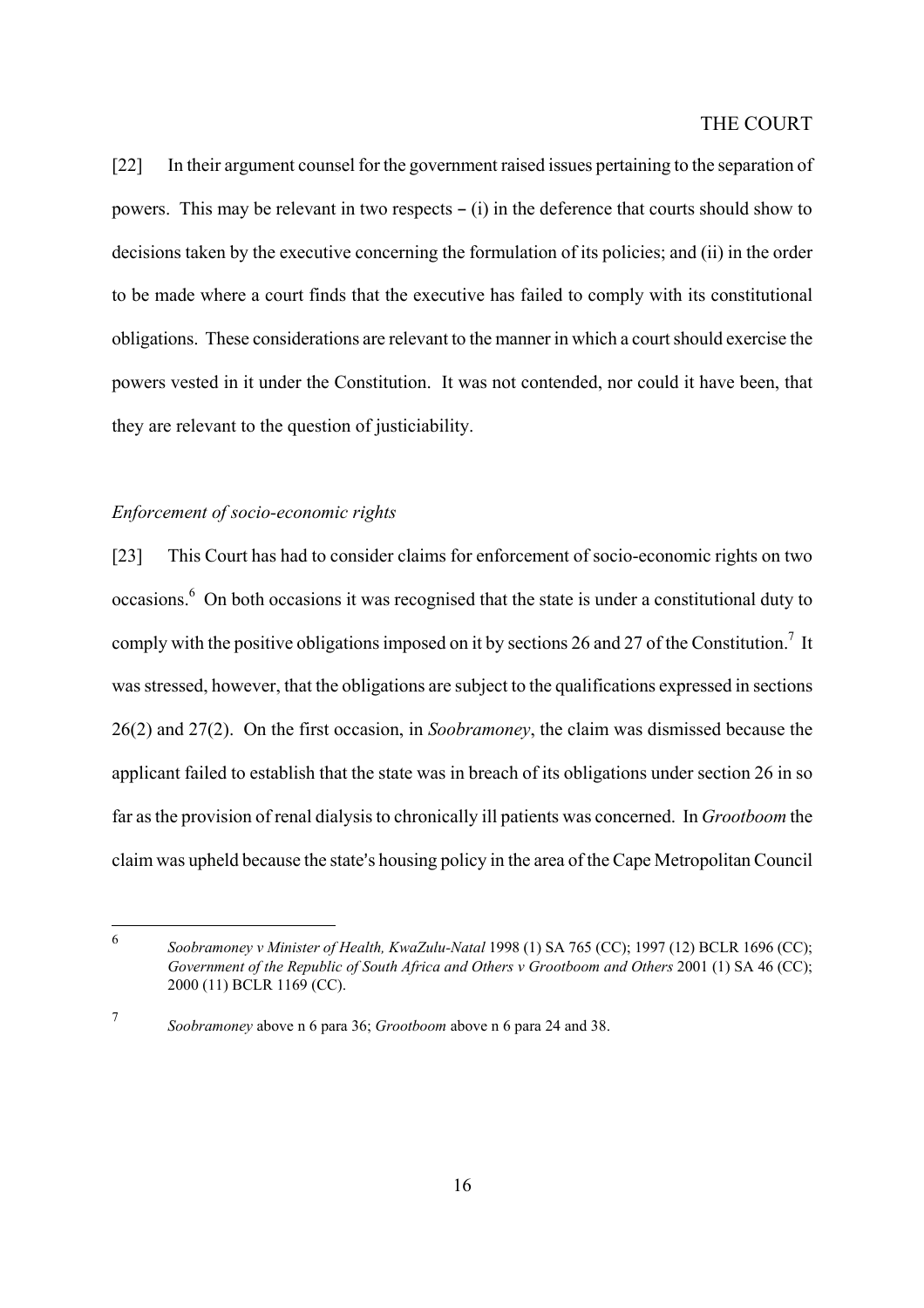failed to make reasonable provision within available resources for people in that area who had no access to land and no roof over their heads and were living in intolerable conditions.

[24] In both cases the socio-economic rights, and the corresponding obligations of the state, were interpreted in their social and historical context.<sup>8</sup> The difficulty confronting the state in the light of our history in addressing issues concerned with the basic needs of people was stressed. Thus, in *Grootboom*, Yacoob J said:

AThis case shows the desperation of hundreds of thousands of people living in deplorable conditionsthroughout the country. The Constitution obliges the State to act positively to ameliorate these conditions. The obligation is to provide access to housing, health-care, sufficient food and water, and social security to those unable to support themselves and their dependants. The State must also foster conditions to enable citizens to gain access to land on an equitable basis. Those in need have a corresponding right to demand that this be done.

I am conscious that it is an extremely difficult task for the State to meet these obligations in the conditions that prevail in our country. This is recognised by the Constitution which expressly provides that the State is not obliged to go beyond available resources or to realise these rights immediately. I stress however, that despite all these qualifications, these are rights, and the Constitution obliges the State to give effect to them. This is an

<span id="page-16-0"></span>8

<sup>8</sup> *Soobramoney* above n 6 para 11; *Grootboom* above n 6 para 25.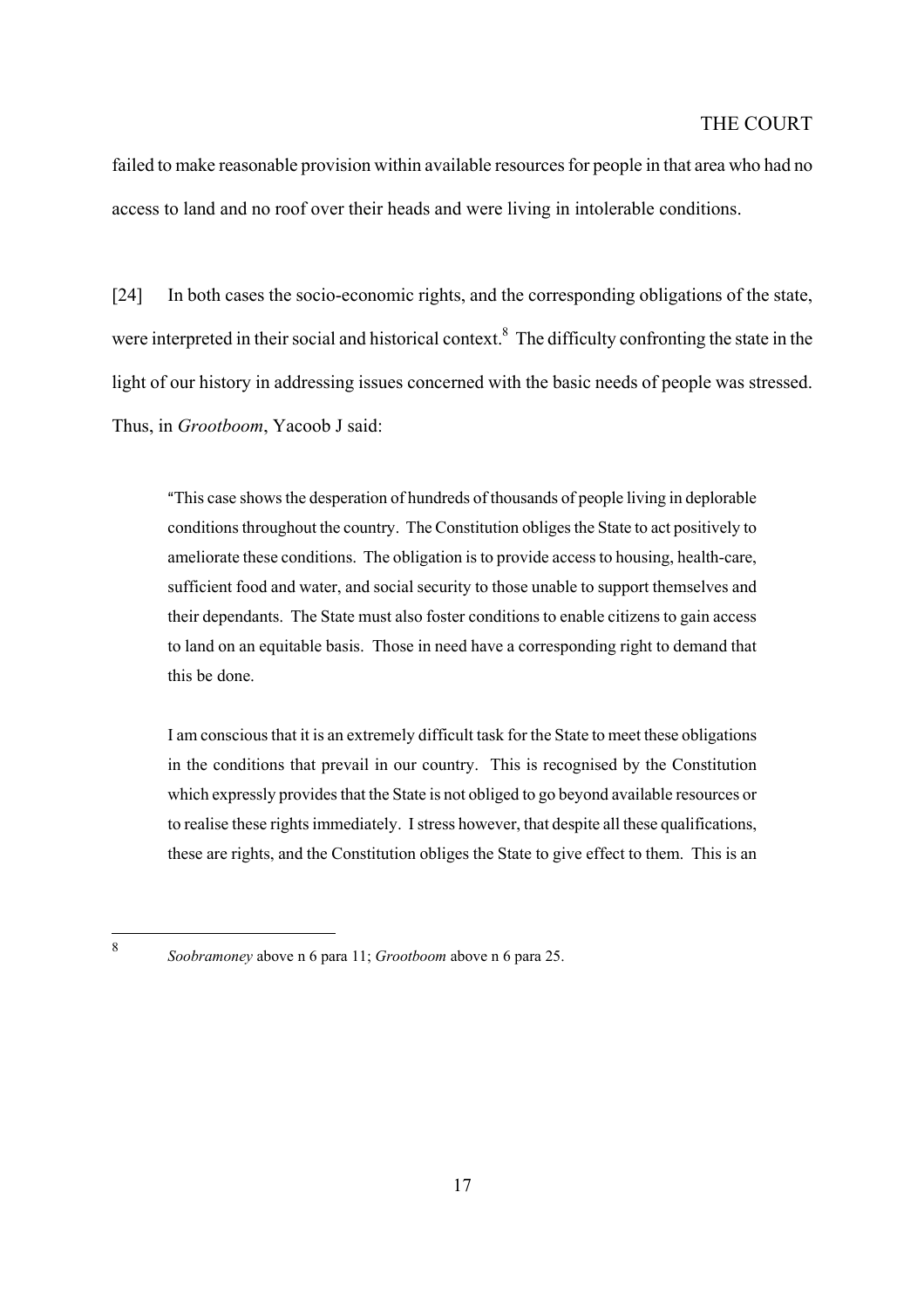obligation that Courts can, and in appropriate circumstances, must enforce."<sup>[9](#page-17-0)</sup>

<span id="page-17-0"></span> $\overline{9}$ Above n 6 para 93-4.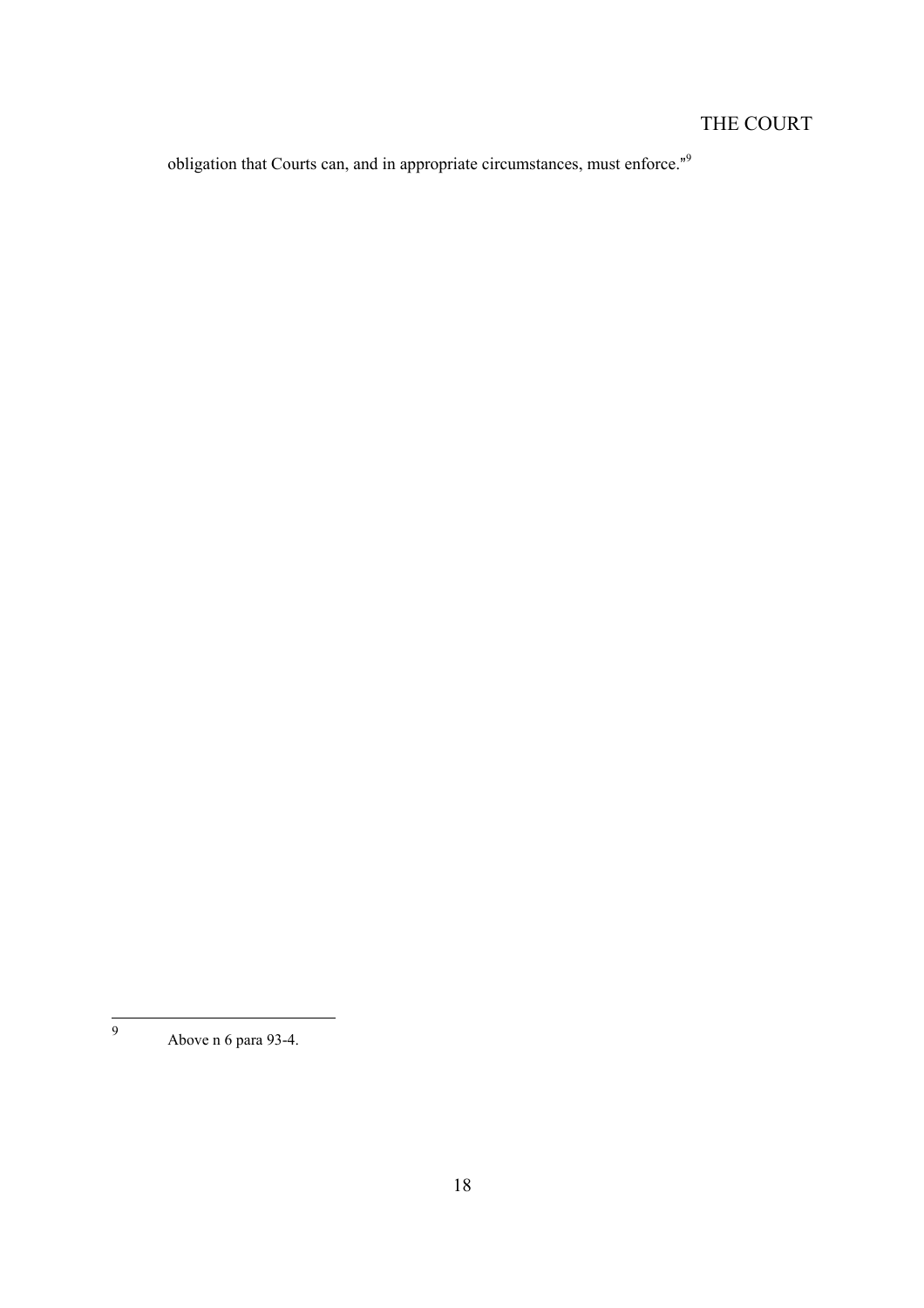[25] The question in the present case, therefore, is not whether socio-economic rights are justiciable. Clearly they are.<sup>10</sup> The question is whether the applicants have shown that the measures adopted by the government to provide access to health care services for HIV-positive mothers and their newborn babies fall short of its obligations under the Constitution.

#### *Minimum core*

[26] Before outlining the applicants' legal submissions, it is necessary to consider a line of argument presented on behalf of the first and second amici. It was contended that section 27(1) of the Constitution establishes an individual right vested in everyone. This right, so the contention went, has a minimum core to which every person in need is entitled. The concept of "minimum core" was developed by the United Nations Committee on Economic, Social and Cultural Rights which is charged with monitoring the obligations undertaken by state parties to the International Covenant on Economic, Social and Cultural Rights. According to the Committee

"a State party in which any significant number of individuals is deprived of essential foodstuffs, of essential primary health care, of basic shelter and housing, or of the most basic forms of education is, *prima facie*, failing to discharge its obligations under the Covenant. If the Covenant were to be read in such a way as not to establish such a minimum core obligation, it would be largely deprived of its *raison d*=*être*. By the same token, it must be noted that any assessment as to whether a State has discharged its minimum core obligations must also take account of resource constraints applying within the country concerned. Article 2(1) obligates each State party to take the necessary steps to the maximum of its available resources'. In order for a State party to be able to

<span id="page-18-0"></span> $10$ 

<sup>10</sup> *Ex Parte Chairperson of the Constitutional Assembly: In re Certification of the Constitution of the Republic of South Africa, 1996* 1996 (4) SA 744 (CC); 1996 (10) BCLR 1253 (CC) para 78.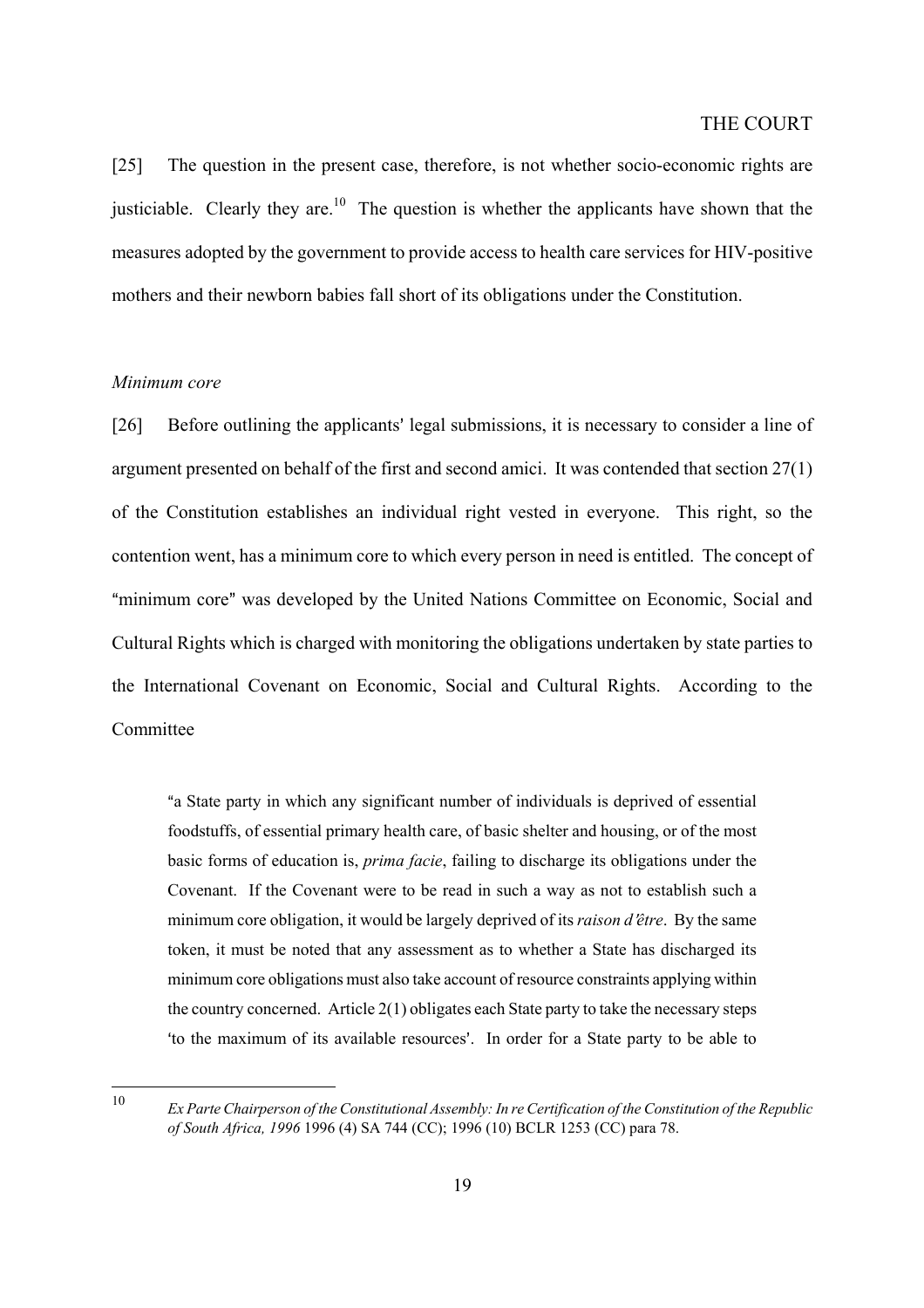attribute its failure to meet at least its minimum core obligations to a lack of available resources it must demonstrate that every effort has been made to use all resources that are at its disposition in an effort to satisfy, as a matter of priority, those minimum obligations."<sup>[11](#page-19-0)</sup>

<span id="page-19-0"></span>CESCR General Comment 3 "The nature of States parties obligations (Art. 2, par.1)" 14/12/90 para 10.

 $11$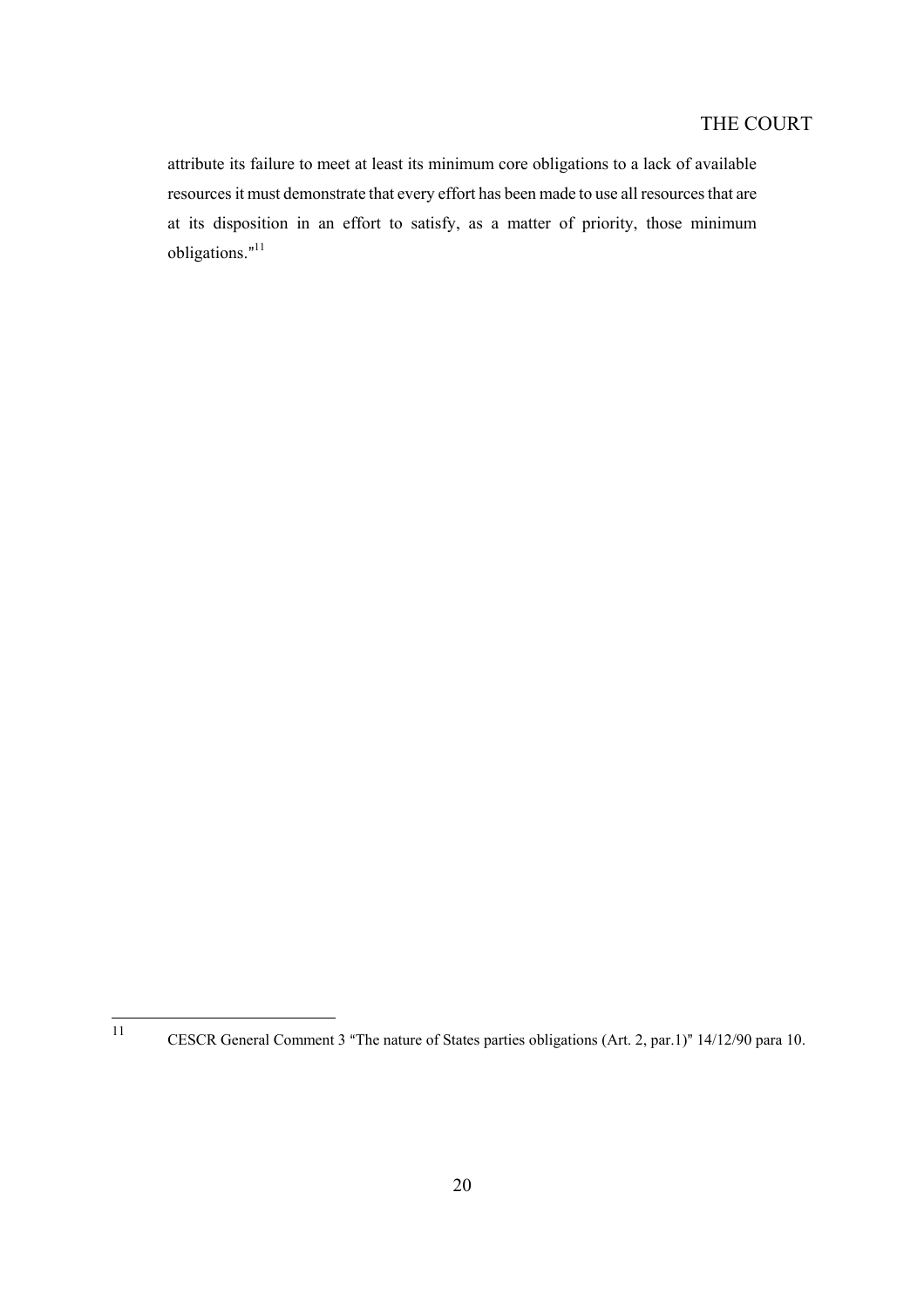[27] Support for this contention was sought in the language of the Constitution and attention was drawn to the differences between sections  $9(2)$ ,<sup>12</sup>, 24(b),<sup>13</sup>, 25(5)<sup>14</sup> and 25(8)<sup>15</sup> on the one

Section  $9(2)$  provides: AEquality includes the full and equal enjoyment of all rights and freedoms. To promote the achievement of equality, legislative and other measures designed to protect or advance persons, or categories of persons, disadvantaged by unfair discrimination may be taken."

<span id="page-20-1"></span><sup>13</sup> Section 24(b) provides that everyone has the right Ato have the environment protected, for the benefit of present and future generations, through reasonable legislative and other measures that -

- (i) prevent pollution and ecological degradation;
- (ii) promote conservation; and
- (iii) secure ecologically sustainable development and use of natural resources while promoting justifiable economic and social development."
- <span id="page-20-2"></span><sup>14</sup> Section 25(5) provides: "The state must take reasonable legislative and other measures, within its available resources, to foster conditions which enable citizens to gain access to land on an equitable basis."
- <span id="page-20-3"></span><sup>15</sup> Section 25(8) provides:

<span id="page-20-0"></span> $12<sup>12</sup>$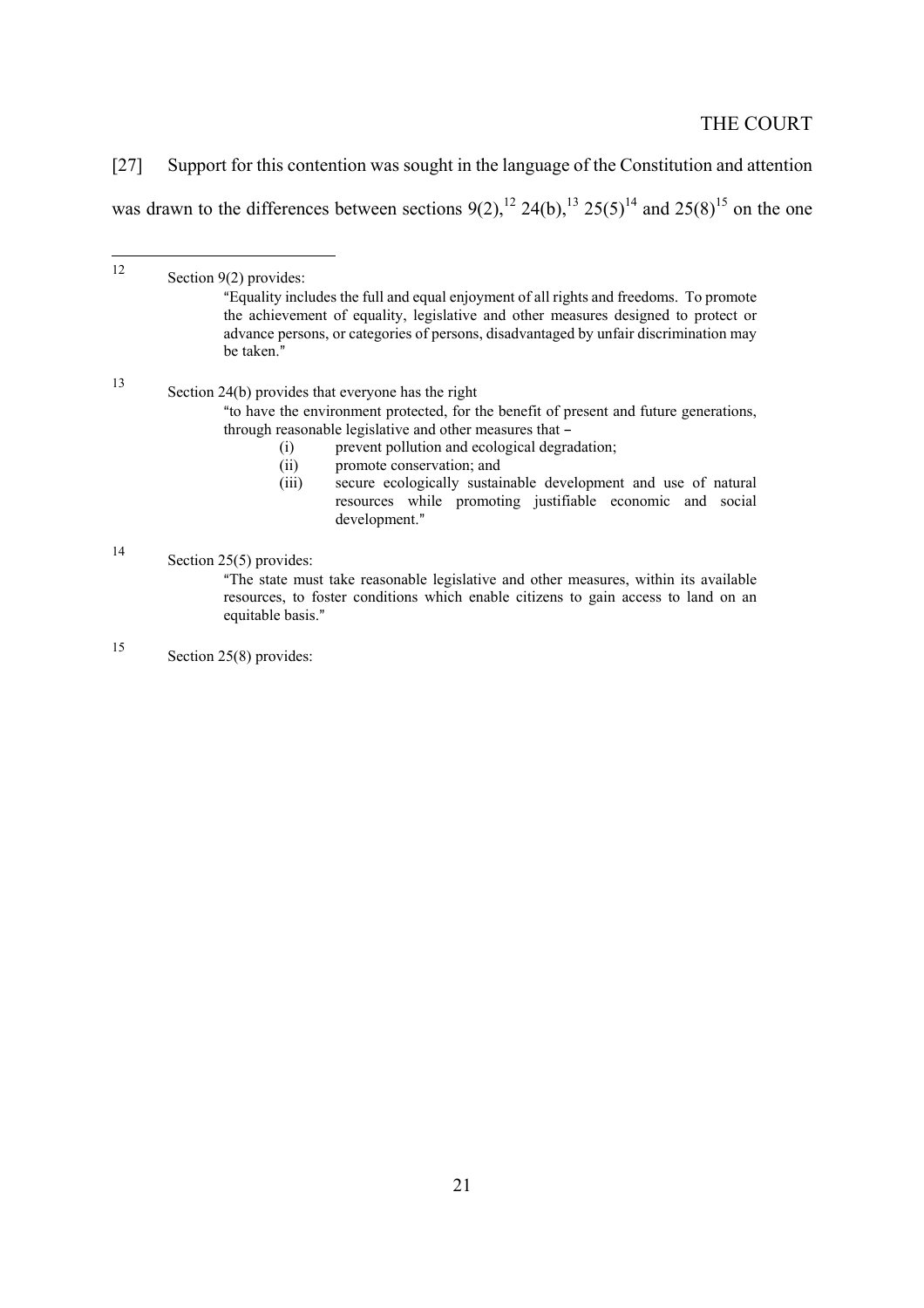hand, and sections 26 and 27 on the other.

 $\overline{a}$ 

[28] It was contended that section  $25(5)$ , which obliges the state to "take reasonable legislative" and other measures, within its available resources" towards "access to land", imposes an obligation on the state, but is not associated with a self-standing right to have access to land. Section  $24(b)$ , on the other hand, confers on everyone a right "to have the environment protected ... through reasonable legislative and other measures", but is not coupled with a separate duty on the state to take such measures. Sections  $9(2)$  and  $25(8)$  contain permissive powers to take reasonable measures but no obligation to do so. In the case of sections 26 and 27, however, rights and obligations are stated separately. There is accordingly a distinction between the selfstanding rights in sections 26(1) and 27(1), to which everyone is entitled, and which in terms of section  $7(2)$  of the Constitution "[t]he state must respect, protect, promote and fulfil", and the independent obligations imposed on the state by sections 26(2) and 27(2). This minimum core might not be easy to define, but includes at least the minimum decencies of life consistent with human dignity. No one should be condemned to a life below the basic level of dignified human existence. The very notion of individual rights presupposes that anyone in that position should

<sup>&</sup>quot;No provision of this section may impede the state from taking legislative and other measures to achieve land, water and related reform, in order to redress the results of past racial discrimination, provided that any departure from the provisions of this section is in accordance with the provisions of section  $36(1)$ ."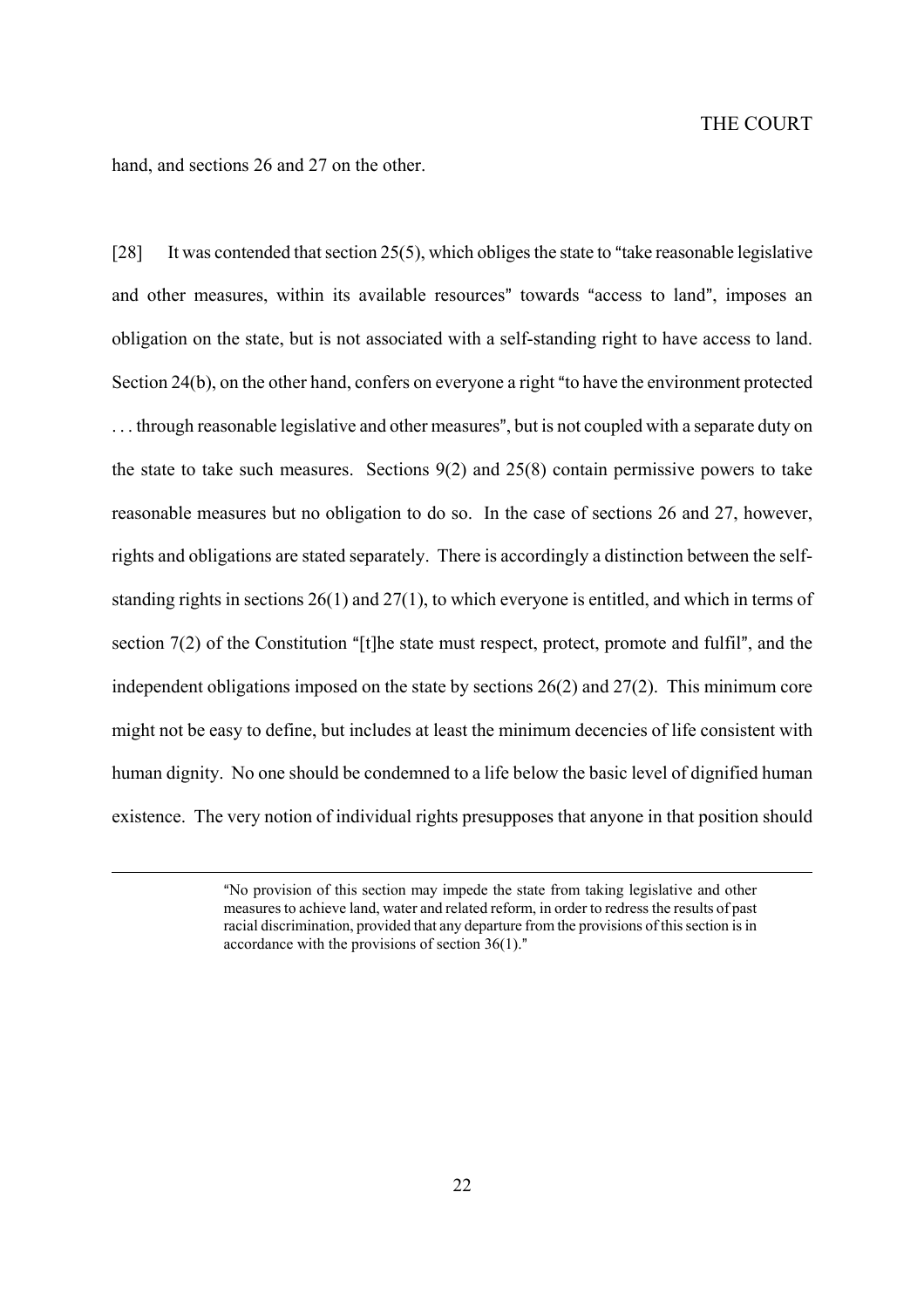be able to obtain relief from a court.

[29] In effect what the argument comes down to is that sections 26 and 27 must be construed as imposing two positive obligations on the state: one an obligation to give effect to the 26(1) and  $27(1)$  rights; the other a limited obligation to do so progressively through "reasonable" legislative and other measures, within its available resources". Implicit in that contention is that the content of the right in subsection (1) differs from the content of the obligation in subsection (2). This argument fails to have regard to the way subsections (1) and (2) of both sections 26 and 27 are linked in the text of the Constitution itself, and to the way they have been interpreted by this Court in *Soobramoney* and *Grootboom*.

[30] Section 26(1) refers to the "right" to have access to housing. Section 26(2), dealing with the state's obligation in that regard, requires it to "take reasonable legislative and other measures, within its available resources, to achieve the progressive realisation of this right". The reference to "this right" is clearly a reference to the section  $26(1)$  right. Similar language is used in section 27 which deals with health care services, including reproductive health care, sufficient food and water, and social security, including, if persons are unable to support themselves and their dependants, appropriate social assistance. Subsection (1) refers to the right everyone has to have "access" to these services; and subsection  $(2)$  obliges the state to take "reasonable legislative and other measures, within its available resources, to achieve the progressive realisation of each of these rights". The rights requiring progressive realisation are those referred to in sections  $27(1)(a)$ , (b) and (c).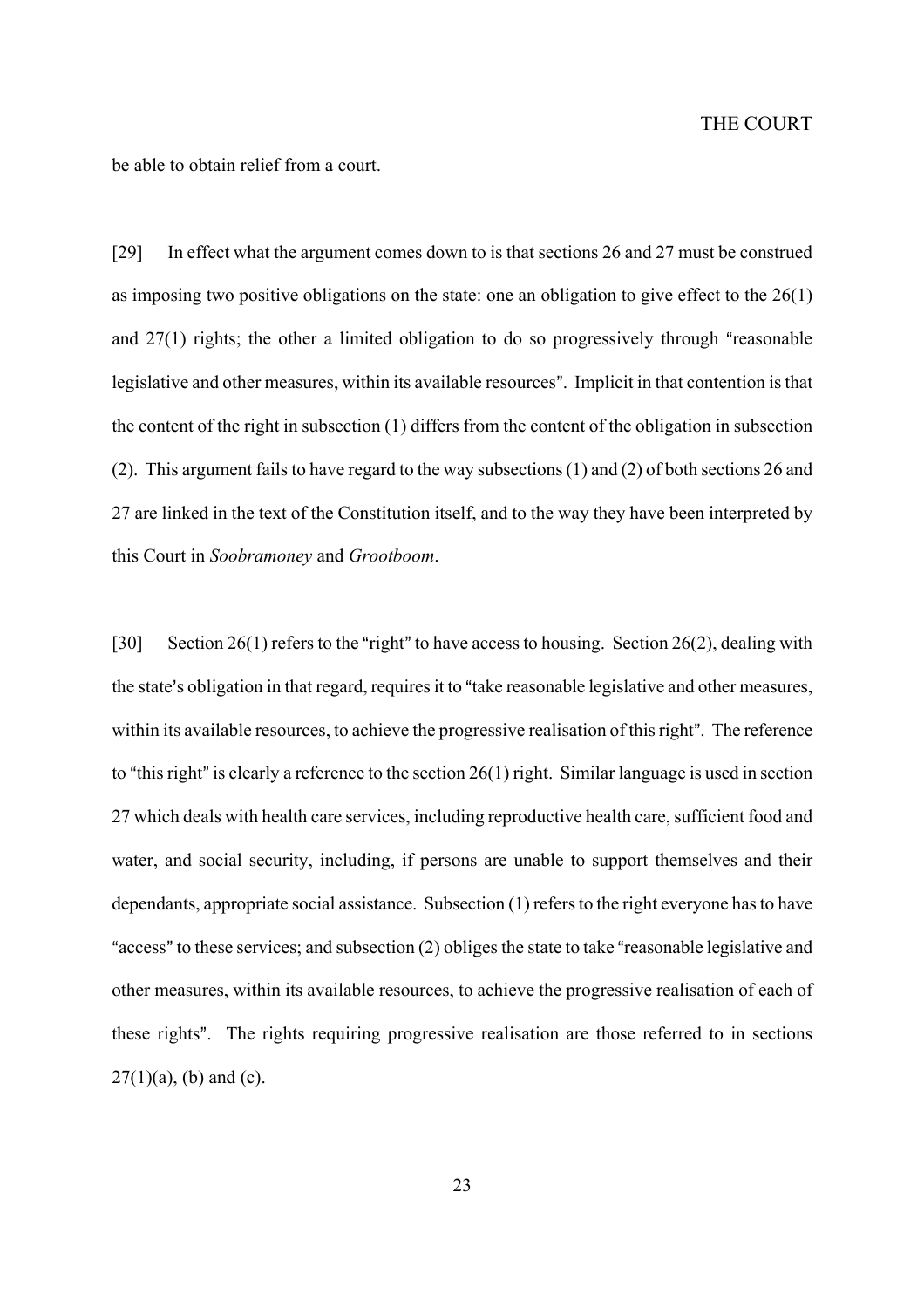[31] In *Soobramoney* it was said:

"What is apparent from these provisions is that the obligations imposed on the State by ss 26 and 27 in regard to access to housing, health care, food, water and social security are dependent upon the resources available for such purposes, *and that the corresponding*  rights themselves are limited by reason of the lack of resources."<sup>[16](#page-23-0)</sup>

The obligations referred to in this passage are clearly the obligations referred to in sections  $26(2)$  and  $27(2)$ , and the "corresponding rights" are the rights referred to in sections  $26(1)$  and  $27(1)$ .

<span id="page-23-0"></span><sup>16</sup> Above n 6 para 11 (emphasis added).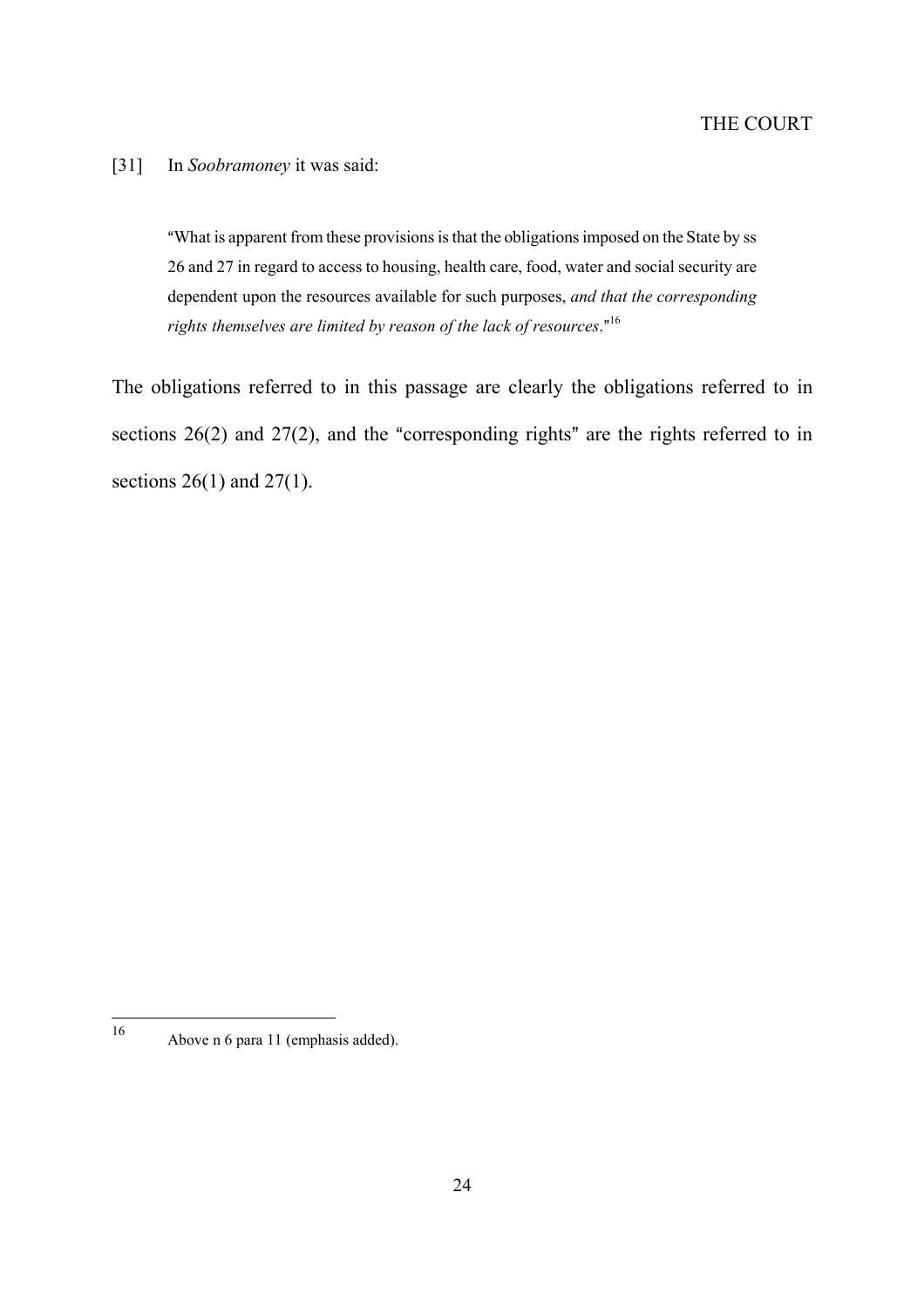[32] This passage is cited in *Grootboom*. [17](#page-24-0) It is made clear in that judgment that sections  $26(1)$  and  $26(2)$  "are related and must be read together".<sup>18</sup> Yacoob J said:

AThe section has been carefully crafted. It contains three subsections. The first confers a general right of access to adequate housing. The second establishes and delimits the scope of the positive obligation imposed upon the State  $\dots^{n^{19}}$  $\dots^{n^{19}}$  $\dots^{n^{19}}$ 

It is also made clear that "[s]ection 26 does not expect more of the State than is achievable within its available resources<sup> $120$ </sup> and does not confer an entitlement to "claim shelter or housing immediately upon demand<sup>"21</sup> and that as far as the rights of access to housing, health care, sufficient food and water, and social security for those unable to support themselves and their dependants are concerned, "the State is not obliged to go beyond

<span id="page-24-0"></span><sup>17</sup> Above n 6 para 46.

<span id="page-24-1"></span><sup>18</sup> Id para 34.

<span id="page-24-2"></span><sup>19</sup> Id para 21.

<span id="page-24-3"></span><sup>20</sup> Id para 46.

<span id="page-24-4"></span> $^{21}$  Id para 95.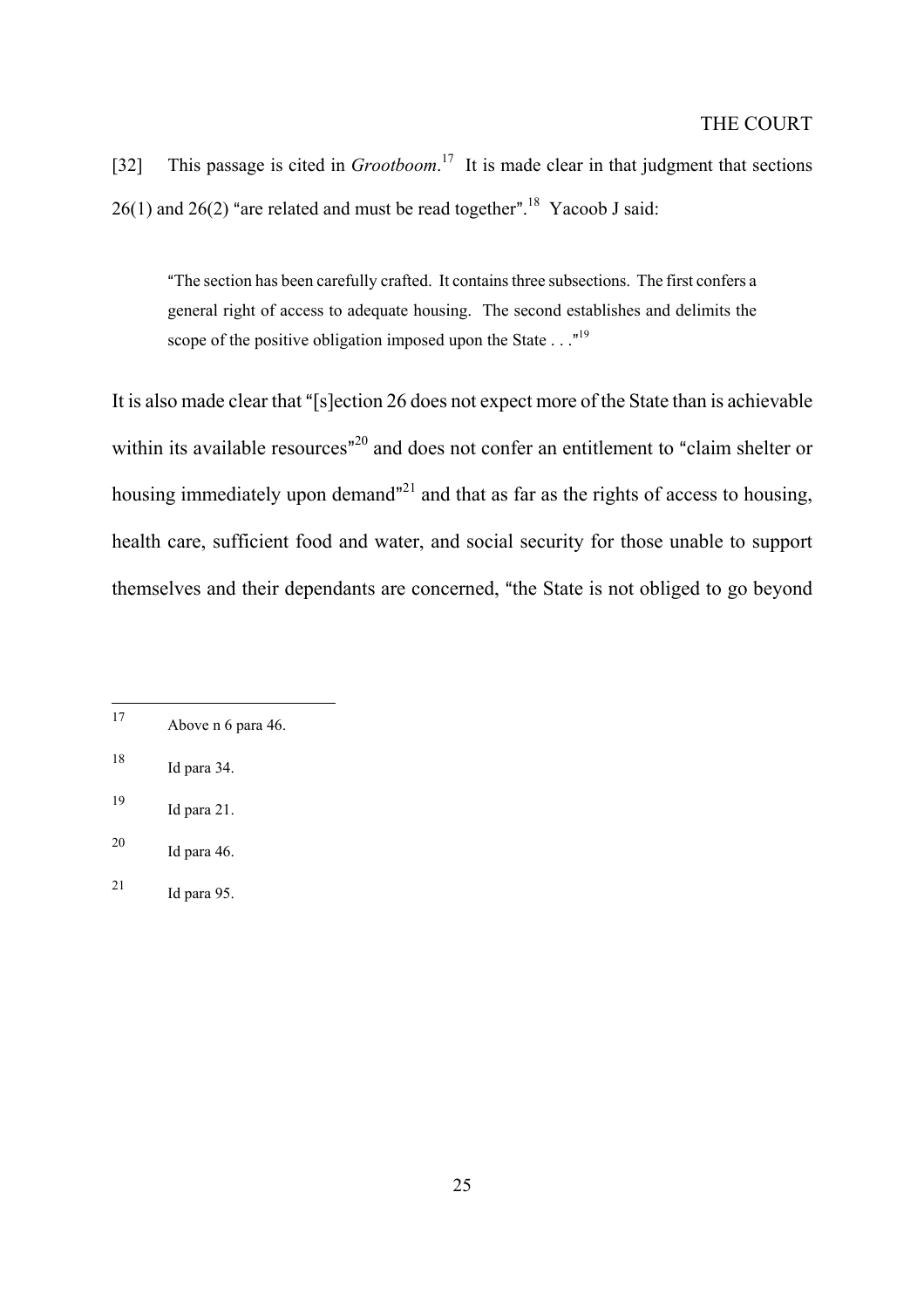available resources or to realise these rights immediately". $^{22}$  $^{22}$  $^{22}$ 

[33] In *Grootboom* reliance was also placed on the provisions of the Covenant. Yacoob J held that in terms of our Constitution the question is

<span id="page-25-0"></span> $22$ Id para 94.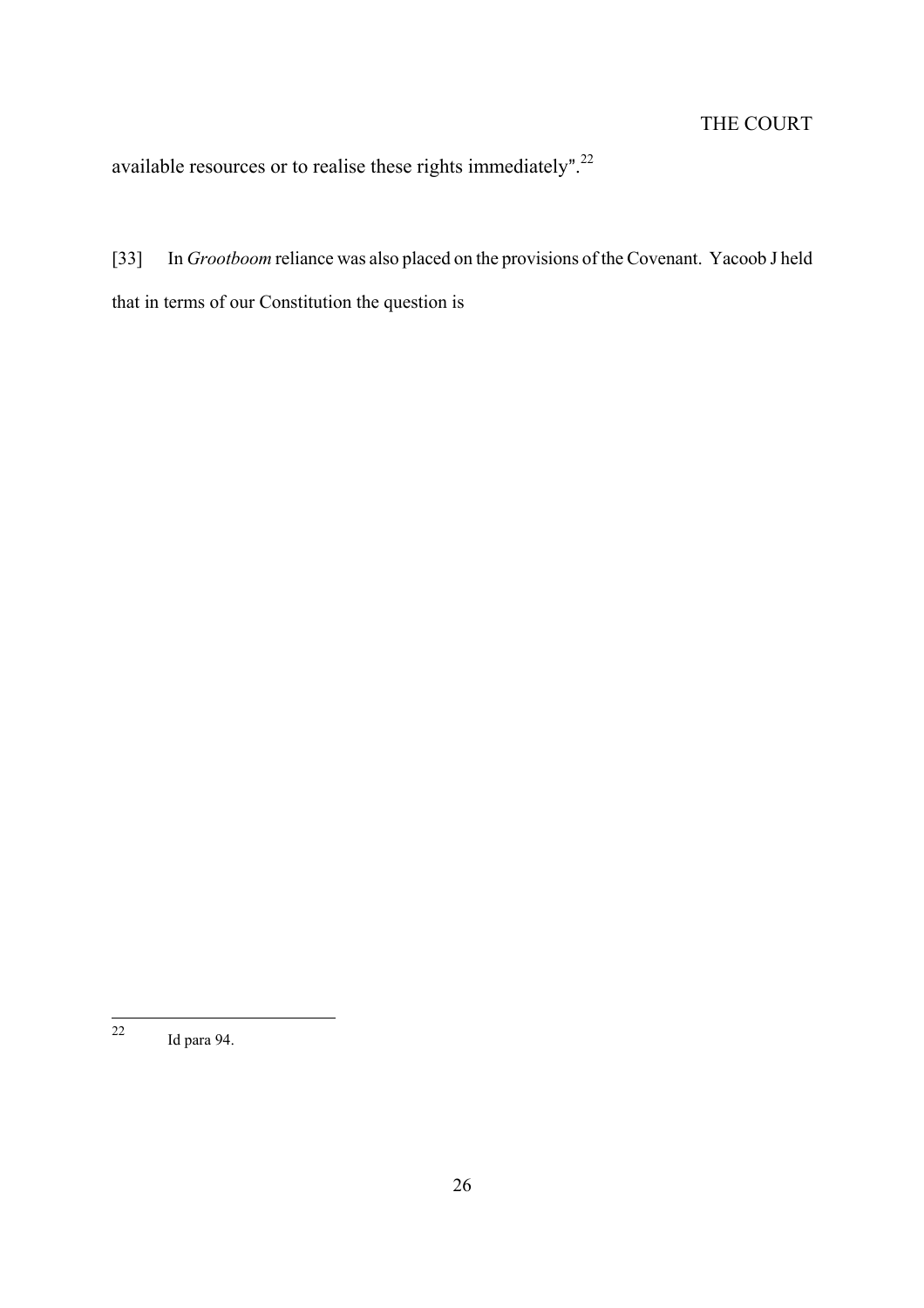"whether the measures taken by the State to realise the right afforded by s 26 are reasonable."<sup>[23](#page-26-0)</sup>

[34] Although Yacoob J indicated that evidence in a particular case may show that there is a minimum core of a particular service that should be taken into account in determining whether measures adopted by the state are reasonable,  $24$  the socio-economic rights of the Constitution should not be construed as entitling everyone to demand that the minimum core be provided to them. Minimum core was thus treated as possibly being relevant to reasonableness under section 26(2), and not as a self-standing right conferred on everyone under section  $26(1).^{25}$  $26(1).^{25}$  $26(1).^{25}$ 

[35] A purposive reading of sections 26 and 27 does not lead to any other conclusion. It is impossible to give everyone access even to a "core" service immediately. All that is possible, and all that can be expected of the state, is that it act reasonably to provide access to the socioeconomic rights identified in sections 26 and 27 on a progressive basis. In *Grootboom* the

<span id="page-26-0"></span><sup>23</sup> Id para 33.

<span id="page-26-1"></span><sup>24</sup> Id.

<span id="page-26-2"></span><sup>25</sup> Id.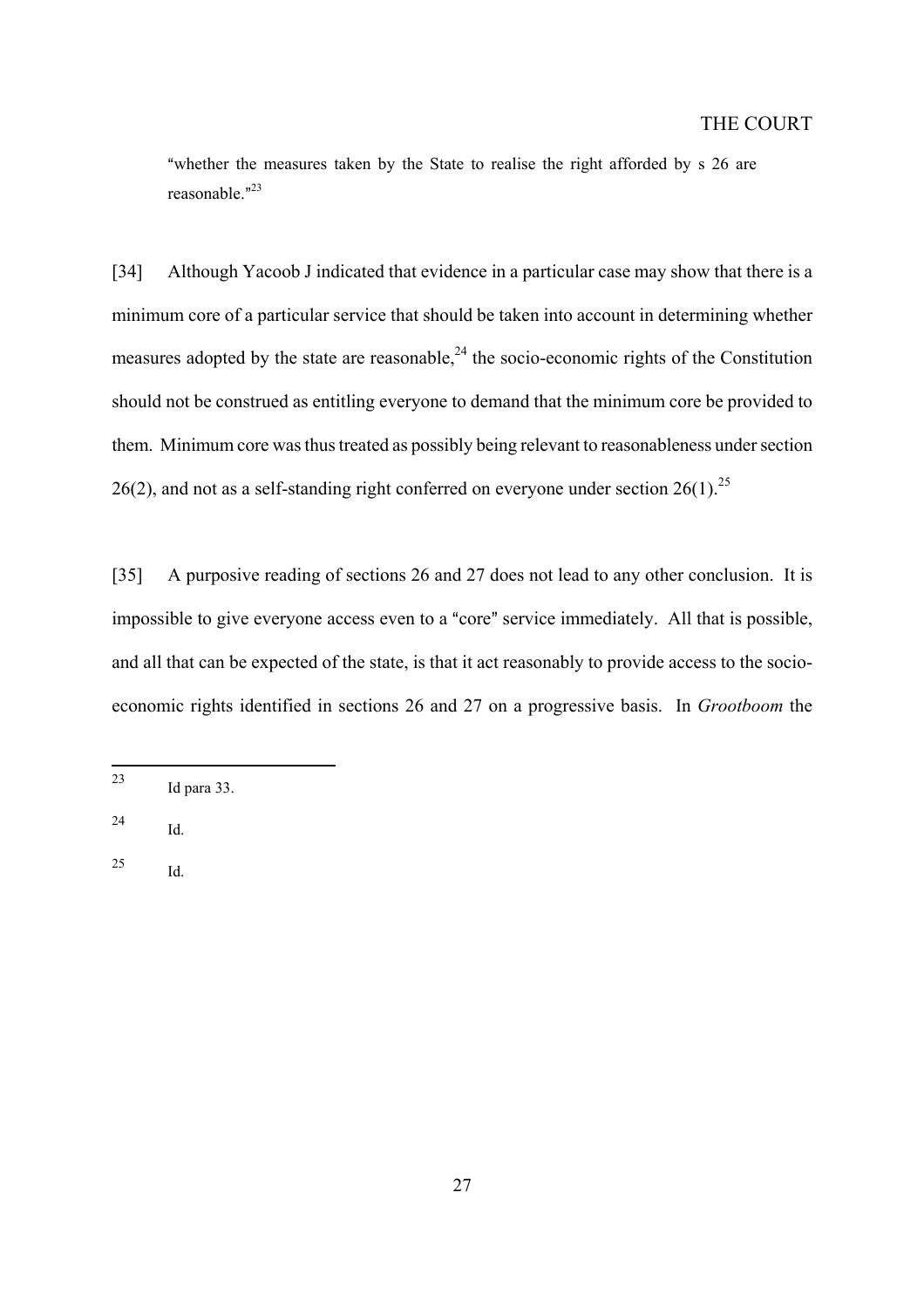relevant context in which socio-economic rights need to be interpreted was said to be that

"[m]illions of people are living in deplorable conditions and in great poverty. There is a high level of unemployment, inadequate social security, and many do not have access to clean water or to adequate health services. These conditions already existed when the Constitution was adopted  $\ldots$ ."<sup>[26](#page-27-0)</sup>

[36] The state is obliged to take reasonable measures progressively to eliminate or reduce the large areas of severe deprivation that afflict our society. The courts will guarantee that the democratic processes are protected so as to ensure accountability, responsiveness and openness, as the Constitution requires in section 1. As the Bill of Rights indicates, their function in respect of socio-economic rights is directed towards ensuring that legislative and other measures taken by the state are reasonable. As this Court said in *Grootboom*, "[i]t is necessary to recognise that a wide range of possible measures could be adopted by the State to meet its obligations".<sup>[27](#page-27-1)</sup>

[37] It should be borne in mind that in dealing with such matters the courts are not institutionally equipped to make the wide-ranging factual and political enquiries necessary for determining what the minimum-core standards called for by the first and second amici should be,

<span id="page-27-0"></span> $26\,$ <sup>26</sup> Id para 25, quoting from *Soobramoney* above n 6 para 8.

<span id="page-27-1"></span> $27$  Id para 41.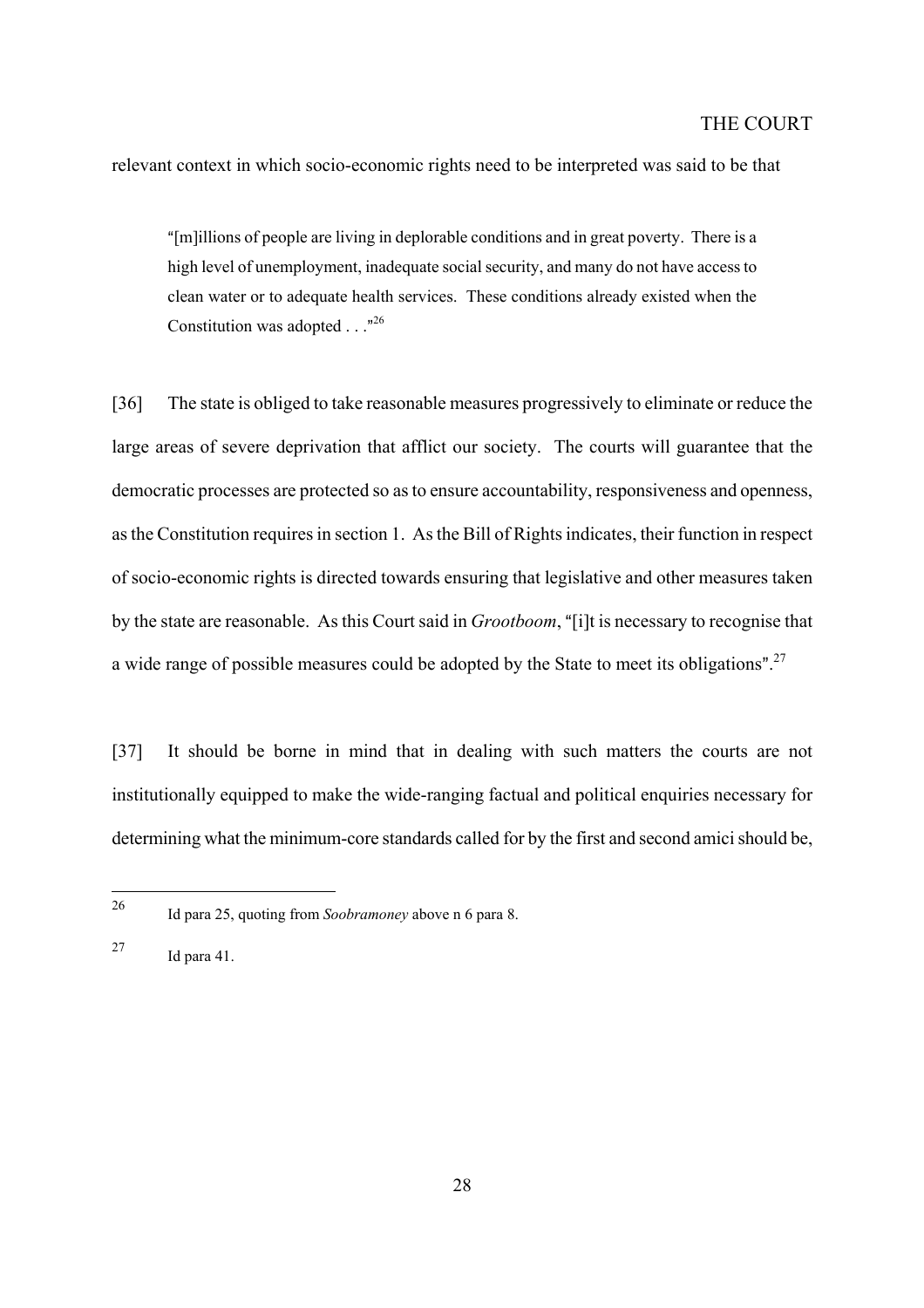nor for deciding how public revenues should most effectively be spent. There are many pressing demands on the public purse. As was said in *Soobramoney*:

AThe State has to manage its limited resources in order to address all these claims. There will be times when this requires it to adopt a holistic approach to the larger needs of society rather than to focus on the specific needs of particular individuals within society."<sup>[28](#page-28-0)</sup>

[38] Courts are ill-suited to adjudicate upon issues where court orders could have multiple social and economic consequences for the community. The Constitution contemplates rather a restrained and focused role for the courts, namely, to require the state to take measures to meet its constitutional obligations and to subject the reasonableness of these measures to evaluation. Such determinations of reasonableness may in fact have budgetary implications, but are not in themselves directed at rearranging budgets. In this way the judicial, legislative and executive functions achieve appropriate constitutional balance.

<span id="page-28-0"></span>[39] We therefore conclude that section 27(1) of the Constitution does not give rise to a selfstanding and independent positive right enforceable irrespective of the considerations mentioned in section 27(2). Sections 27(1) and 27(2) must be read together as defining the scope of the positive rights that everyone has and the corresponding obligations on the state to "respect, protect, promote and fulfil" such rights. The rights conferred by sections  $26(1)$  and  $27(1)$  are to have "access" to the services that the state is obliged to provide in terms of sections  $26(2)$  and  $27(2)$ .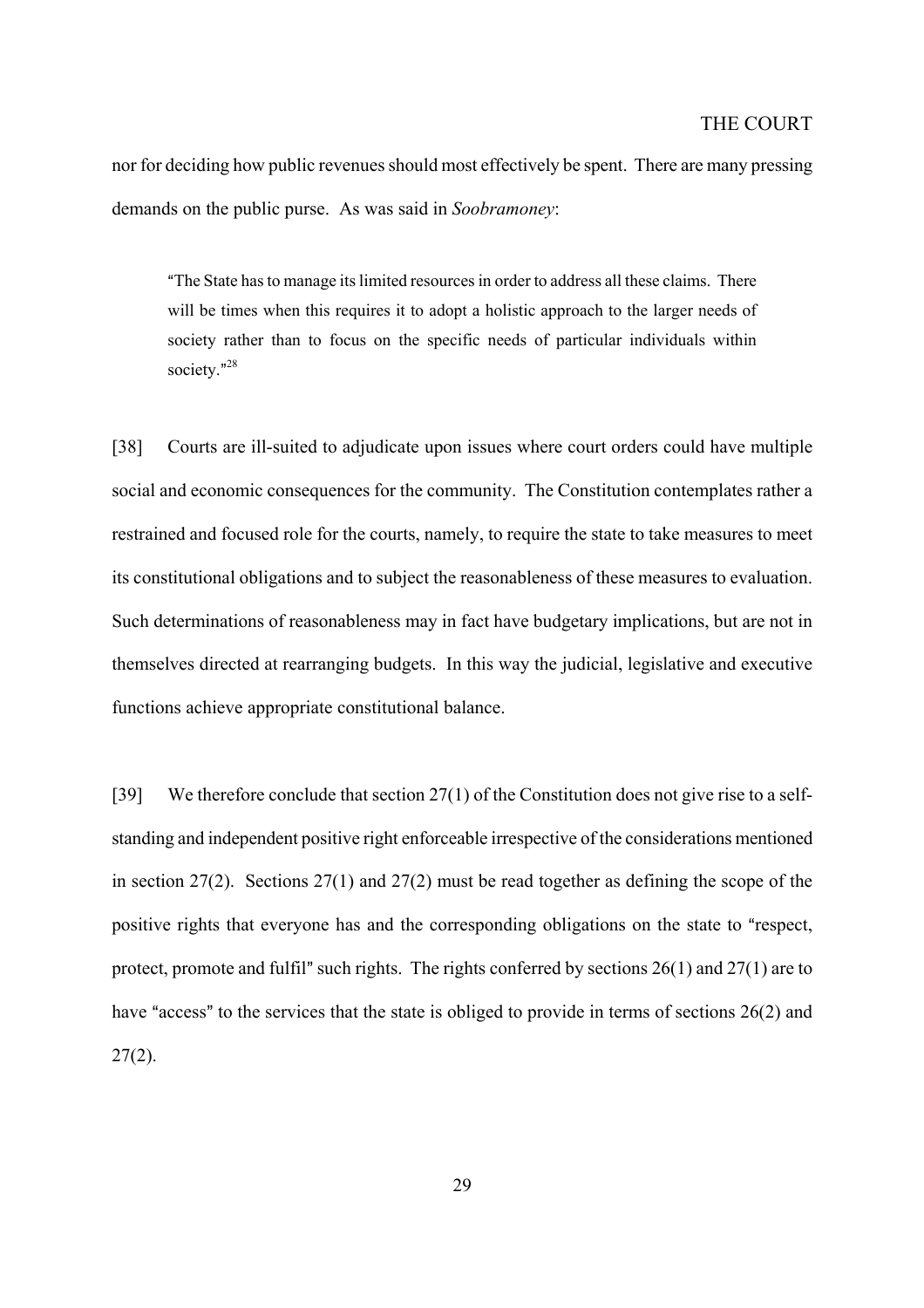Above n 6 para 31.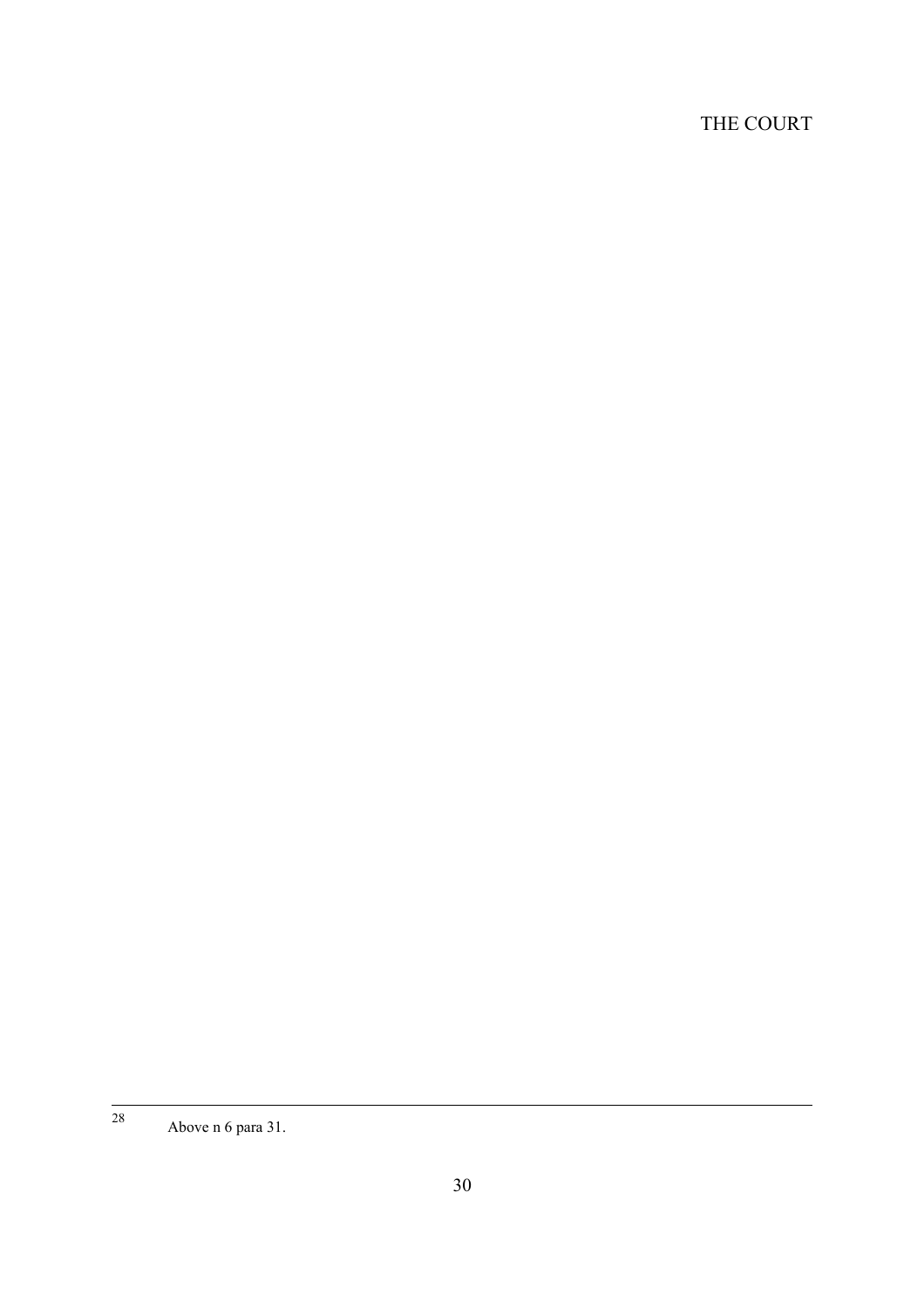#### *Government policy on the prevention of mother-to-child transmission of HIV*

[40] Government's policy for the treatment of HIV/AIDS including mother-to-child transmission of HIV is dealt with in various documents. In particular, government adopted an *HIV/AIDS & STD strategic plan for South Africa 2000–2005*. This was followed by a number of HIV/AIDS-related policy guidelines that deal with various aspects of the strategic plan. These included guidelines on managing HIV in children, prevention of mother-to-child transmission and management of HIV-positive pregnant women, feeding of infants of HIV-positive mothers and testing for HIV. It is not necessary to refer in any detail to these documents and the policies embodied in them. Where particular matters are relevant, they will be referred to in the judgment. Government policy was also the subject of discussion at the meetings of the Department of Health's National Steering Committee on Prevention of Mother-to-Child Transmission and at meetings of Minmec.

[41] Following the 13<sup>th</sup> International Conference on HIV/AIDS held in Durban in July 2000, government took a decision to implement a programme for the prevention of mother-to-child transmission of HIV/AIDS. This programme entailed the provision of voluntary HIV counselling and testing to pregnant women, the provision of nevirapine and the offer of formula feed to HIV-positive mothers who chose this option of feeding. The implementation of this programme was to be confined to selected sites in each province for a period of two years. As pointed out earlier, these pilot sites were to be used primarily to evaluate the use of nevirapine, monitoring and evaluating its impact on the health status of the children affected as well as the feasibility of such an intervention on a countrywide basis. Information gathered from these sites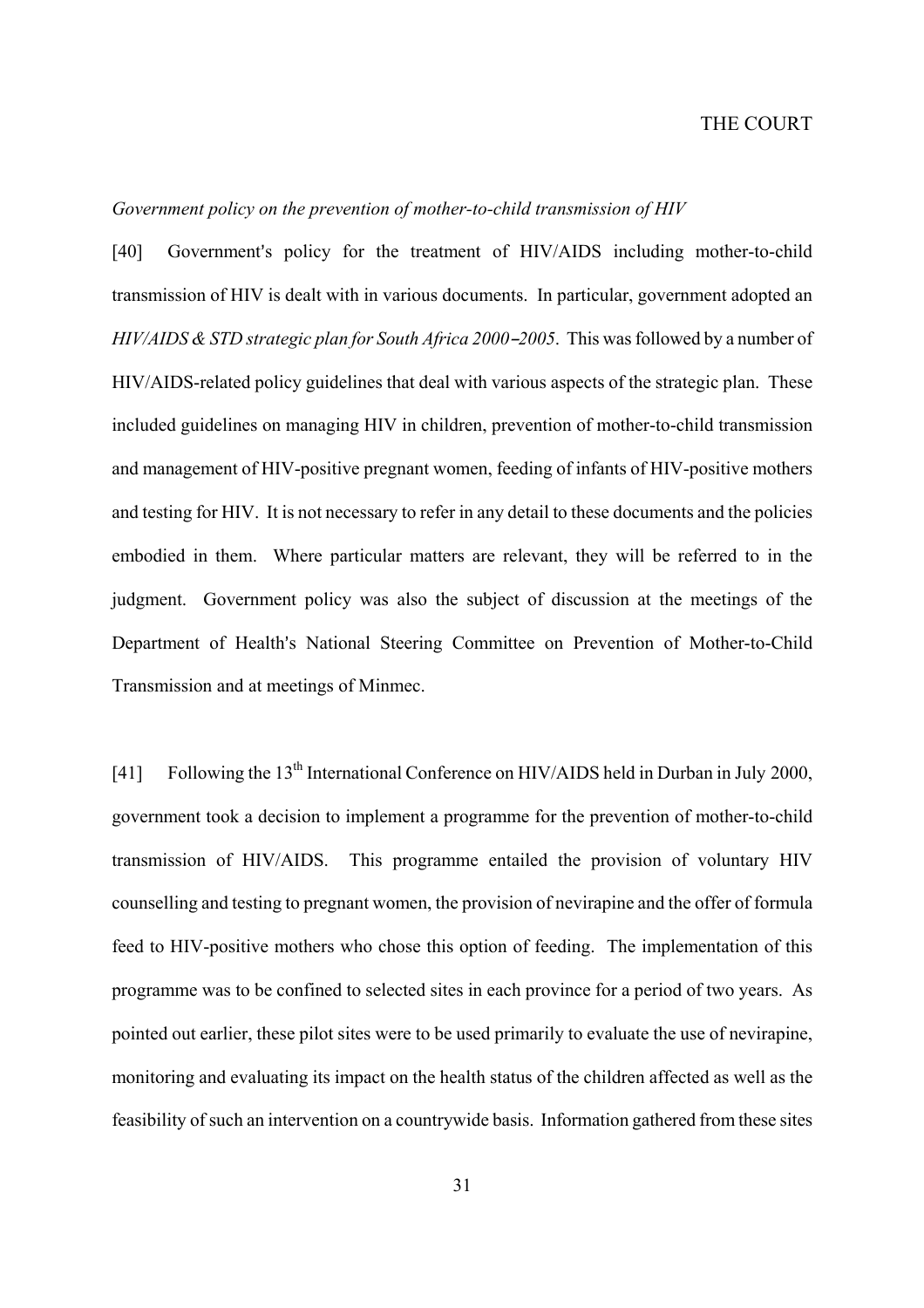was to be used in developing a national policy for the extension of this programme to other public facilities outside the pilot sites. Nevirapine was not to be made available to public facilities outside the pilot sites.

[42] This programme was to be implemented in accordance with the *Protocol for providing a comprehensive package of care for the prevention of mother to child transmission of HIV in South Africa*, draft version 4 of which was adopted in April 2001. This protocol made provision for a comprehensive package of care for the prevention of mother-to-child transmission of HIV. It was based on two propositions: first, the acceptance that there is enough scientific evidence confirming the efficacy of various antiretroviral drugs for reducing the transmission of HIV from mother to child; and second, that there is a need to assess the operational challenges inherent in the introduction of an antiretroviral regimen for the reduction of mother-to-child transmission of HIV in South Africa in both rural and urban settings. The protocol recognised that appropriately trained staff is a prerequisite for the successful implementation of any programme. To this end, provision was made in the protocol for the development of materials for the required training of staff, including training in counselling, testing for HIV, the medical and obstetric interventions necessary to reduce mother-to-child transmission at the time of birth and other related matters.

[43] The protocol contemplated that the programme would be introduced at two sites, one rural and one urban, in each of the provinces. A full package of care would be available at these sites and the progress made by the infants receiving the treatment would be carefully monitored for a period of two years.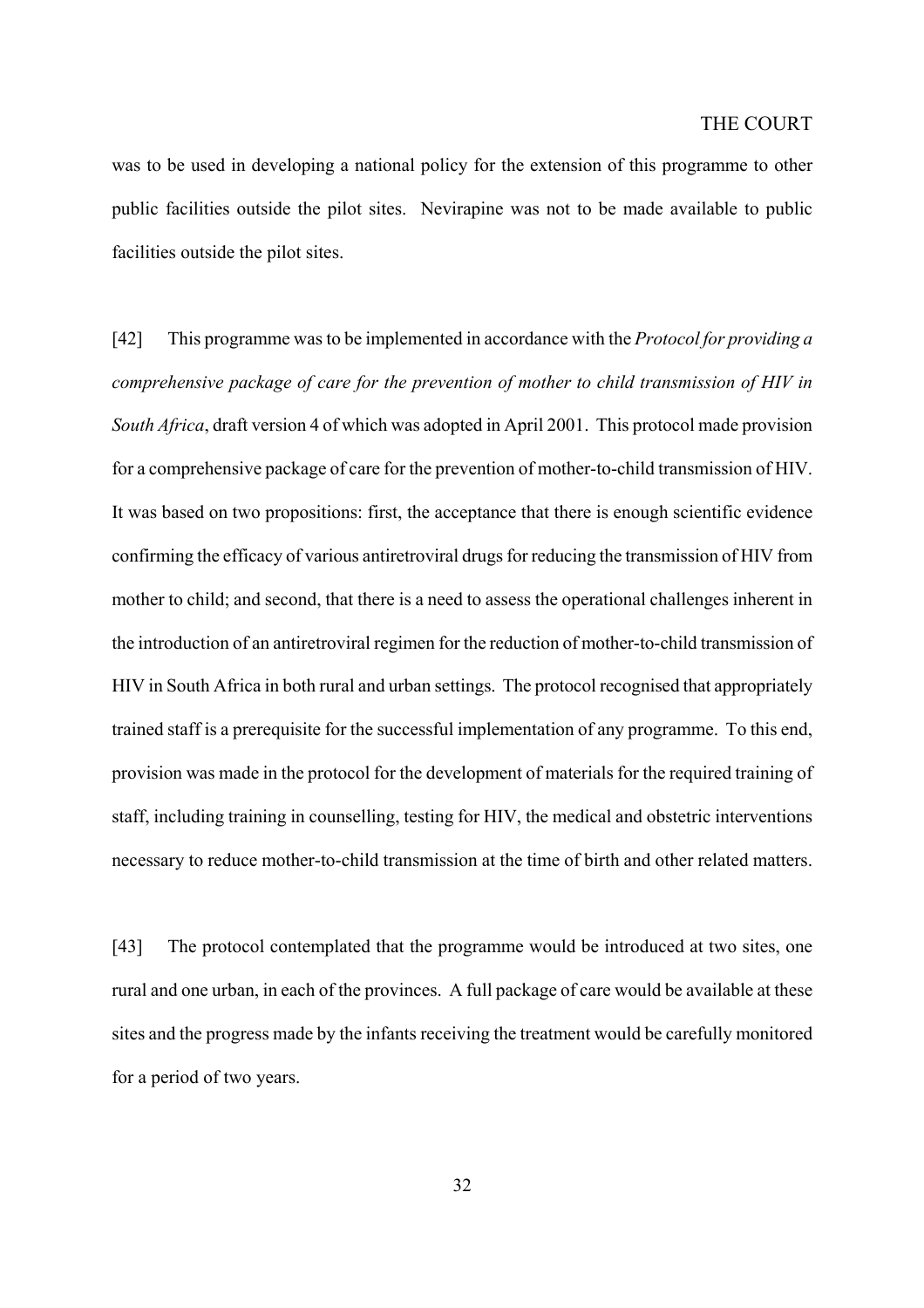#### *The applicants*= *contentions*

[44] It is the applicants' case that the measures adopted by government to provide access to health care services to HIV- positive pregnant women were deficient in two material respects: first, because they prohibited the administration of nevirapine at public hospitals and clinics outside the research and training sites; and second, because they failed to implement a comprehensive programme for the prevention of mother-to-child transmission of HIV.

[45] The two questions are interrelated and a consequence of government's policy as it was when these proceedings were instituted. The use of nevirapine to reduce the risk of mother-tochild transmission of HIV was confined to mothers and newborn children at hospitals and clinics included in the research and training sites. At all other public hospitals and clinics the use of nevirapine for this purpose was not provided for. Public hospitals and clinics outside the research and training sites were not supplied with nevirapine for doctors to prescribe for the prevention of mother-to-child transmission. Only later would a decision be taken as to whether nevirapine and the rest of the package would be made available elsewhere in the health system. That decision would depend upon the results at the research and training sites. The applicants contend that this is not reasonable and that government ought to have had a comprehensive national programme to prevent mother-to-child transmission of HIV, including voluntary counselling and testing, antiretroviral therapy and the option of substitute feeding.

 $\overline{a}$ 

<sup>[46]</sup> In *Grootboom*, relying on what is said in the *First Certification Judgment*, [29](#page-32-0) this Court

<span id="page-32-0"></span><sup>29</sup> Above n 10 para 78:

AAt the very minimum, socio-economic rights can be negatively protected from improper invasion."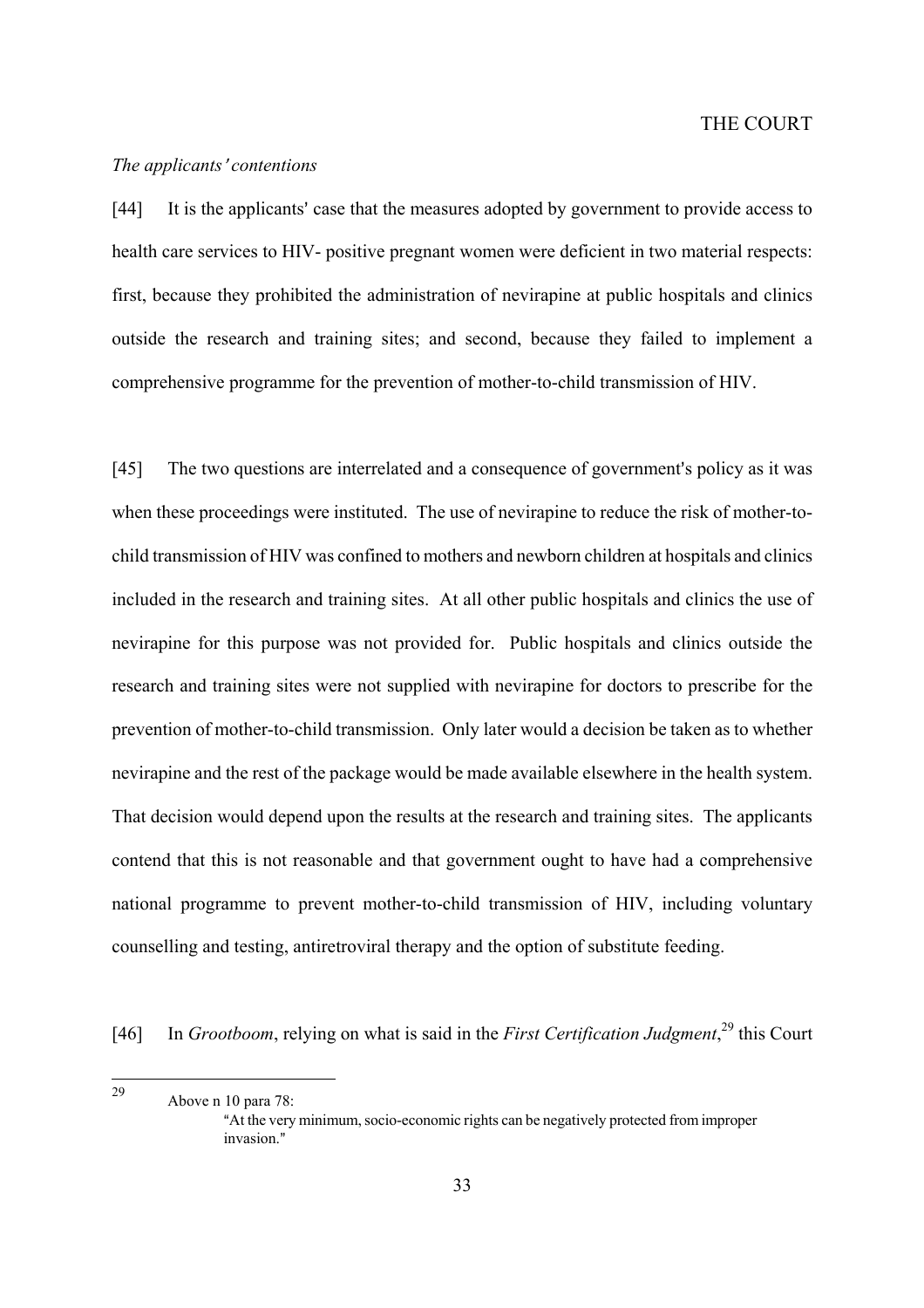"[a]lthough [section 26(1)] does not expressly say so, there is, at the very least, a negative obligation placed upon the State and all other entities and persons to desist from preventing or impairing the right of access to adequate housing. $"^{30}$  $"^{30}$  $"^{30}$ 

That "negative obligation" applies equally to the section  $27(1)$  right of access to "health" care services, including reproductive health care". This is relevant to the challenges to the measures adopted by government for the provision of medical services to combat motherto-child transmission of HIV.

[47] The applicants' contentions raise two questions, namely, is the policy of confining the supply of nevirapine reasonable in the circumstances; and does government have a comprehensive policy for the prevention of mother-to-child transmission of HIV.

#### *The policy confining nevirapine to the research and training sites*

[48] In deciding on the policy to confine nevirapine to the research and training sites, the cost of the drug itself was not a factor. This is made clear in the affidavit of Dr Ntsaluba. He says:

AI admit that the medicine has been offered to the first to ninth respondents for free for a period of five years by the manufacturer. The driving cost for the provision of Nevirapine however is not the price to be attached to the medicine but the provision of the formula feeding for those persons who are not in a position to afford formula feedsin order to discourage breast feeding and other costs incurred to provide operational

<span id="page-33-0"></span> $30^{\circ}$ Above n 6 para 34.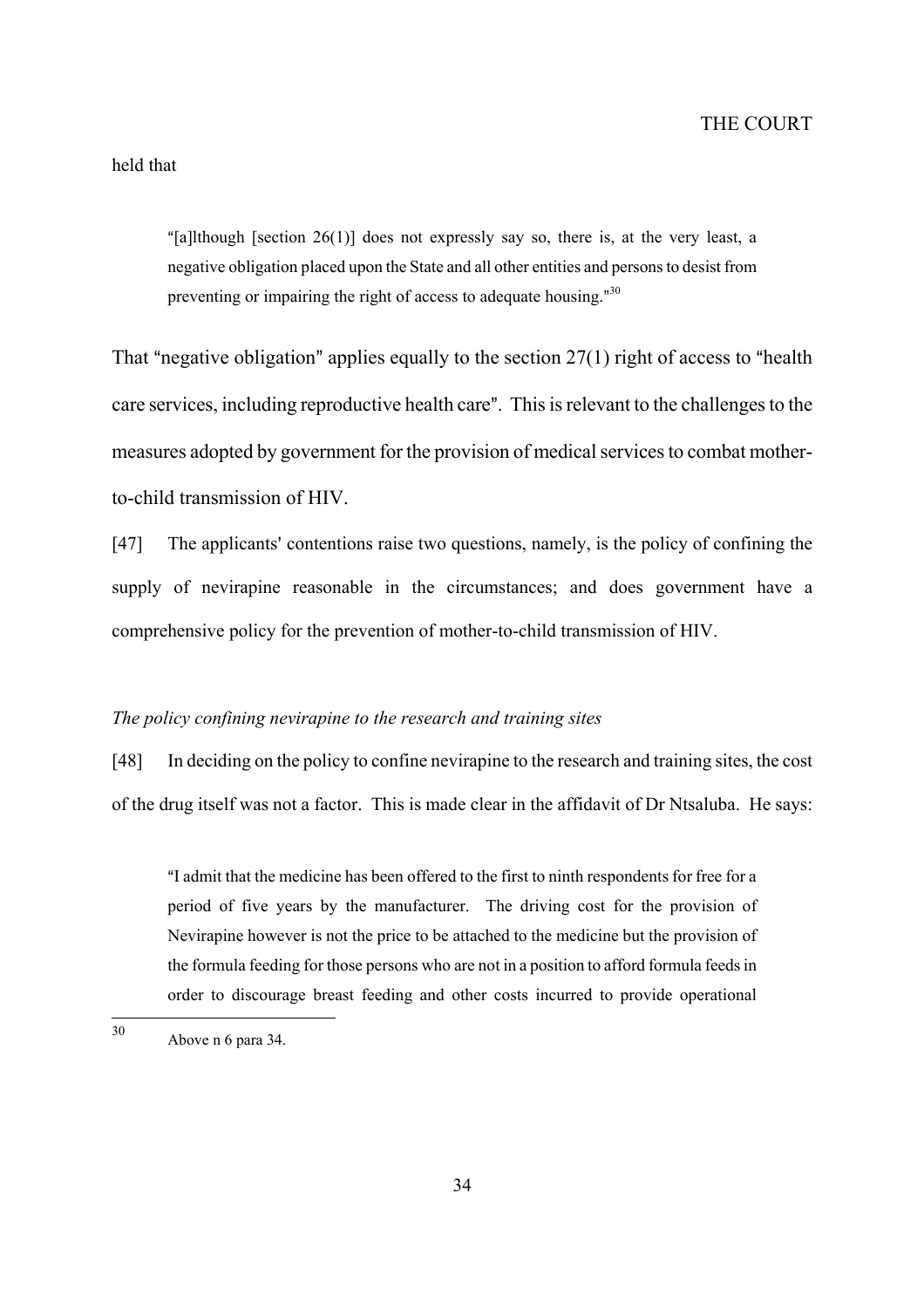structures which are appropriately and properly geared toward counselling and testing persons who are candidates for the administration of Nevirapine."

He also says that

A[t]he public health sector hospitals, as it is, are under tremendous pressure, and while it may be ideal for such doctors to go on to provide Nevirapine with the appropriate advice, counselling and follow-up care, is presently not immediately attainable. It is imperative that appropriate support structures for counselling, follow-up etc. be put in place to ensure that Nevirapine is effective and that it delivers the promised benefits."

[49] The costs that are of concern to the government are therefore the costs of providing the infrastructure for counselling and testing, of providing formula feed, vitamins and an antibiotic drug and of monitoring, during bottle-feeding, the mothers and children who have received nevirapine. These costs are relevant to the comprehensive programme to be established at the research and training sites. They are not, however, relevant to the provision of a single dose of nevirapine to both mother and child at the time of birth.

[50] The implementation of a comprehensive programme to combat mother-to-child transmission of HIV, such as that provided at the research and training sites, is no doubt the ideal. The real dispute between the parties on this aspect of the case is not, however, whether this optimum was feasible but whether it was reasonable to exclude the use of nevirapine for the treatment of mother-to-child transmission at those public hospitals and clinics where testing and counselling are available and where the administration of nevirapine is medically indicated.

[51] In substance four reasons were advanced in the affidavits for confining the administration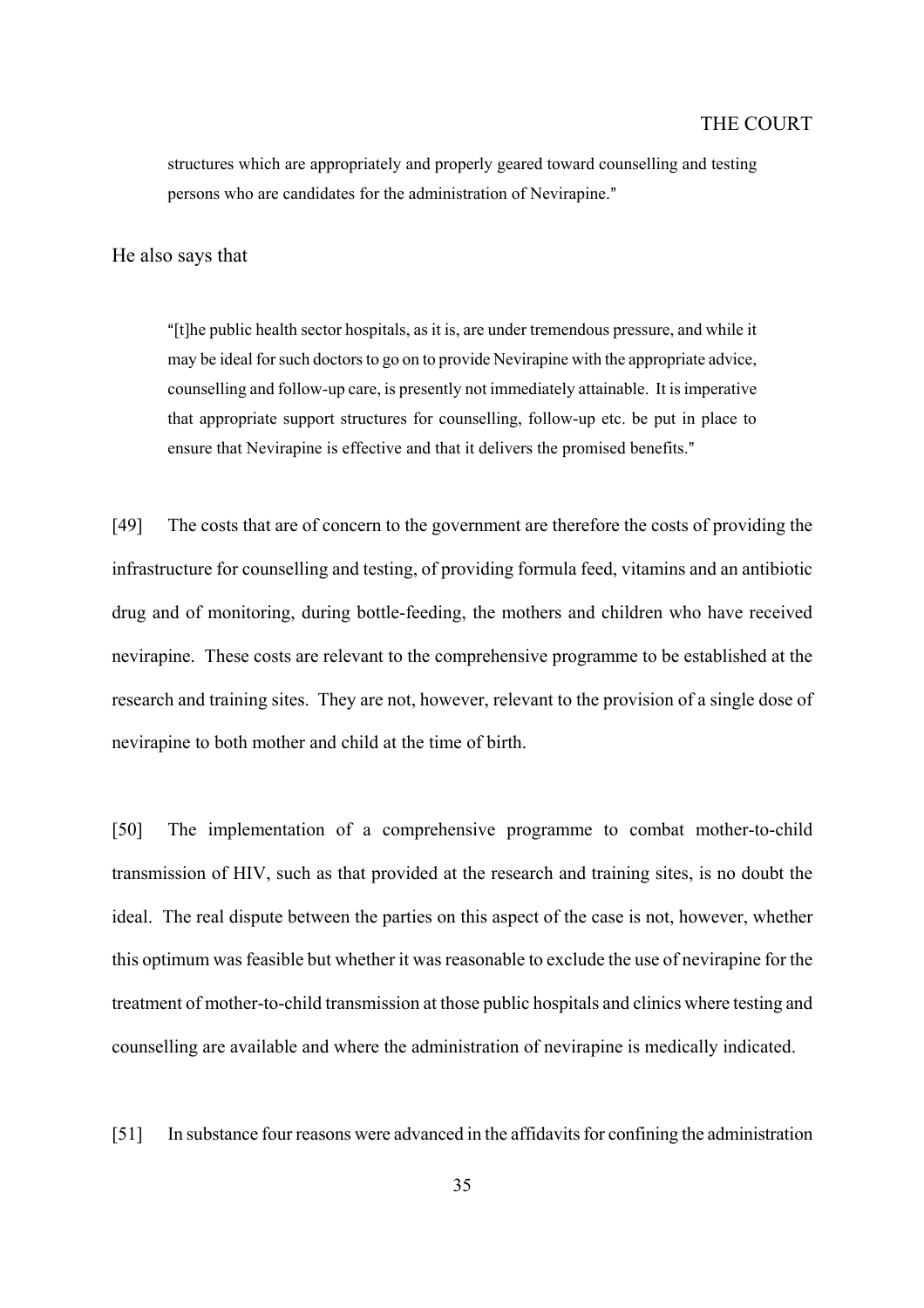of nevirapine to the research and training sites. First, concern was expressed about the efficacy of nevirapine where the "comprehensive package" is not available. The concern was that the benefits of nevirapine would be counteracted by the transmission of HIV from mother to infant through breastfeeding. For this reason government considered it important to provide breastmilk substitutes to the mother and a "package" of care for mother and infant including vitamin supplements and antibiotics. They considered it necessary to establish a system and to put in place the infrastructure necessary for that purpose, to provide advice and counselling to the mothers to ensure that the substitute and supplements were used properly and to monitor progress to determine the effectiveness of the treatment. There are significant problems in making this package available. There are problems of resources in so far as counselling and testing are concerned and budgetary constraints affecting the expansion of facilities at public hospitals and clinics outside the research and training sites. There is a cultural objection to bottle-feeding that has to be overcome, and in rural areas there are also hazards in bottle-feeding by mothers who do not have access to clean water. There are still millions of people living in such circumstances and effective treatment of infants by the provision of nevirapine at birth by no means resolves all difficulties.

[52] Secondly, there was a concern that the administration of nevirapine to the mother and her child might lead to the development of resistance to the efficacy of nevirapine and related antiretrovirals in later years.

[53] Thirdly, there was a perceived safety issue. Nevirapine is a potent drug and it is not known what hazards may attach to its use.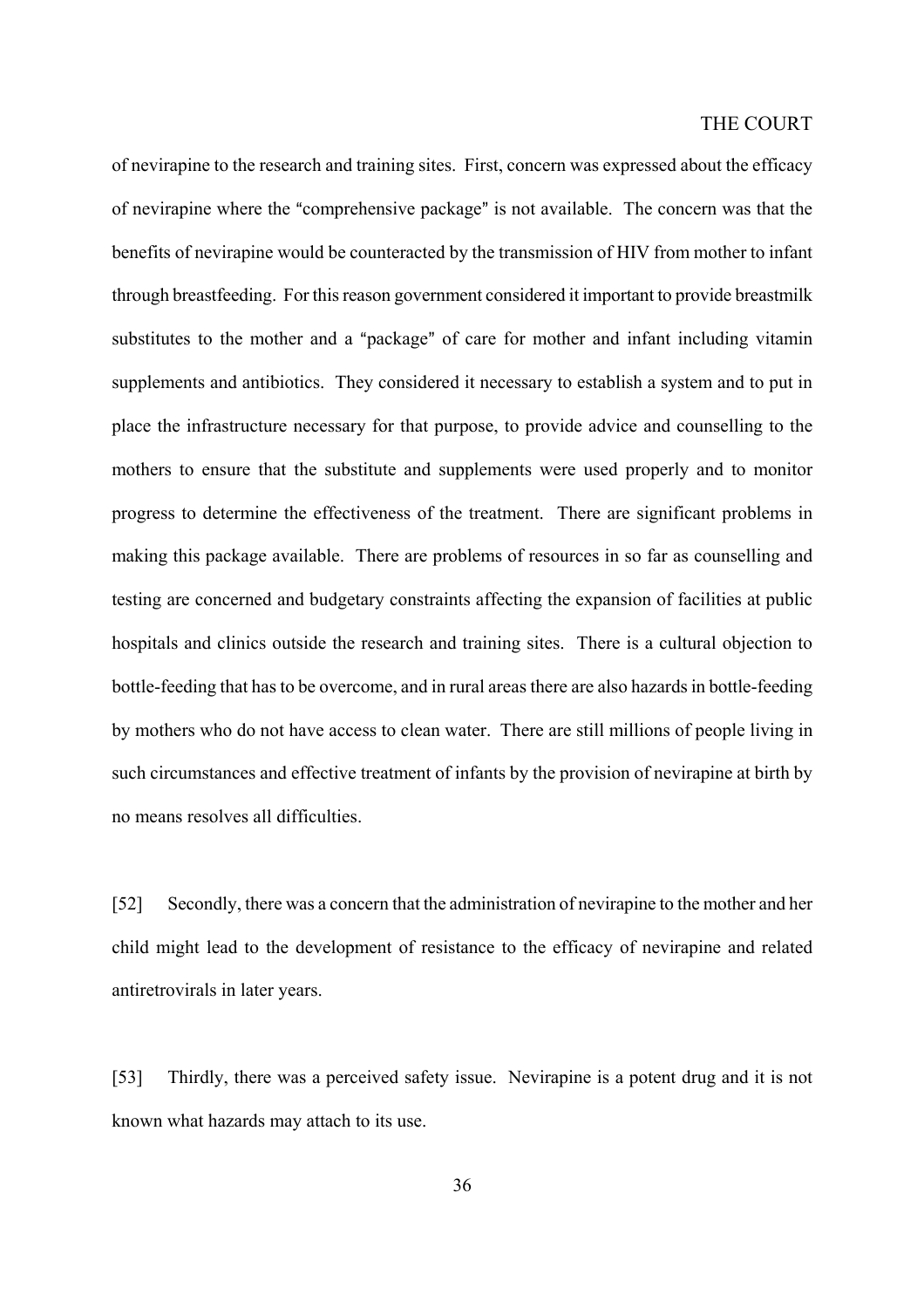[54] Finally, there was the question whether the public health system has the capacity to provide the package. It was contended on behalf of government that nevirapine should be administered only with the "full package" and that it was not reasonably possible to do this on a comprehensive basis because of the lack of trained counsellors and counselling facilities and also budgetary constraints which precluded such a comprehensive scheme being implemented.

[55] Related to this was a submission raised in argument that from a public health point of view, there is a need to determine the costs of providing the breastmilk substitute, the supplementary package and the necessary counselling and monitoring. Without knowing the full extent of these costs and the efficacy of the treatment, it would be unwise for government to commit itself to a wide-ranging programme for treating mother-to-child transmission that might prove to be neither efficacious nor sustainable.

[56] We deal with each of these issues in turn.

# *Efficacy*

[57] First, the concern about efficacy. It is clear from the evidence that the provision of nevirapine will save the lives of a significant number of infants even if it is administered without the full package and support services that are available at the research and training sites. Mother-to-child transmission of HIV can take place during pregnancy, at birth and as a result of breastfeeding. The programme in issue in this case is concerned with transmission at or before birth. Although there is no dispute about the efficacy of nevirapine in materially reducing the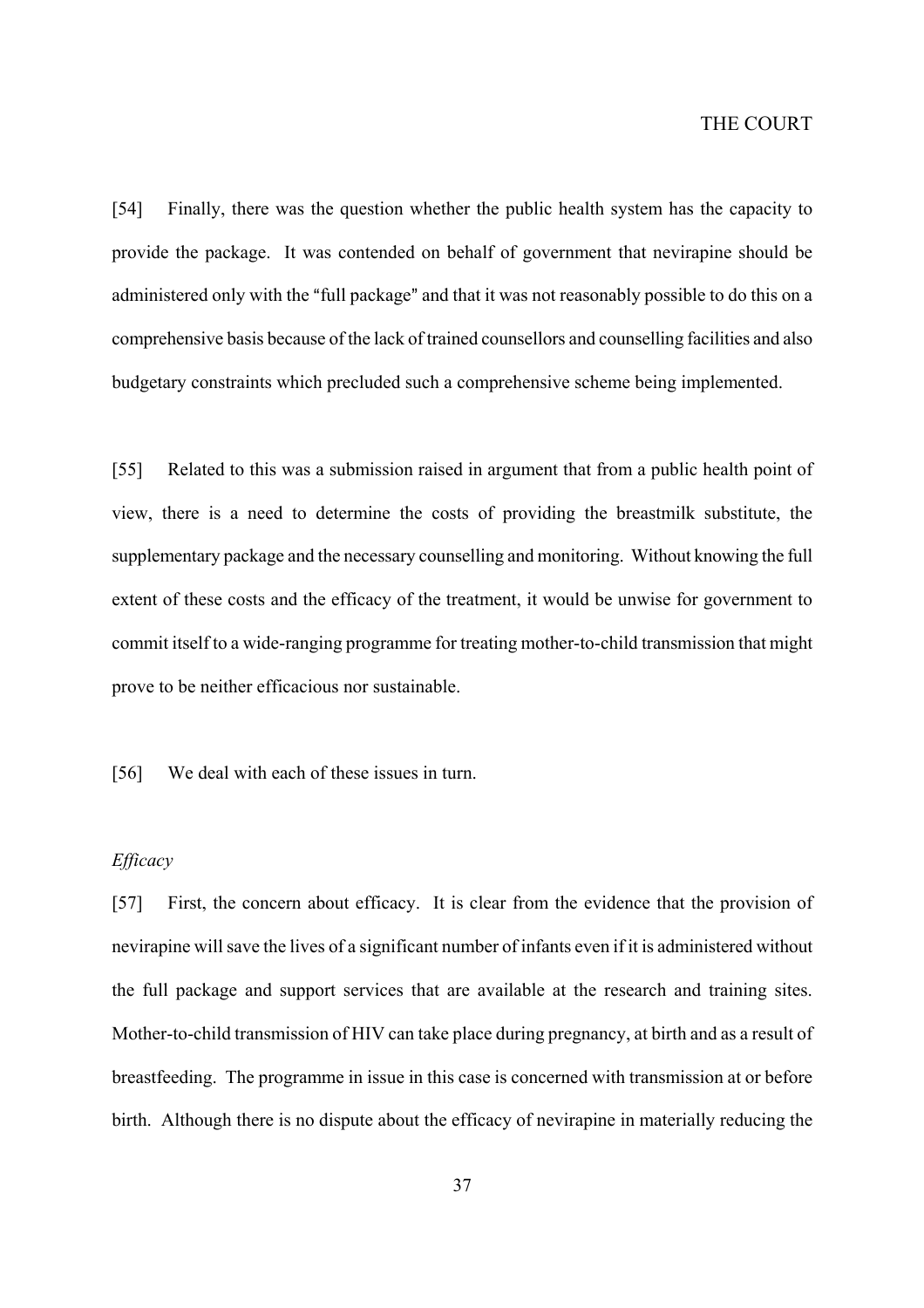likelihood of transmission at birth, the efficacy of the drug as a means of combating mother-tochild transmission of HIV is nevertheless challenged. How this comes about requires some discussion.

[58] The challenge was first expressed in the Minister's letter of 6 August 2001 which precipitated these proceedings.<sup>31</sup> The first of a number of what the Minister called " $[o]$ ur most pressing concerns" was put in the following terms:

AThere is evidence that NVP is effective in the prevention of intra-partum transmission. However, there is also evidence that a percentage of the babies who, as a result of the use of NVP, are born HIV negative, nevertheless sero-convert and become HIV positive in the months that follow their birth. For this reason, the registered claim for NVP in South Africa is not that it can prevent MTCT but that it can prevent intra-partum transmission.

It appears from the data at hand that the most compelling reason for this sero-conversion is the fact that the HIV positive mothers were breast-feeding their babies."

The letter adds that

"although we do not have the formal results [of a test reported a year before], we have reason to believe that breastfeeding continues to pose a risk which reverses the benefits of medical intervention."

Then, in the answering affidavit of Dr Ntsaluba, this doubt about the efficacy of

<span id="page-37-0"></span> $31$ See para 11 above.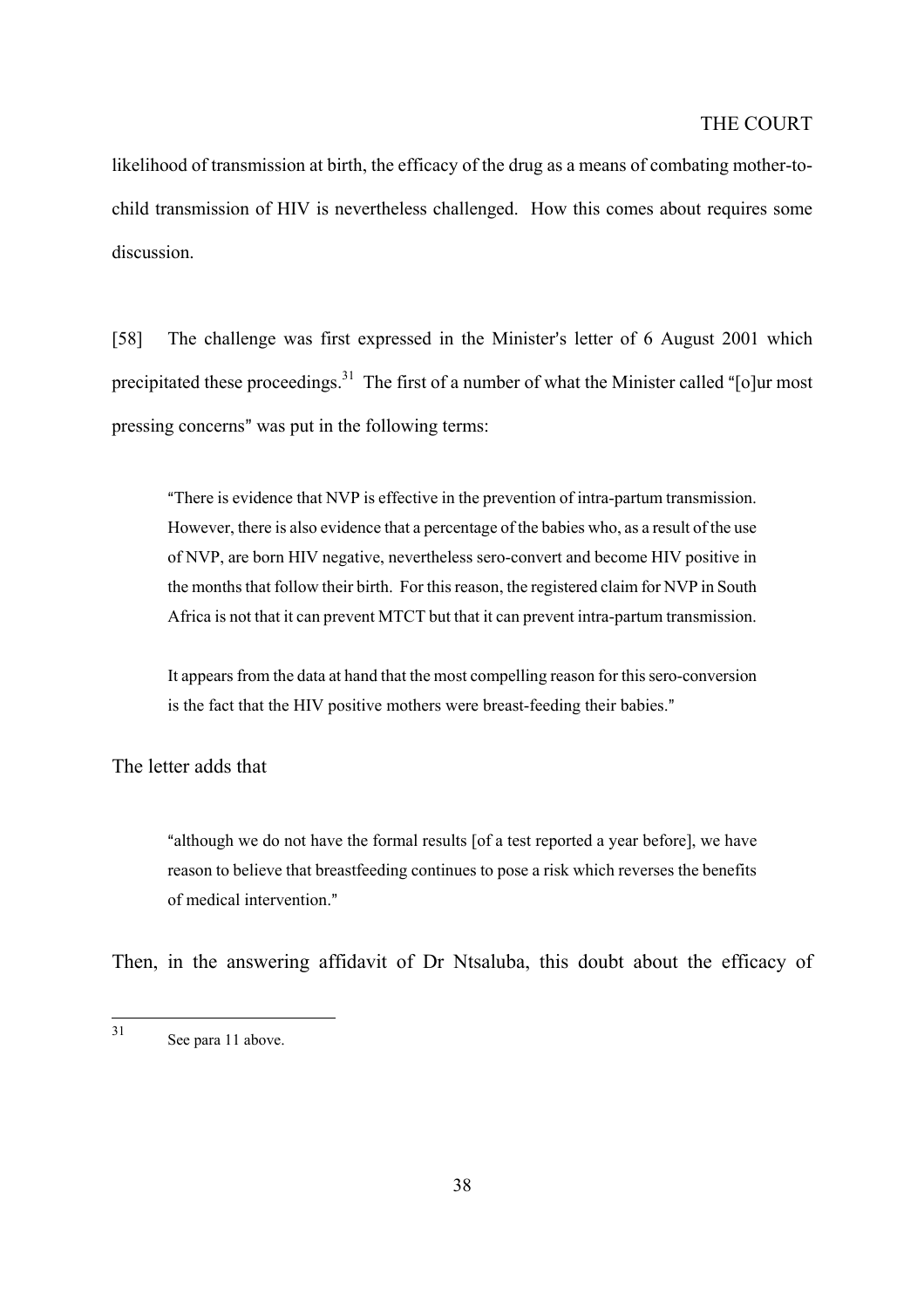intrapartum administration of nevirapine is repeated:

ABreastfeeding is contra-indicated where Nevirapine is used to reduce or prevent MTCT of the HIV. It must be remembered that MTCT of HIV-1 through breastmilk negates all the gains of the use of Nevirapine in the mother during delivery and in the newborn child within 72 hours after birth. Thus, it is not safe to expose a largely breastfeeding populace to Nevirapine, unless certain stringent measures are taken to ensure that breastfeeding would not occur when the medicine is taken to treat MTCT of the HIV."

These allegations by the Minister in her letter and by Dr Ntsaluba are, however, not supported by the data on which Dr Ntsaluba relies. Indeed, the wealth of scientific material produced by both sides makes plain that sero-conversion of HIV takes place in some, but not all, cases and that nevirapine thus remains to some extent efficacious in combating mother-to-child transmission even if the mother breastfeeds her baby.

## *Resistance*

[59] As far as resistance is concerned, the only relevance is the possible need to treat the mother and/or the child at some time in the future. Although resistant strains of HIV might exist after a single dose of nevirapine, this mutation is likely to be transient. At most there is a possibility of such resistance persisting, and although this possibility cannot be excluded, its weight is small in comparison with the potential benefit of providing a single tablet of nevirapine to the mother and a few drops to her baby at the time of birth. The prospects of the child surviving if infected are so slim and the nature of the suffering so grave that the risk of some resistance manifesting at some time in the future is well worth running.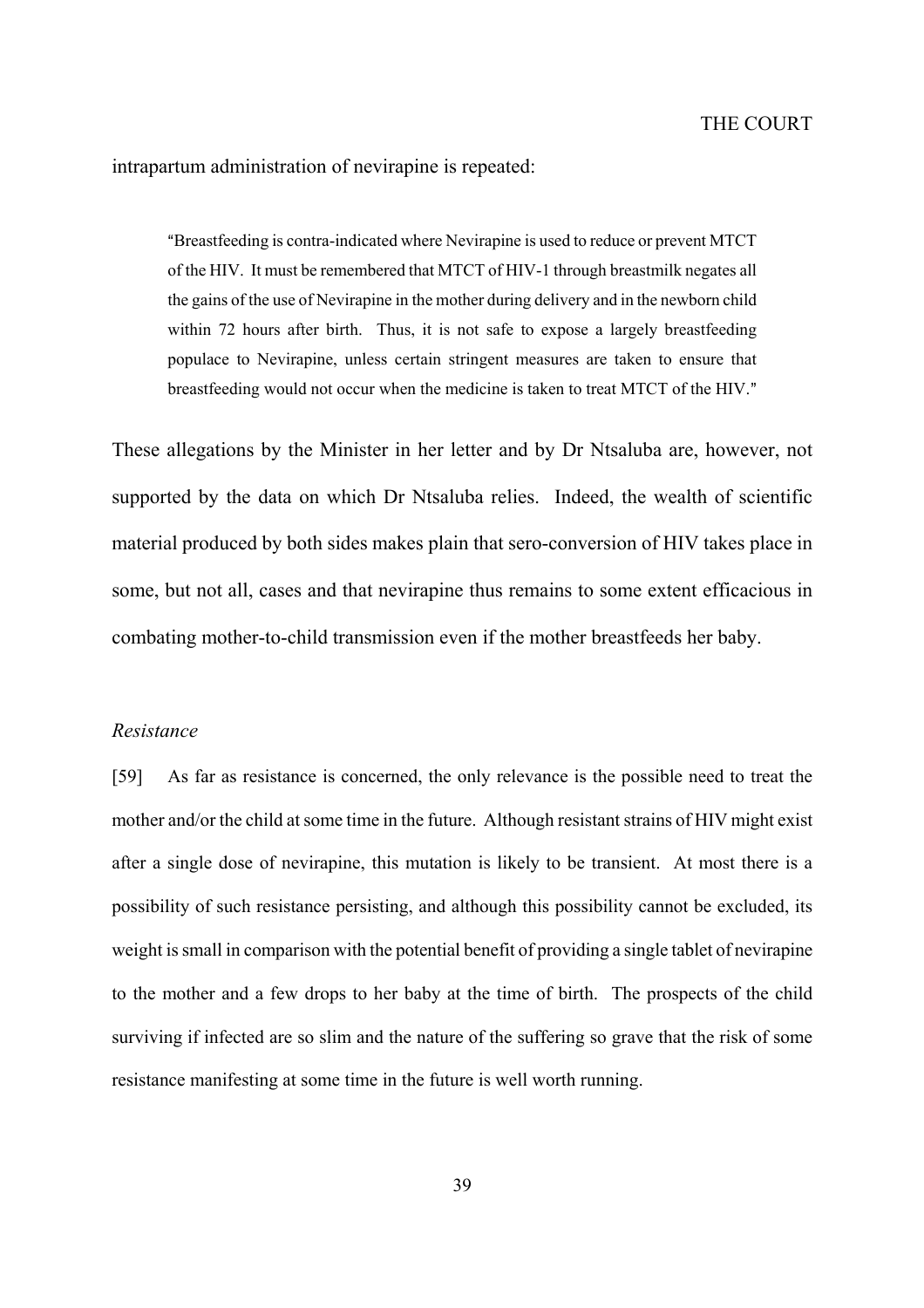# *Safety*

[60] The evidence shows that safety is no more than a hypothetical issue. The only evidence of potential harm concerns risks attaching to the administration of nevirapine as a chronic medication on an ongoing basis for the treatment of HIV-positive persons. There is, however, no evidence to suggest that a dose of nevirapine to both mother and child at the time of birth will result in any harm to either of them. According to the current medical consensus, there is no reason to fear any harm from this particular administration of nevirapine. That is why its use is recommended without qualification for this purpose by the World Health Organization.

[61] There is also cogent South African endorsement of the safety of nevirapine in general and specifically for the prevention of mother-to-child transmission. As indicated earlier, the Medicines Control Council registered nevirapine in 1998 (affirming its quality, safety and efficacy) and later expressly approved its administration to mother and infant at the time of birth in order to combat HIV. Although it recommends that if this is done the infant should be bottlefed and not breastfed, that is to enhance the efficacy of nevirapine and not because it is considered to be dangerous. The risk to be guarded against is the transmission of HIV from mother to child through breastfeeding. That is a risk that exists whether nevirapine is administered or not. Far from being harmful, there is evidence that even with breastfeeding the risk of infection is materially reduced by administering nevirapine at birth.

[62] The decision by government to provide nevirapine to mothers and infants at the research and training sites is consistent only with government itself being satisfied as to the efficacy and safety of the drug. These sites cater for approximately 10% of all births in the public sector and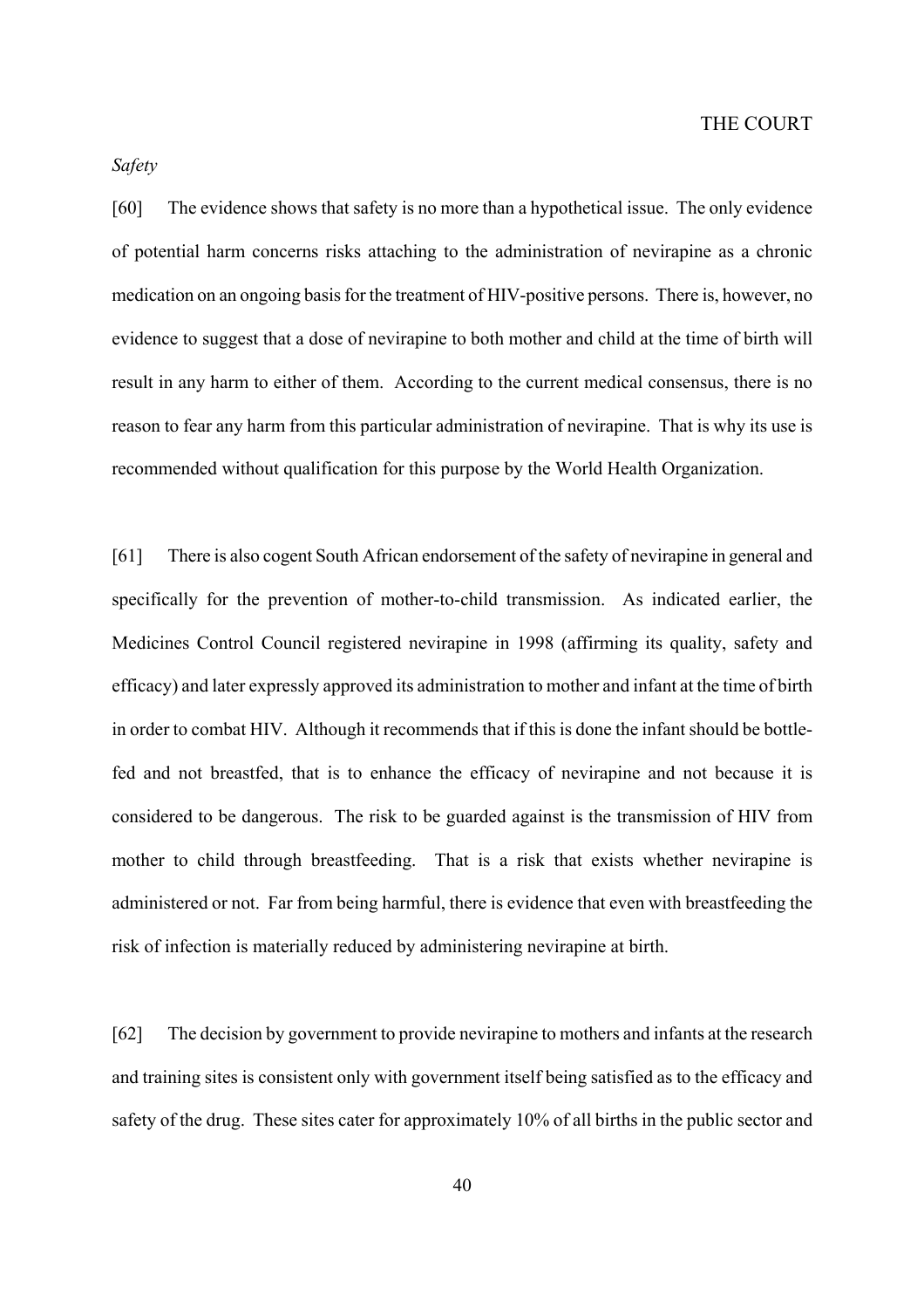it is unthinkable that government would gamble with the lives or health of thousands of mothers and infants. In any event, the research and training sites are intended primarily to train staff and to study the operational problems of the comprehensive prevention of mother-to-child transmission package. As to the research component at these sites, it is intended to focus on the efficacy of the treatment rather than its safety. There is no evidence to suggest that a single dose of nevirapine administered at birth is likely to harm children during the first two years of their lives. The risk of nevirapine causing harm to infants in the public health sector outside the research and training sites can be no greater than the risk that exists at such a site or where it is administered by medical practitioners in the private sector.

[63] In any event the main thrust of government's case was that nevirapine should be administered in circumstances in which it would be most effective, not that it should not be administered because it is dangerous. Dr Ntsaluba seems to acknowledge this in his affidavit where he says:

<sup>"</sup>As I have pointed out earlier, to extend the programme to every hospital in each province is practically and financially not feasible. It would have been ideal but while that is a goal that the First to Ninth Respondents are working towards, it is not implementable at once."

[64] It is this that lies at the heart of government policy. There are obviously good reasons from the public health point of view to monitor the efficacy of the "full package" provided at the research and training sites and determine whether the costs involved are warranted by the efficacy of the treatment. There is a need to determine whether bottle-feeding will be implemented in practice when such advice is given and whether it will be implemented in a way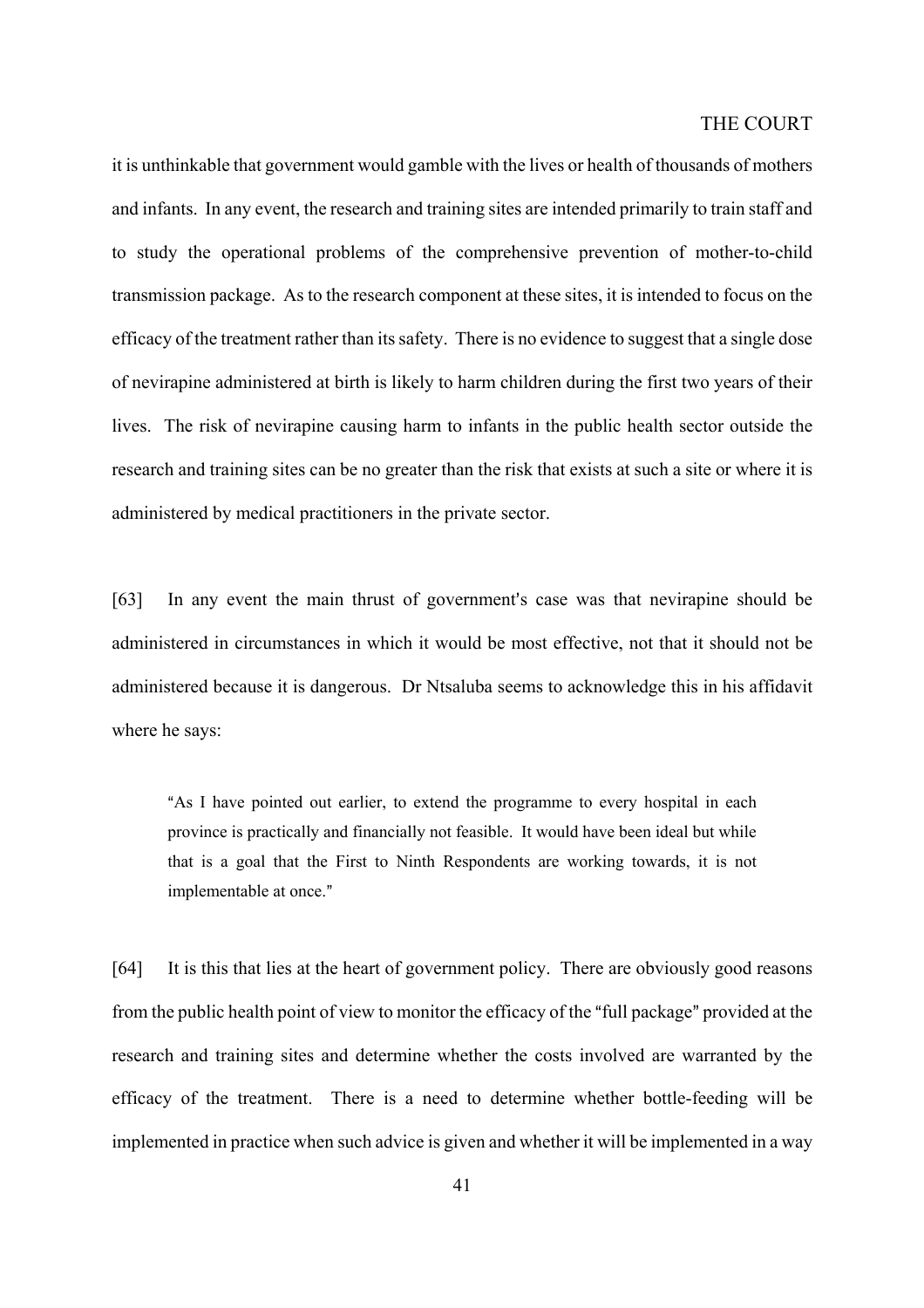that proves to be more effective than breastfeeding, bearing in mind the cultural problems associated with bottle-feeding, the absence of clean water in certain parts of the country and the fact that breastfeeding provides immunity from other hazards that infants growing up in poor households without access to adequate nutrition and sanitation are likely to encounter. However, this is not a reason for not allowing the administration of nevirapine elsewhere in the public health system when there is the capacity to administer it and its use is medically indicated.

# *Capacity*

[65] According to Dr Simelela, there have been significant problems even at the research and training sites in providing a comprehensive programme using nevirapine for the prevention of mother-to-child transmission. A lack of adequately trained personnel, including counsellors, a shortage of space for conducting counselling and inadequate resources due to budgetary constraints made it impossible to provide such a programme.

[66] Although the concerns raised by Dr Simelela are relevant to the ability of government to make a "full package" available throughout the public health sector, they are not relevant to the question whether nevirapine should be used to reduce mother-to-child transmission of HIV at those public hospitals and clinics outside the research sites where facilities in fact exist for testing and counselling.

#### *Considerations relevant to reasonableness*

[67] The policy of confining nevirapine to research and training sites fails to address the needs of mothers and their newborn children who do not have access to these sites. It fails to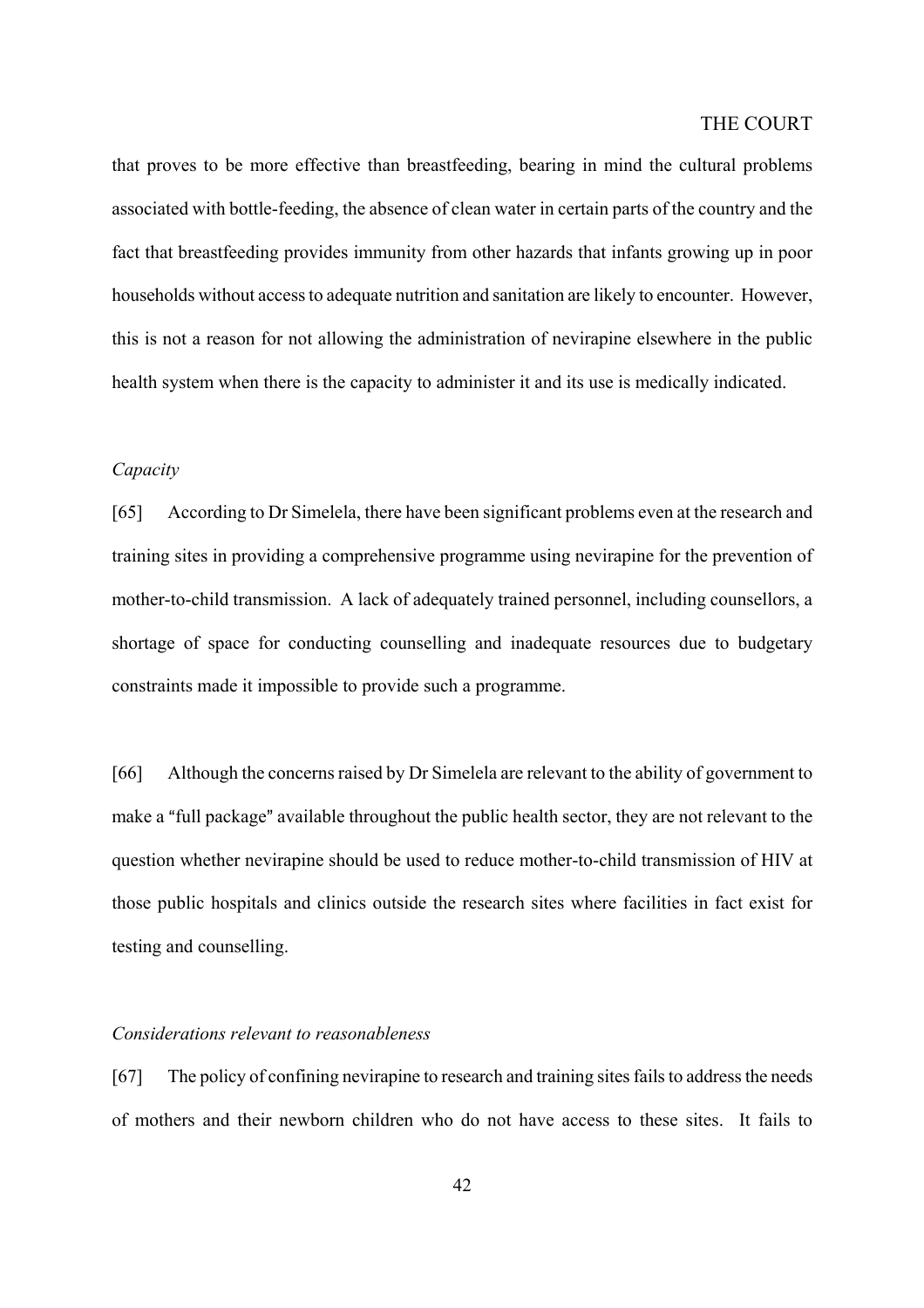distinguish between the evaluation of programmes for reducing mother-to-child transmission and the need to provide access to health care services required by those who do not have access to the sites.

#### [68] In *Grootboom* this Court held that

A[t]o be reasonable, measures cannot leave out of account the degree and extent of the denial of the right they endeavour to realise. Those whose needs are the most urgent and whose ability to enjoy all rights therefore is most in peril, must not be ignored by the measures aimed at achieving realisation of the right."<sup>[32](#page-42-0)</sup>

The fact that the research and training sites will provide crucial data on which a comprehensive programme for mother-to-child transmission can be developed and, if financially feasible, implemented is clearly of importance to government and to the country. So too is ongoing research into safety, efficacy and resistance. This does not mean, however, that until the best programme has been formulated and the necessary funds and infrastructure provided for the implementation of that programme, nevirapine must be withheld from mothers and children who do not have access to the research and training sites. Nor can it reasonably be withheld until medical research has been completed. A programme for the realisation of socio-economic rights must

Abe balanced and flexible and make appropriate provision for attention to . . . crises and to short, medium and long term needs. A programme that excludes a significant segment

<span id="page-42-0"></span> $32$ Above n 6 para 44.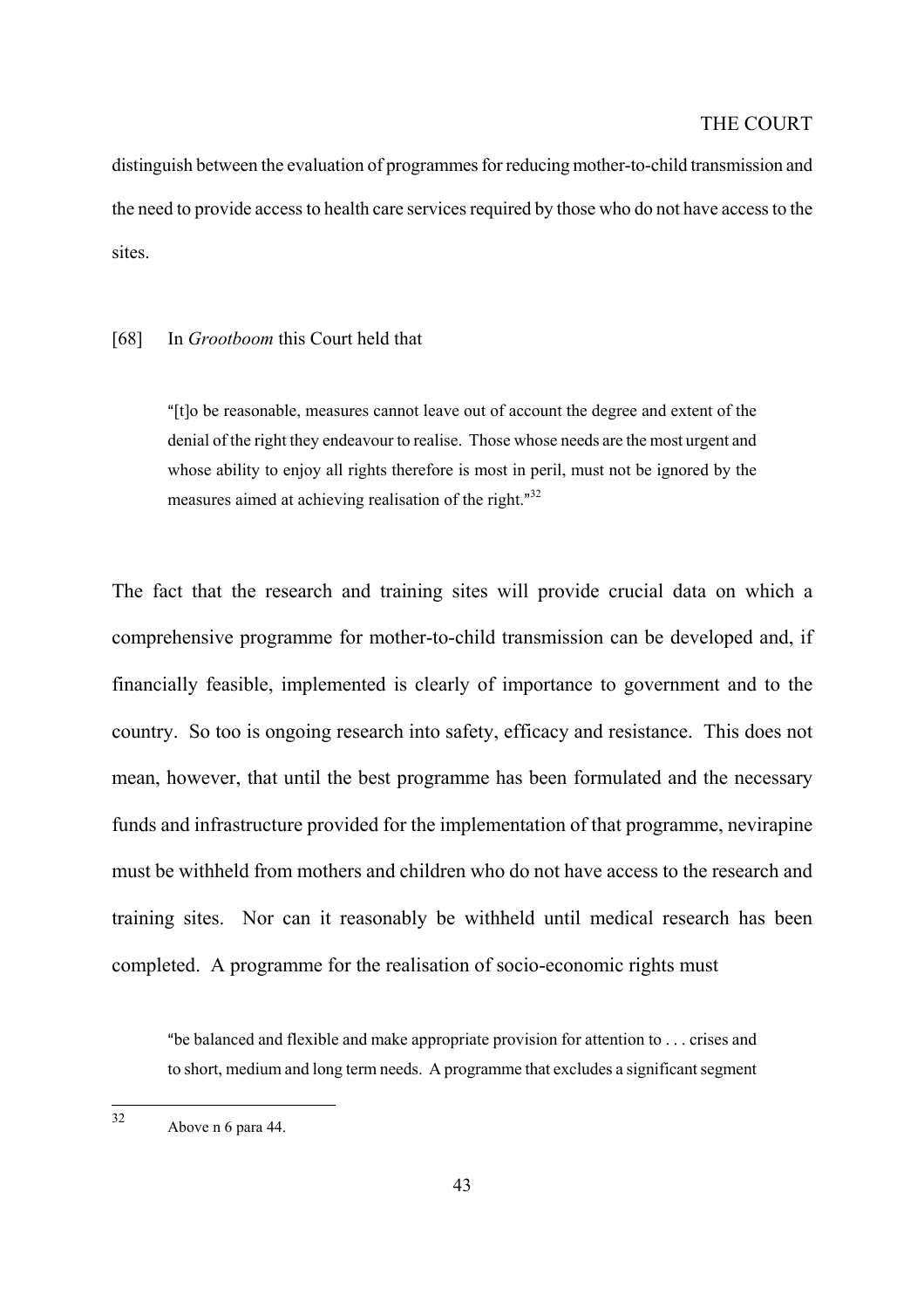of society cannot be said to be reasonable." $33$ 

[69] The applicants do not suggest that nevirapine should be administered indiscriminately to mothers and babies throughout the public sector. They accept that the drug should be administered only to mothers who are shown to be HIV-positive and that it should not be administered unless it is medically indicated and, where necessary, counselling is available to the mother to enable her to take an informed decision as to whether or not to accept the treatment recommended. Those conditions form part of the order made by the High Court.

<span id="page-43-0"></span> $33$ Id para 43.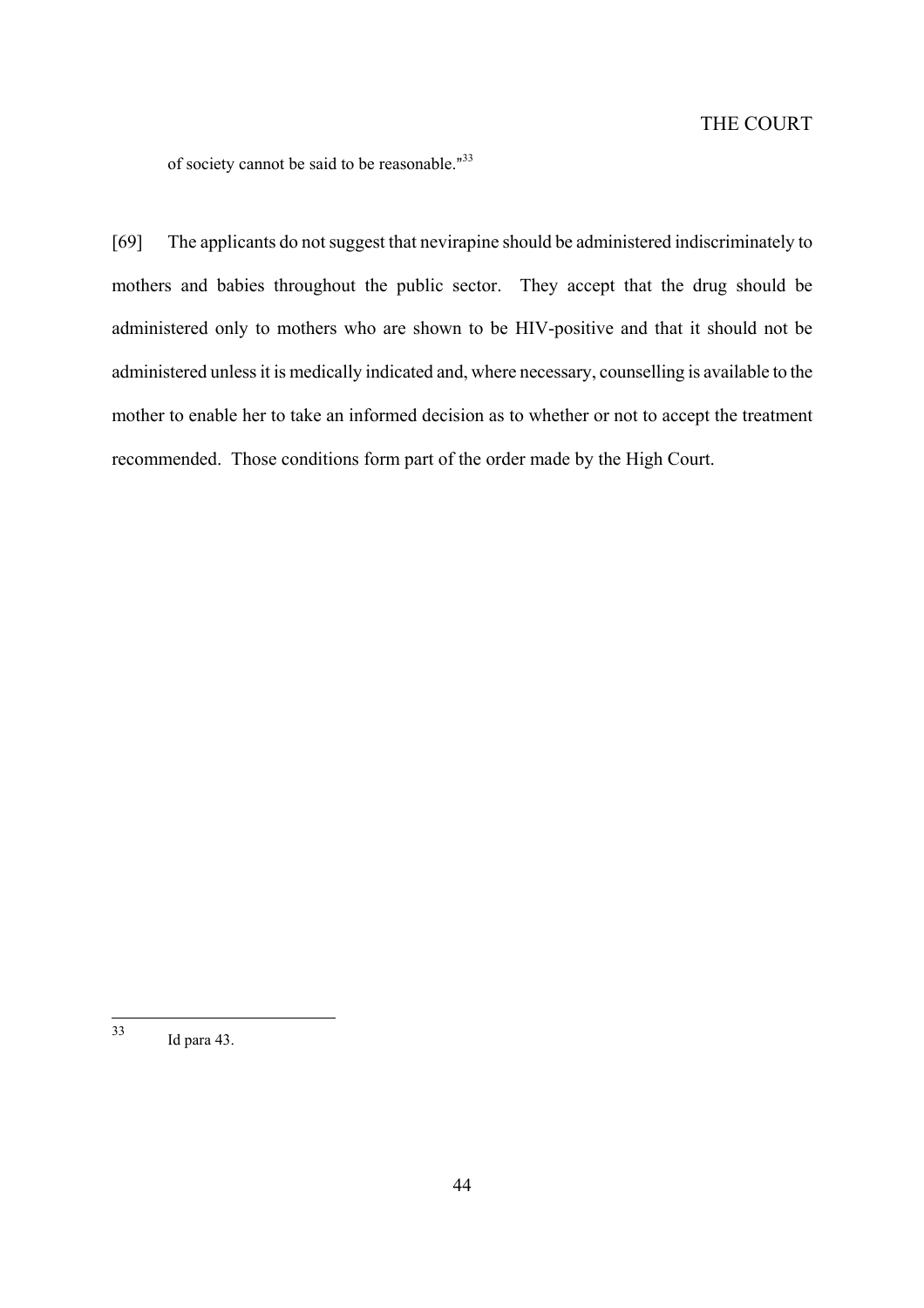[70] In dealing with these questions it must be kept in mind that this case concerns particularly those who cannot afford to pay for medical services. To the extent that government limits the supply of nevirapine to its research sites, it is the poor outside the catchment areas of these sites who will suffer. There is a difference in the positions of those who can afford to pay for services and those who cannot. State policy must take account of these differences.<sup>34</sup>

[71] The cost of nevirapine for preventing mother-to-child transmission is not an issue in the present proceedings. It is admittedly within the resources of the state. The relief claimed by the applicants on this aspect of the policy, and the order made by the High Court in that regard, contemplate that nevirapine will only be administered for the prevention of mother-to-child transmission at those hospitals and clinics where testing and counselling facilities are already in place. Therefore this aspect of the claim and the orders made will not attract any significant additional costs.

[72] In evaluating government's policy, regard must be had to the fact that this case is concerned with newborn babies whose lives might be saved by the administration of nevirapine to mother and child at the time of birth. The safety and efficacy of nevirapine for this purpose have been established and the drug is being provided by government itself to mothers and babies at the pilot sites in every province.

<span id="page-44-0"></span> $34$ Id para 35-7.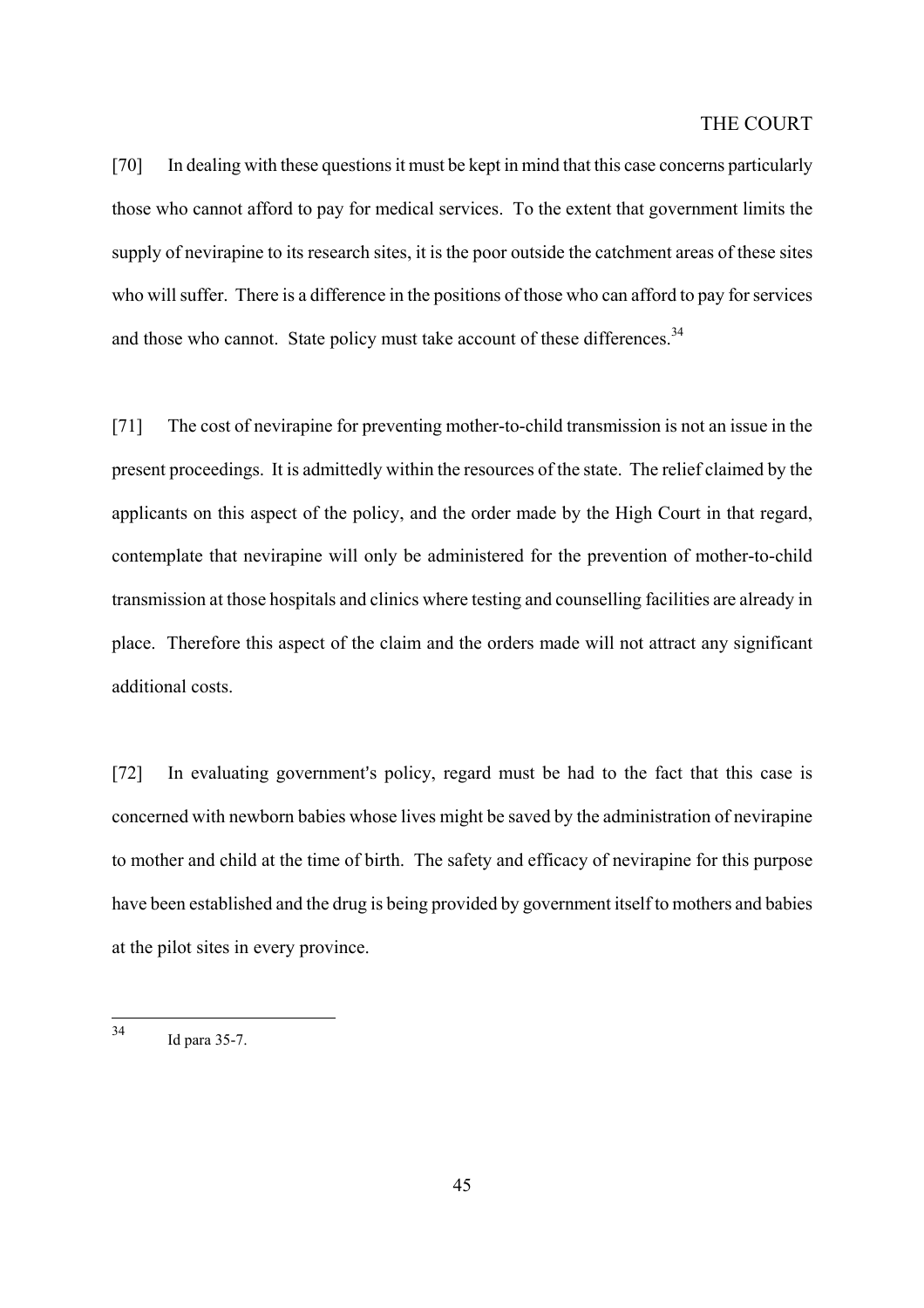[73] The administration of nevirapine is a simple procedure. Where counselling and testing facilities exist, the administration of nevirapine is well within the available resources of the state and, in such circumstances, the provision of a single dose of nevirapine to mother and child where medically indicated is a simple, cheap and potentially lifesaving medical intervention.

# *Children*=*s rights*

[74] There is another consideration that is material. This case is concerned with newborn children. Sections 28(1)(b) and (c) of the Constitution provide that

"[e]very child has the right  $-\frac{1}{2}$ 

- $(a)$  ....
- (b) to family care or parental care, or to appropriate alternative care when removed from the family environment;
- (c) to basic nutrition, shelter, basic health care services and social services".

The applicants and the amici curiae relied on these provisions to support the order made by the High Court.

[75] In *Grootboom* it was held that paragraphs (b) and (c) must be read together.

AThey ensure that children are properly cared for by their parents or families, and that they receive appropriate alternative care in the absence of parental or family care. The section encapsulates the conception of the scope of care that children should receive in our society. Subsection 1*(b)* defines those responsible for giving care while ss 1*(c)* lists various aspects of the care entitlement.

It follows from ss 1*(b)* that the Constitution contemplates that a child has the right to parental or family care in the first place, and the right to alternative appropriate care only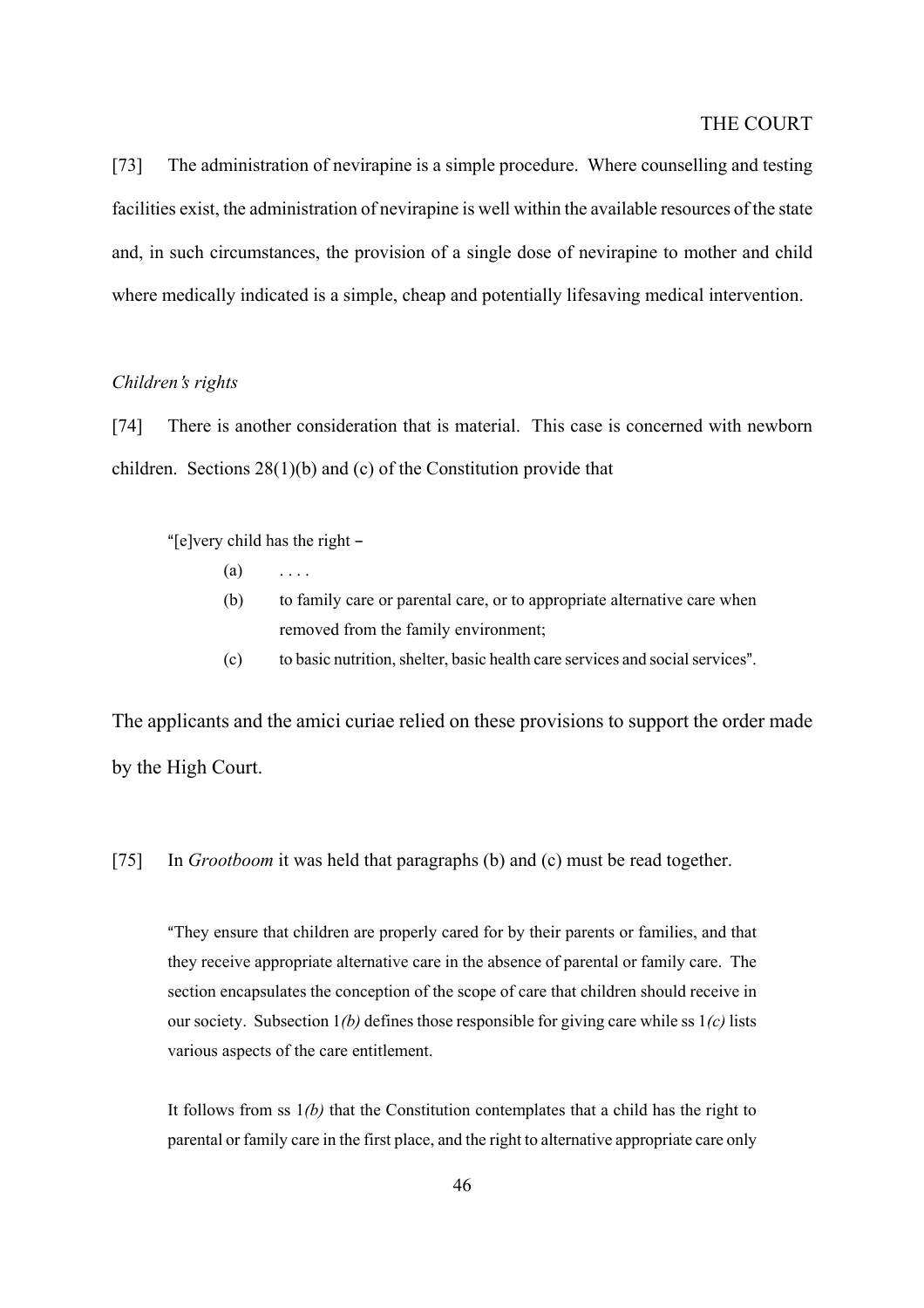where that is lacking. $^{35}$  $^{35}$  $^{35}$ 

[76] Counsel for the government, relying on these passages in the *Grootboom* judgment, submitted that section 28(1)(c) imposes an obligation on the parents of the newborn child, and not the state, to provide the child with the required basic health care services.

[77] While the primary obligation to provide basic health care services no doubt rests on those parents who can afford to pay for such services, it was made clear in *Grootboom* that

"[t]his does not mean . . . that the State incurs no obligation in relation to children who are being cared for by their parents or families."[36](#page-46-1)

[78] The provision of a single dose of nevirapine to mother and child for the purpose of protecting the child against the transmission of HIV is, as far as the children are concerned, essential. Their needs are "most urgent" and their inability to have access to nevirapine profoundly affects their ability to enjoy all rights to which they are entitled. Their rights are "most in peril" as a result of the policy that has been adopted and are most affected by a rigid and inflexible policy that excludes them from having access to nevirapine.

<span id="page-46-0"></span><sup>35</sup> Id para 76-7.

<span id="page-46-1"></span><sup>36</sup> Id para 78.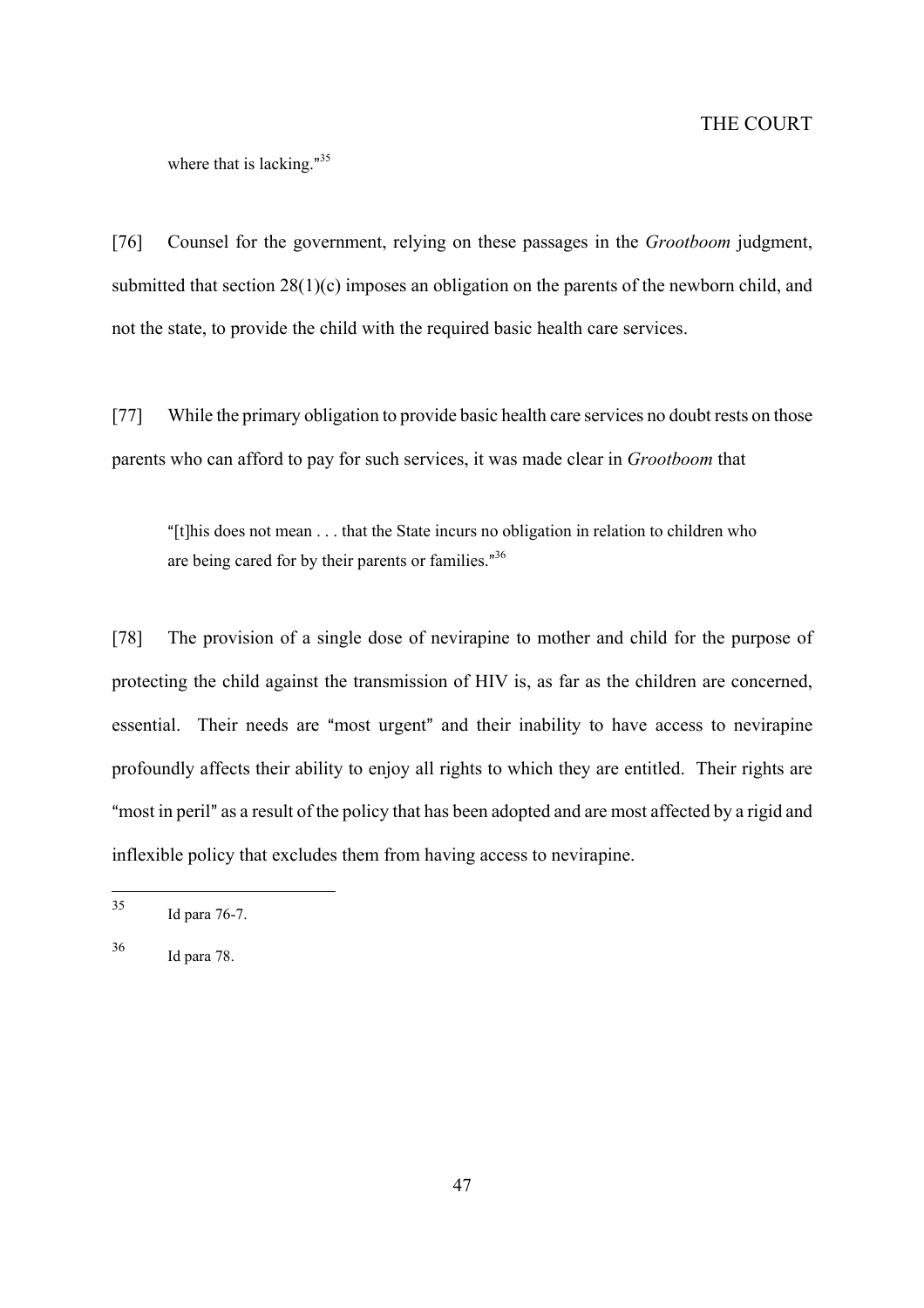[79] The state is obliged to ensure that children are accorded the protection contemplated by section  $28^{37}$  that arises when the implementation of the right to parental or family care is lacking.<sup>38</sup> Here we are concerned with children born in public hospitals and clinics to mothers who are for the most part indigent and unable to gain access to private medical treatment which is beyond their means. They and their children are in the main dependent upon the state to make health care services available to them.

# *Evaluation of the policy to limit nevirapine to research and training sites*

[80] Government policy was an inflexible one that denied mothers and their newborn children at public hospitals and clinics outside the research and training sites the opportunity of receiving a single dose of nevirapine at the time of the birth of the child. A potentially lifesaving drug was on offer and where testing and counselling facilities were available it could have been administered within the available resources of the state without any known harm to mother or child. In the circumstances we agree with the finding of the High Court that the policy of government in so far as it confines the use of nevirapine to hospitals and clinics which are research and training sites constitutes a breach of the state's obligations under section  $27(2)$  read

<span id="page-47-0"></span><sup>37</sup> Id para 78.

<span id="page-47-1"></span><sup>38</sup> Id para 77.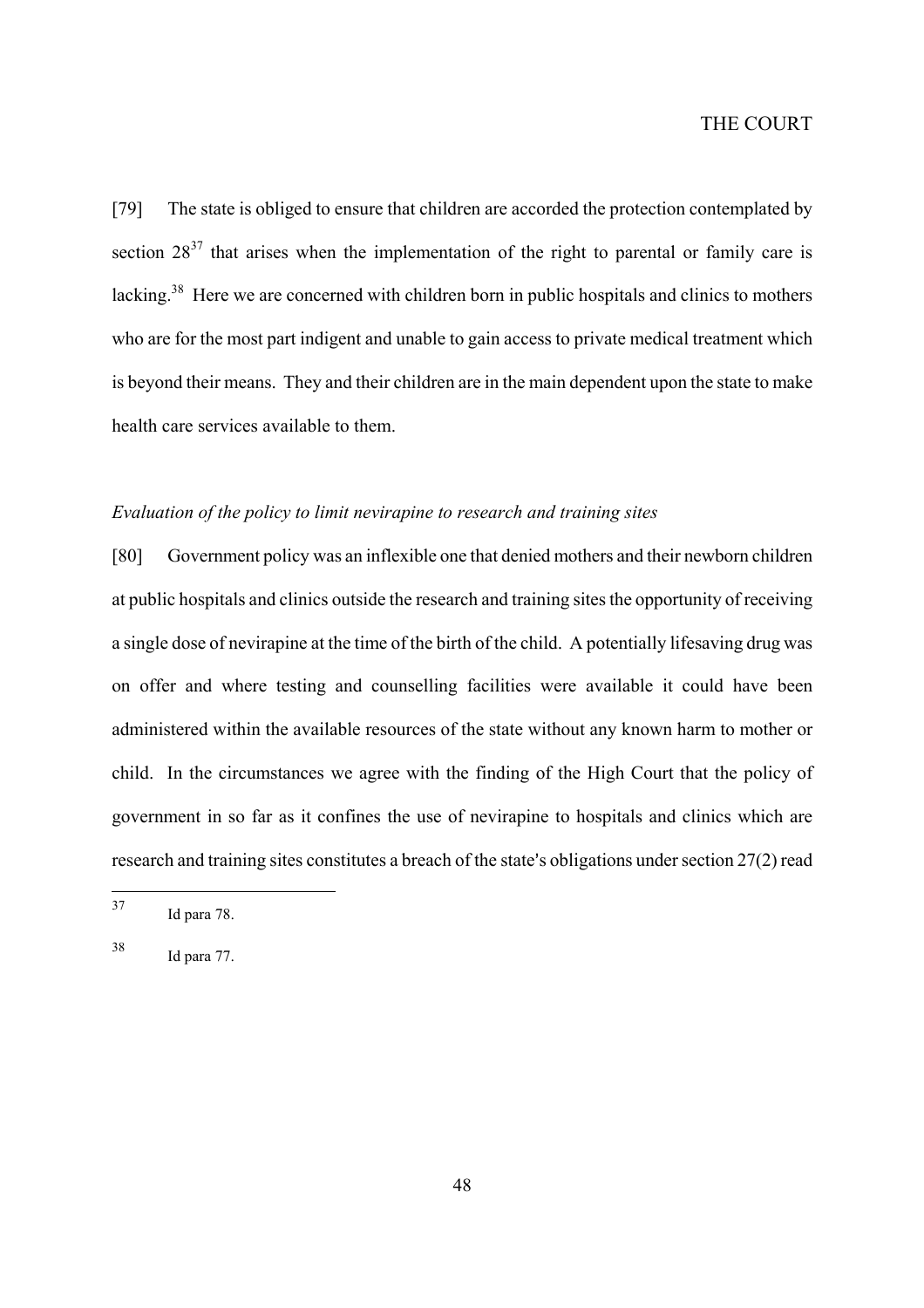with section 27(1)(a) of the Constitution.

[81] Implicit in this finding is that a policy of waiting for a protracted period before taking a decision on the use of nevirapine beyond the research and training sites is also not reasonable within the meaning of section 27(2) of the Constitution.

*Does government have a comprehensive plan to combat mother-to-child transmission of HIV?* [82] The issues relating to the alleged failure to implement a comprehensive national programme for the prevention of mother-to-child transmission are intertwined with the averments concerning the refusal to permit nevirapine to be prescribed at public hospitals and clinics outside the research and training sites. Foundational to all aspects of the case was the challenge to the policy concerning the use of nevirapine.

[83] Because of the policy restricting the use of nevirapine, the counsellors at the hospitals and clinics outside the research and training sites have had no training in its use for the prevention of mother-to-child transmission of HIV. That, however, should not be a major concern. According to the *National programme for the prevention of mother to child transmission of HIV (MTCT): Trainer's guide*, the total training time required to prepare counsellors for the mother-to-child transmission programme is 15 hours spread over 10 sessions of 12 hours each. For counsellors who are already trained in the programme and merely need to be updated regarding the use of nevirapine, the time must be very much shorter.

[84] It is therefore important to know what facilities exist outside the research and training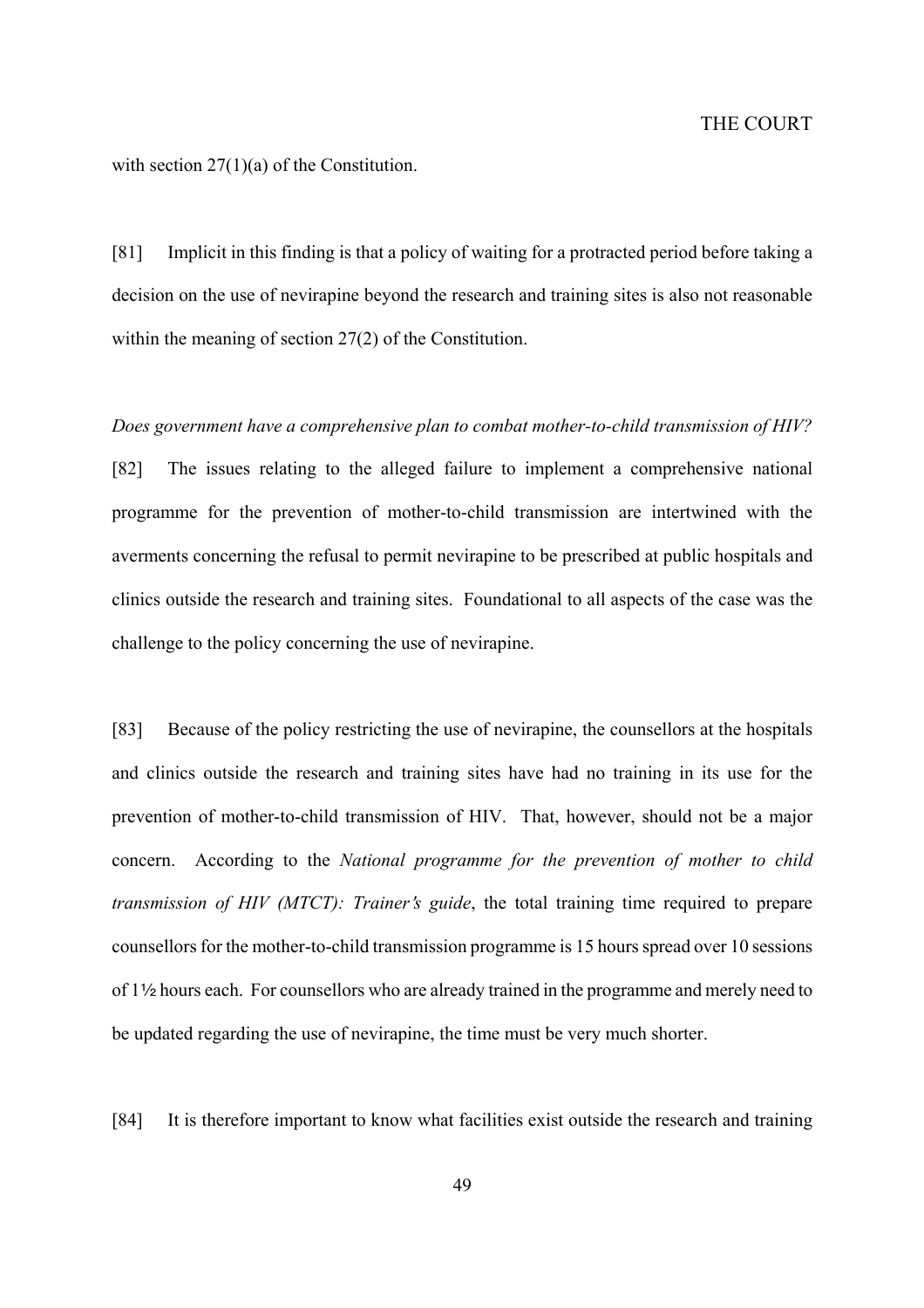sites for testing and counselling. The applicants alleged in the founding affidavit that testing and counselling were not comprehensively available outside the research and training sites. This allegation was not substantiated by any direct evidence and most of the evidence was directed to government's policy concerning nevirapine, the central issue in the case. The allegation that there was no programme dealing with mother-to-child transmission outside the research and training sites was denied by Dr Ntsaluba. He referred to a number of policy documents which deal with this topic. These documents include the *HIV/AIDS & STD strategic plan for South Africa 2000–2005*. Various goals and strategies are set out in this plan. Strategies include introducing counselling services in all new testing sites, expanding the use of rapid testing methods, increasing the proportion of workplaces that have counselling services and promoting access to such services.

[85] Reference is also made to a policy document dealing with managing HIV in children. This document is dated March 2000 and includes a section on reducing mother-to-child transmission which deals with a number of interventions. These include voluntary counselling and HIV testing of pregnant women. It is stated that "all pregnant women should be offered counselling and an HIV test" and a detailed rationale is given.

[86] Another policy document dated May 2000 states explicitly that "[v]oluntary testing and counselling must be made available to *all* pregnant women" (emphasis added). It goes on to say that the benefits to a woman of knowing her HIV status include the ability to make informed choices about feeding options, earlier access to care for both mother and child, the opportunity to terminate pregnancy where desired and legal, and the ability to make informed decisions about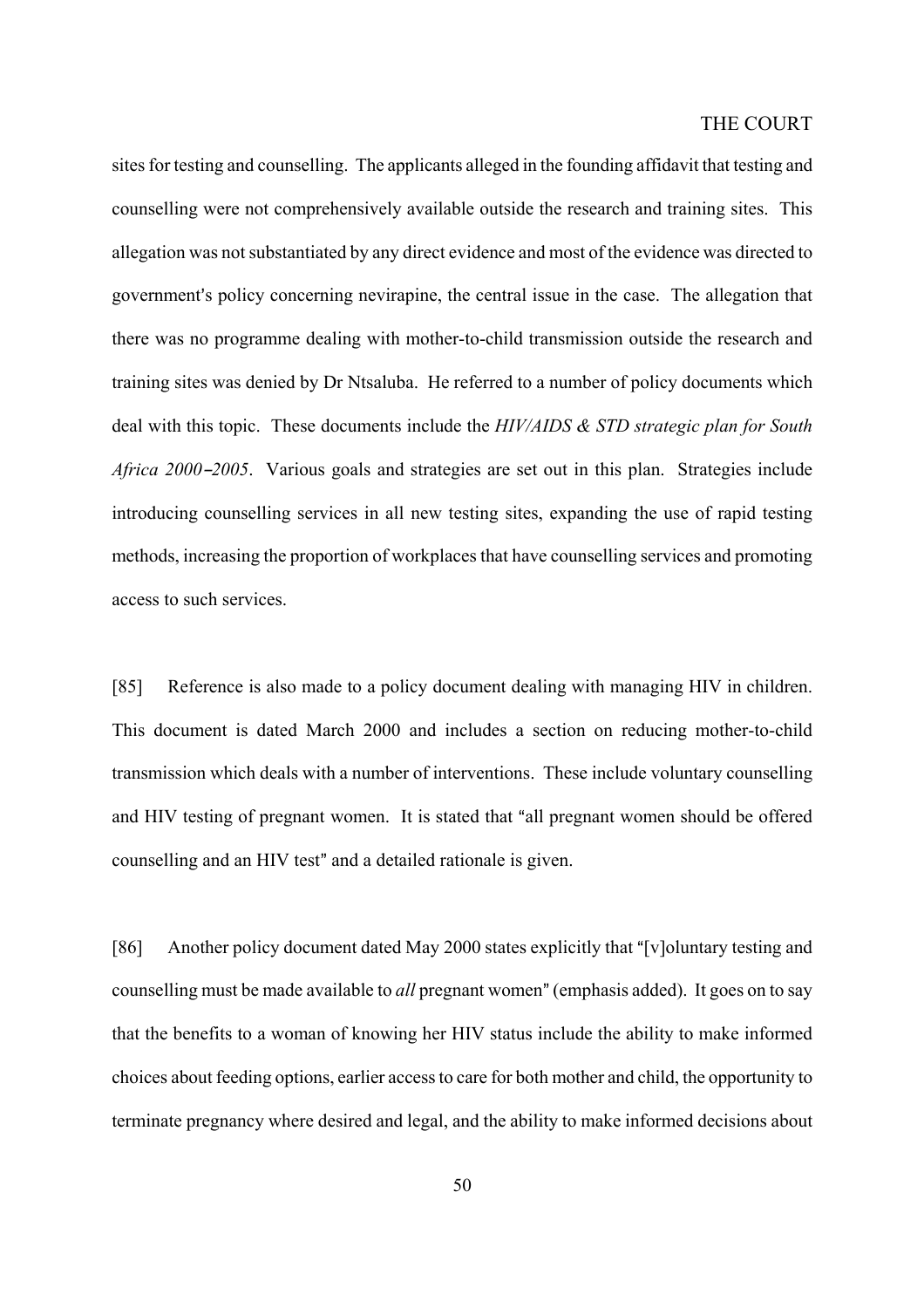sexual practices and future fertility.

[87] In August of the same year there was a further policy document dealing with the feeding of infants of HIV-positive mothers. It proceeds on the assumption that voluntary counselling and testing for HIV are necessary. In the same month policy guidelines for such testing were prescribed. It is made clear that testing cannot be carried out without informed consent, including pre-test counselling. It does not focus on where or to what extent counselling should be available, except to say that where a health facility lacks the appropriate pre- or post-test counselling facilities, the patient should be referred to an agency or facility that can provide the counselling.

[88] In their replying affidavits the applicants do not seek to contradict these policy documents, but say that if correct they show latent capacity outside the research and training sites to prescribe nevirapine for prevention of mother-to-child transmission where it is medically indicated. They also introduce an affidavit by Professor Schneider to show that testing and counselling facilities, though not available throughout the public health sector, are in fact widely available at hospitals and clinics outside the research and training sites. Government does not dispute this but says that such counsellors are not trained in counselling for the use of nevirapine for the reduction of mother-to-child transmission.

[89] The affidavits by the heads of the provincial health departments deal with their budgets and the difficulties confronting them in expanding existing facilities for addressing mother-tochild transmission and in training counsellors. What is apparent from these affidavits is that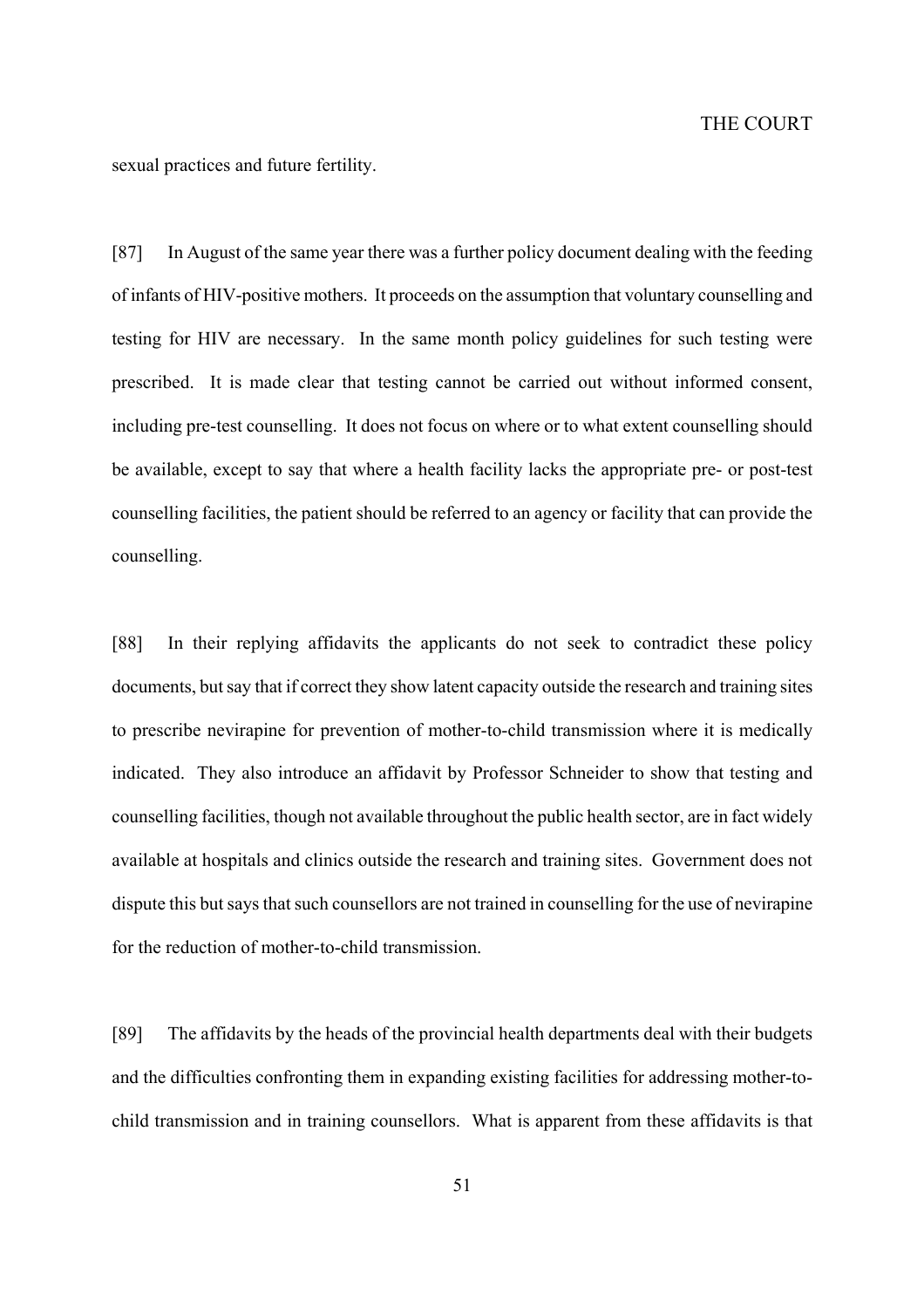some provinces had more extensive facilities for testing and counselling than others; also that at the time the proceedings commenced the budgets of most of the health departments were strained, and in many parts of the country there were problems in implementing health policies.

# *Testing and counselling*

[90] The evidence shows that at the time of the commencement of these proceedings there was in place a comprehensive policy for testing and counselling of HIV-positive pregnant women. The policy was not, however, implemented uniformly. Professor Schneider's research is the only evidence on record concerning the extent of the testing and counselling facilities at fixed clinics<sup>39</sup> in the provinces. She refers to a number of studies – particularly two surveys conducted by the Health Systems Trust in 1998 and 2000. Her conclusions on the basis of these surveys were as follows:

| Province          | Percentage of fixed clinics<br>offering HIV testing | Percentage of fixed clinics<br>offering HIV counselling |
|-------------------|-----------------------------------------------------|---------------------------------------------------------|
| Eastern Cape      | 44,0                                                | 91,2                                                    |
| <b>Free State</b> | 87,5                                                | 96,0                                                    |
| Gauteng           | 100,0                                               | 92,9                                                    |
| KwaZulu-Natal     | 40,0                                                | 80,0                                                    |
| Mpumalanga        | 79,0                                                | 60,7                                                    |
| Northern Cape     | 100,0                                               | 91,7                                                    |
|                   |                                                     |                                                         |

<span id="page-51-0"></span><sup>39</sup> Fixed clinics are contrasted with mobile clinics concerning which there are no statistics on the record.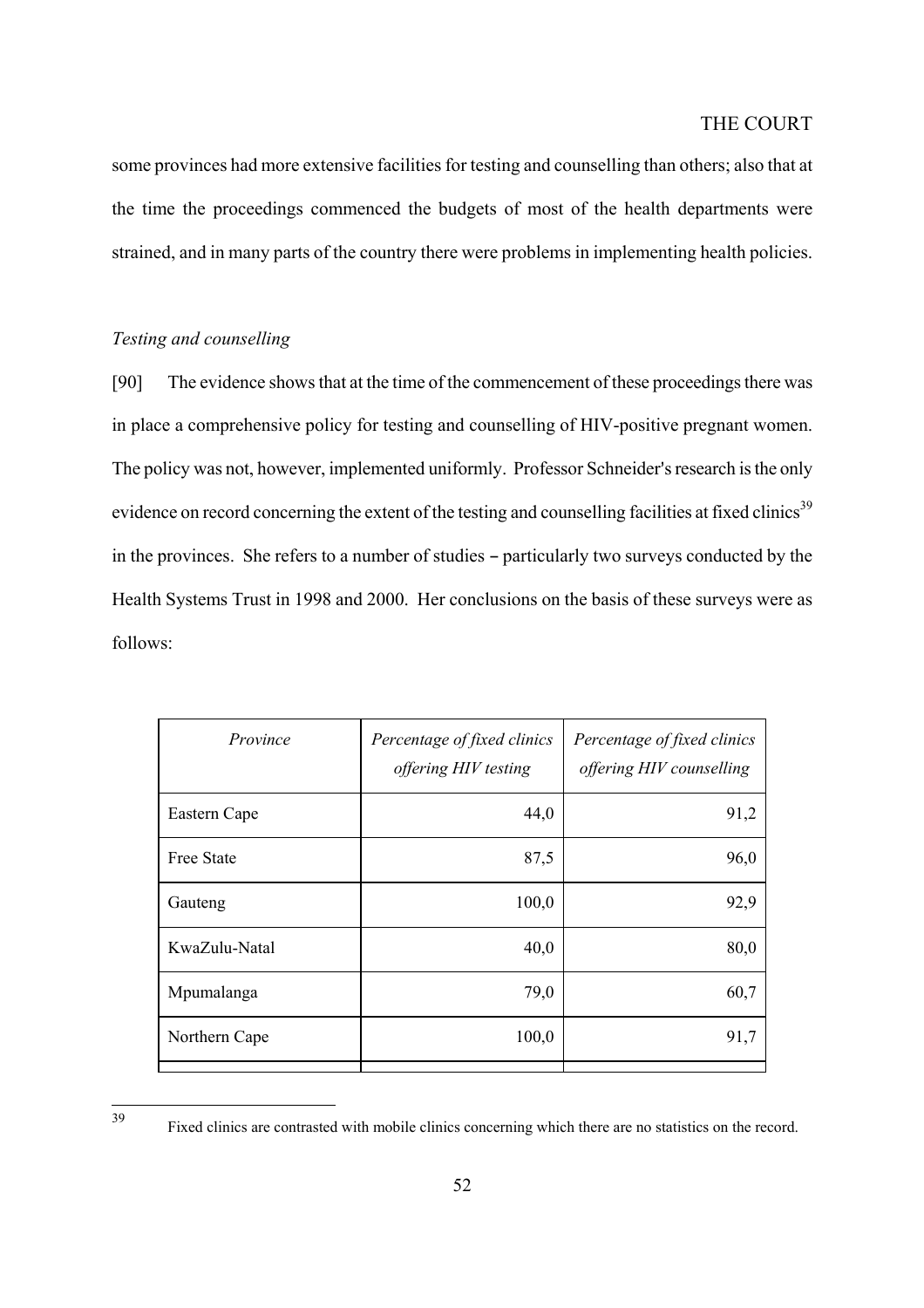| Northern Province | 14,6  | 68,8 |
|-------------------|-------|------|
| North West        | 53,1  |      |
| Western Cape      | 100,0 |      |

It is not clear whether these statistics include facilities at public hospitals, or whether it is assumed that such facilities exist there and that what was being addressed was the extent of the facilities at places other than hospitals. The statistics are relevant in any event because a significant proportion of pregnant women are counselled at clinics and treated there. Indeed, over 84% of South African women deliver in the health system, that is, under the supervision of a health professional.

# *Formula-feeding*

[91] Some of the policy documents also refer to the substitution of formula-feeding for breastfeeding without setting that as policy. The *HIV/AIDS policy guideline on prevention of mother-to-child HIV transmission and management of HIV positive pregnant women (May 2000)* states in its introduction that appropriate alternatives to breastfeeding should be made available and affordable for HIV-positive women. Professor Schneider's research shows that many hospitals and clinics have stocks of formula feed to be provided as a substitute for breastfeeding where appropriate. It is not clear, however, that a policy commitment is made to achieving this. In none of the policy documents is it said that government will actually provide the formula feed. The furthest that the policy on the provision of feeding substitutes seems to go is the statement in the *HIV/AIDS policy guideline on feeding of infants of HIV positive mothers (August 2000)*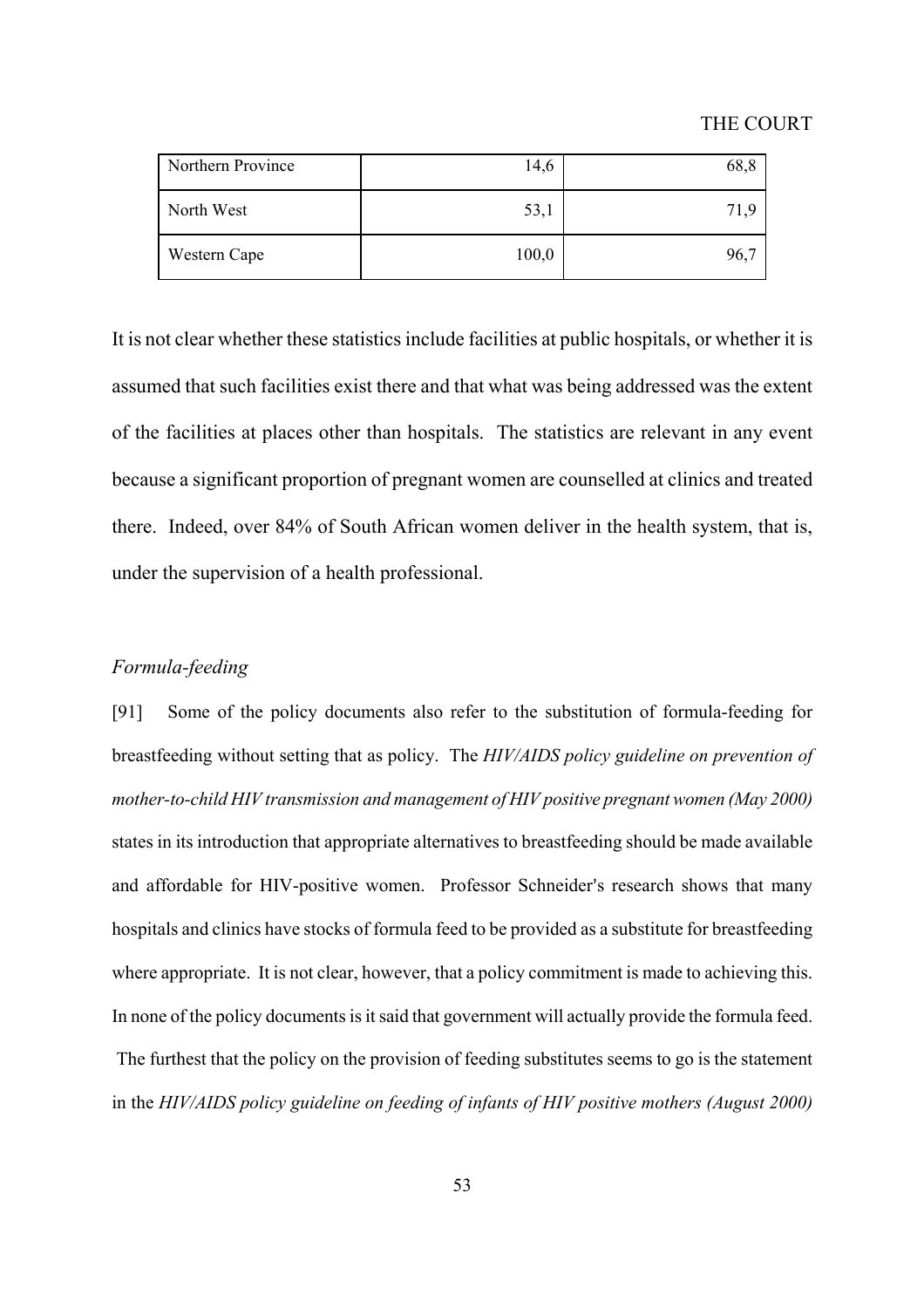which indicates that the policy concerning the provision of breastmilk substitutes (such as infant formula feed) by the health care services needs to be taken up by the provincial authorities and by any other relevant authority. The point is made here that the cost of providing breastmilk substitutes must also be compared with or offset by the savings in preventing newborn babies being infected with HIV and consequently needing care.

# *Summary of the relevant evidence*

[92] To sum up, the position when the application was launched was this. Two research and training sites had been selected at hospitals in each province to use nevirapine for the prevention of mother-to-child transmission of HIV.<sup>40</sup> These research and training sites were linked to access points at satellite clinics. There were approximately 160 access points. (During the course of the proceedings these had increased to over 200.) At the project hospitals and satellite clinics a full package for the treatment of mother-to-child transmission was to be available. This included testing, counselling, nevirapine if medically indicated, the provision of formula feed as a substitute for breastfeeding, aftercare including the provision of vitamins and antibiotics, and monitoring of the progress of the children. At all other public hospitals and clinics nevirapine would not be available. There was, however, to be a programme for testing and counselling, including counselling on matters related to breastfeeding. Formula feed was available at some hospitals and clinics but it was not a requirement of the programme to combat mother-to-child transmission outside the research and training sites that it be made available to HIV-positive mothers of newborn babies who would like to avoid breastfeeding but cannot afford the formula

<span id="page-53-0"></span> $40$ The Western Cape adopted a programme for the progressive expansion of the supply of nevirapine for such use at its hospitals and clinics.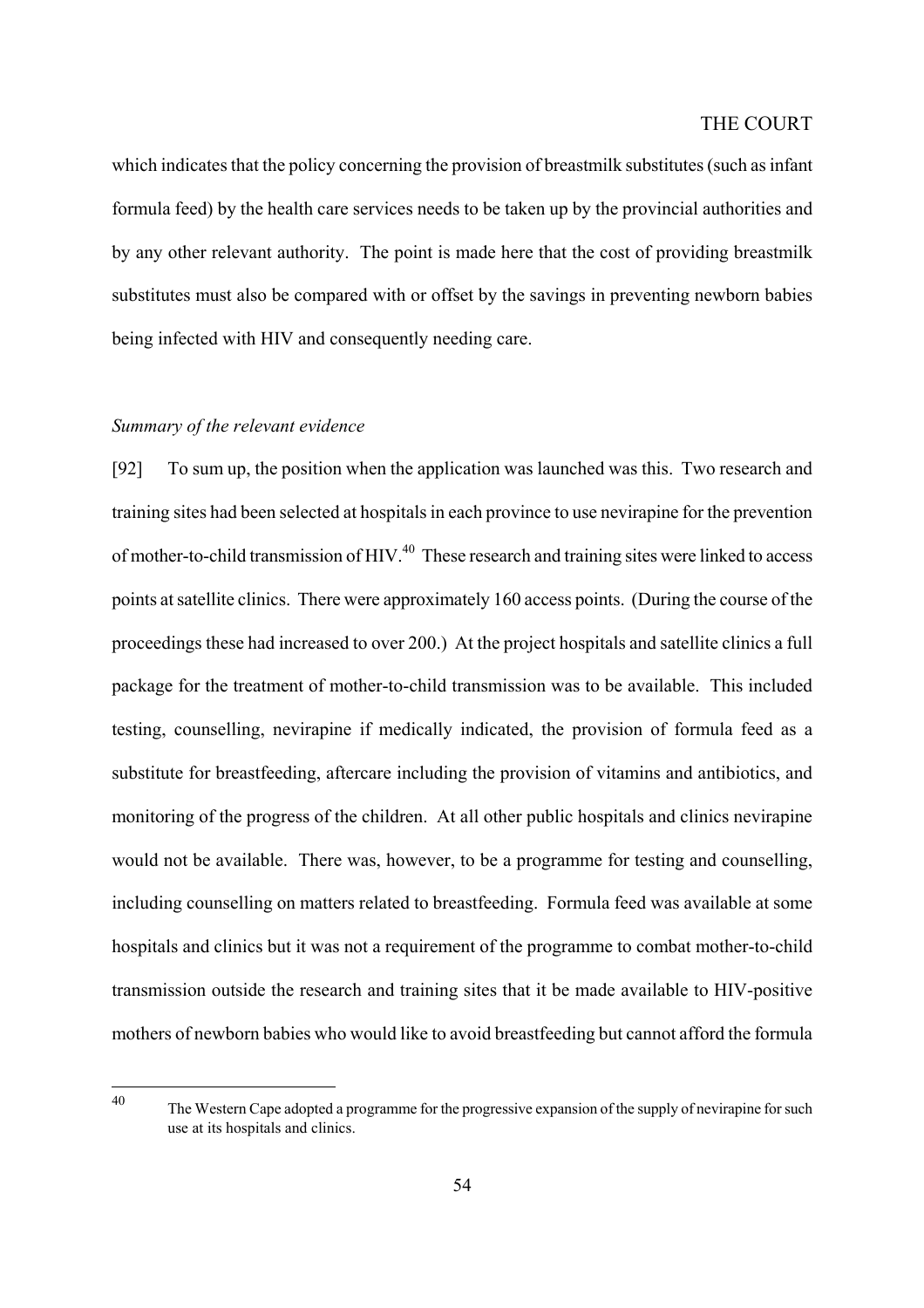feed. Although the programme envisaged the progressive establishment of testing and counselling facilities at all hospitals and clinics, progress had been slow in certain parts of the country, particularly in clinics in the Northern Province, Mpumalanga, the Eastern Cape and KwaZulu-Natal. The bulk of the rural population lives in these provinces where millions of people are still without access to clean water or adequate sanitation.

### *Findings concerning government's programme*

[93] In the present case this Court has the duty to determine whether the measures taken in respect of the prevention of mother-to-child transmission of HIV are reasonable. We know that throughout the country health services are overextended. HIV/AIDS is but one of many illnesses that require attention. It is, however, the greatest threat to public health in our country. As the government's *HIV/AIDS & STD strategic plan for South Africa 2000-2005* states:

"During the last two decades, the HIV pandemic has entered our consciousness as an incomprehensible calamity. HIV/AIDS has claimed millions of lives, inflicting pain and grief, causing fear and uncertainty, and threatening the economy."

[94] We are also conscious of the daunting problems confronting government as a result of the pandemic. And besides the pandemic, the state faces huge demands in relation to access to education, land, housing, health care, food, water and social security. These are the socioeconomic rights entrenched in the Constitution, and the state is obliged to take reasonable legislative and other measures within its available resources to achieve the progressive realisation of each of them. In the light of our history this is an extraordinarily difficult task. Nonetheless it is an obligation imposed on the state by the Constitution.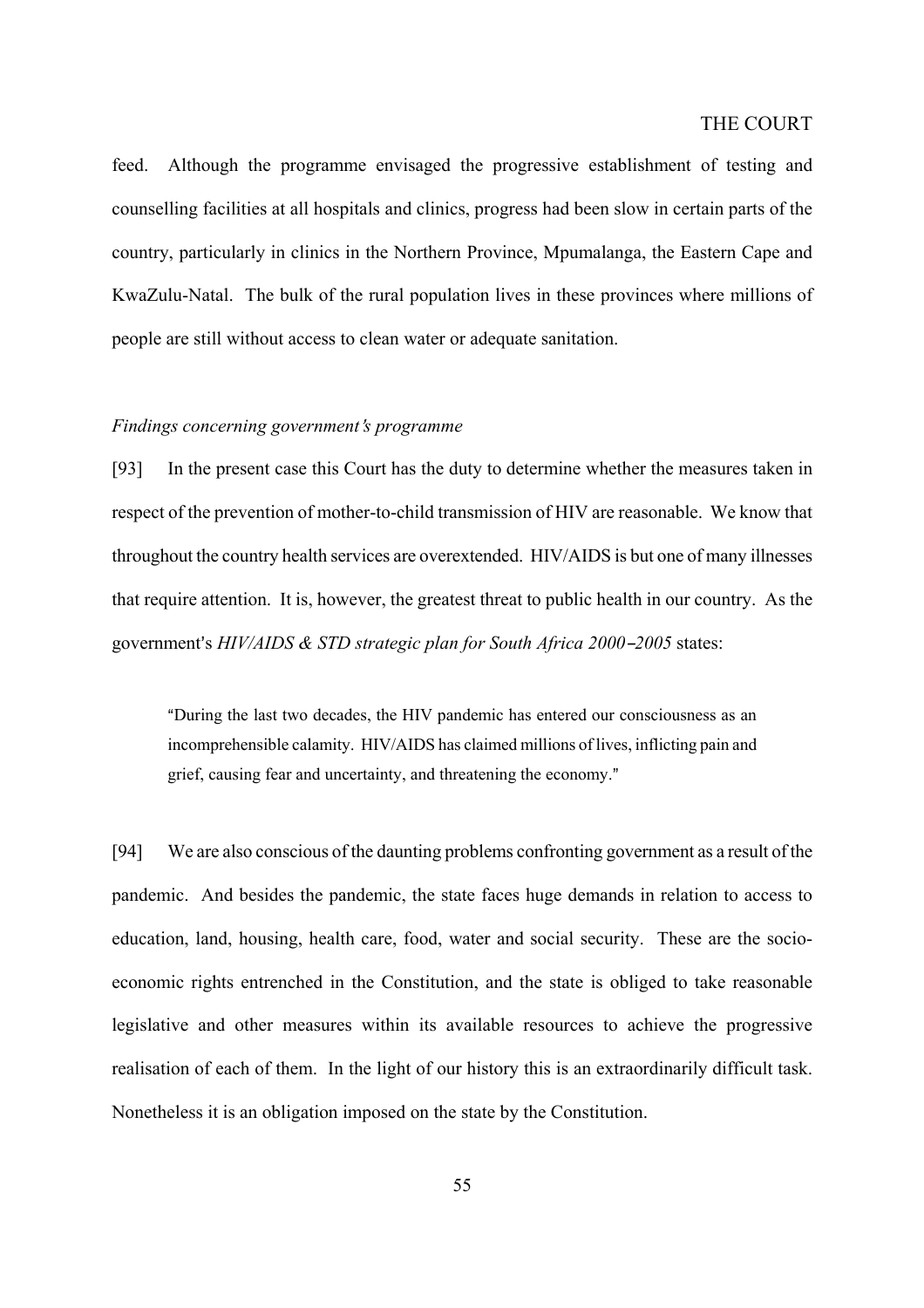[95] The rigidity of government's approach when these proceedings commenced affected its policy as a whole. If, as we have held, it was not reasonable to restrict the use of nevirapine to the research and training sites, the policy as a whole will have to be reviewed. Hospitals and clinics that have testing and counselling facilities should be able to prescribe nevirapine where that is medically indicated. The training of counsellors ought now to include training for counselling on the use of nevirapine. As previously indicated, this is not a complex task and it should not be difficult to equip existing counsellors with the necessary additional knowledge. In addition, government will need to take reasonable measures to extend the testing and counselling facilities to hospitals and clinics throughout the public health sector beyond the test sites to facilitate and expedite the use of nevirapine for the purpose of reducing the risk of mother-tochild transmission of HIV.

## *The powers of the courts*

[96] Counsel for the government contended that even if this Court should find that government policies fall short of what the Constitution requires, the only competent order that a court can make is to issue a declaration of rights to that effect. That leaves government free to pay heed to the declaration made and to adapt its policies in so far as this may be necessary to bring them into conformity with the court's judgment. This, so the argument went, is what the doctrine of separation of powers demands.

[97] In developing this argument counsel contended that under the separation of powers the making of policy is the prerogative of the executive and not the courts, and that courts cannot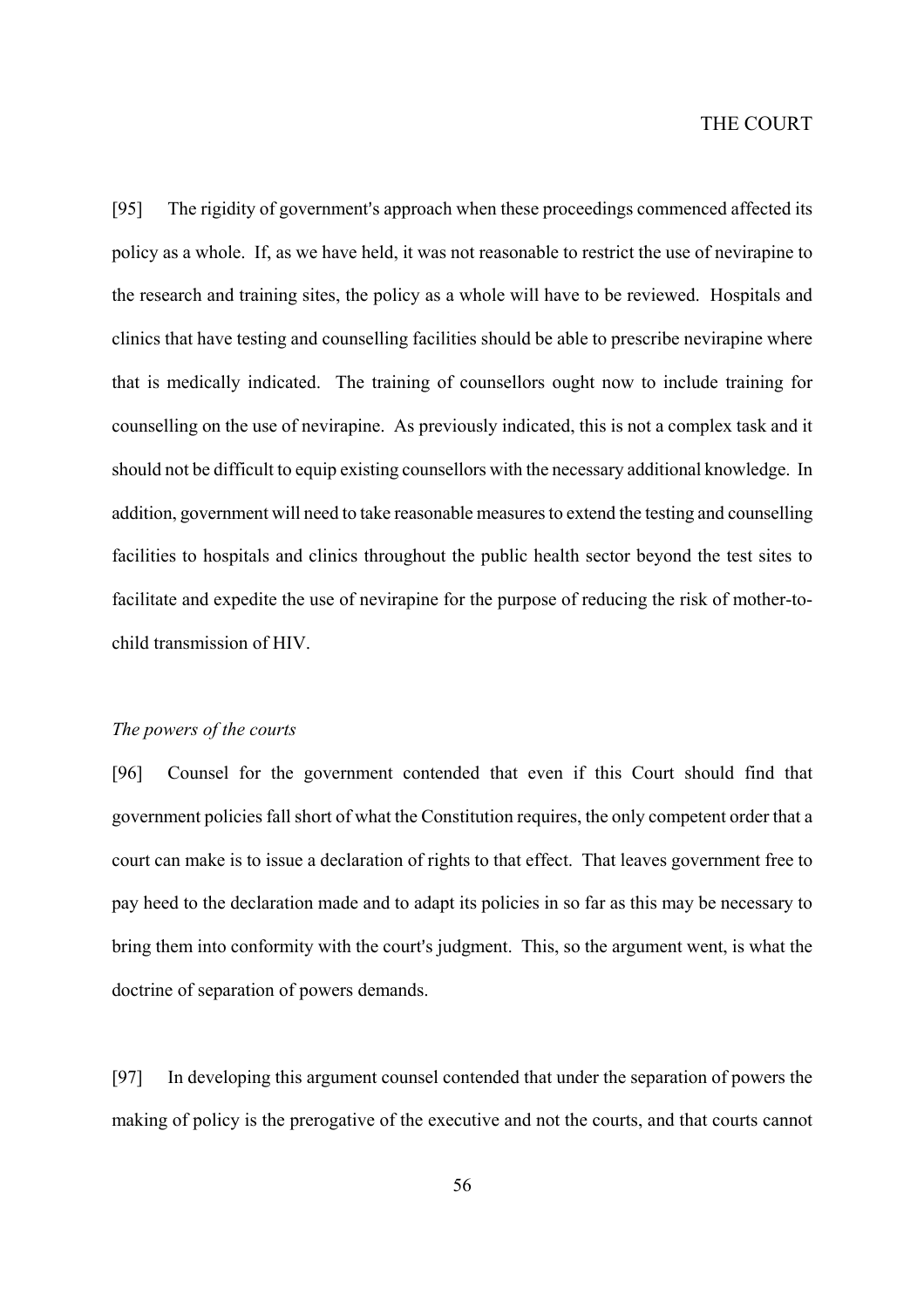make orders that have the effect of requiring the executive to pursue a particular policy.

[98] This Court has made it clear on more than one occasion that although there are no bright lines that separate the roles of the legislature, the executive and the courts from one another, there are certain matters that are pre-eminently within the domain of one or other of the arms of government and not the others.<sup>41</sup> All arms of government should be sensitive to and respect this separation. This does not mean, however, that courts cannot or should not make orders that have an impact on policy.

<span id="page-56-0"></span>41

<sup>41</sup> *Ferreira v Levin NO and Others; Vryenhoek and Others v Powell NO and Others* 1996 (1) SA 984 (CC); 1996 (1) BCLR 1 (CC) para 180 and 183; *South African Association of Personal Injury Lawyers v Heath and Others* 2001 (1) SA 883 (CC); 2001 (1) BCLR 77 (CC) para 46; *Soobramoney* above n 6 para 29; *Grootboom* above n 6 para 41; *Dawood and Another v Minister of Home Affairs and Others; Shalabi and Another v Minister of Home Affairs and Others; Thomas and Another v Minister of Home Affairs and Others* 2000 (3) SA 936 (CC); 2000 (8) BCLR 837 (CC) para 63-4; *National Coalition for Gay and Lesbian Equality and Others v Minister of Home Affairs and Others* 2000 (2) SA 1 (CC); 2000 (1) BCLR 39 (CC) para 66.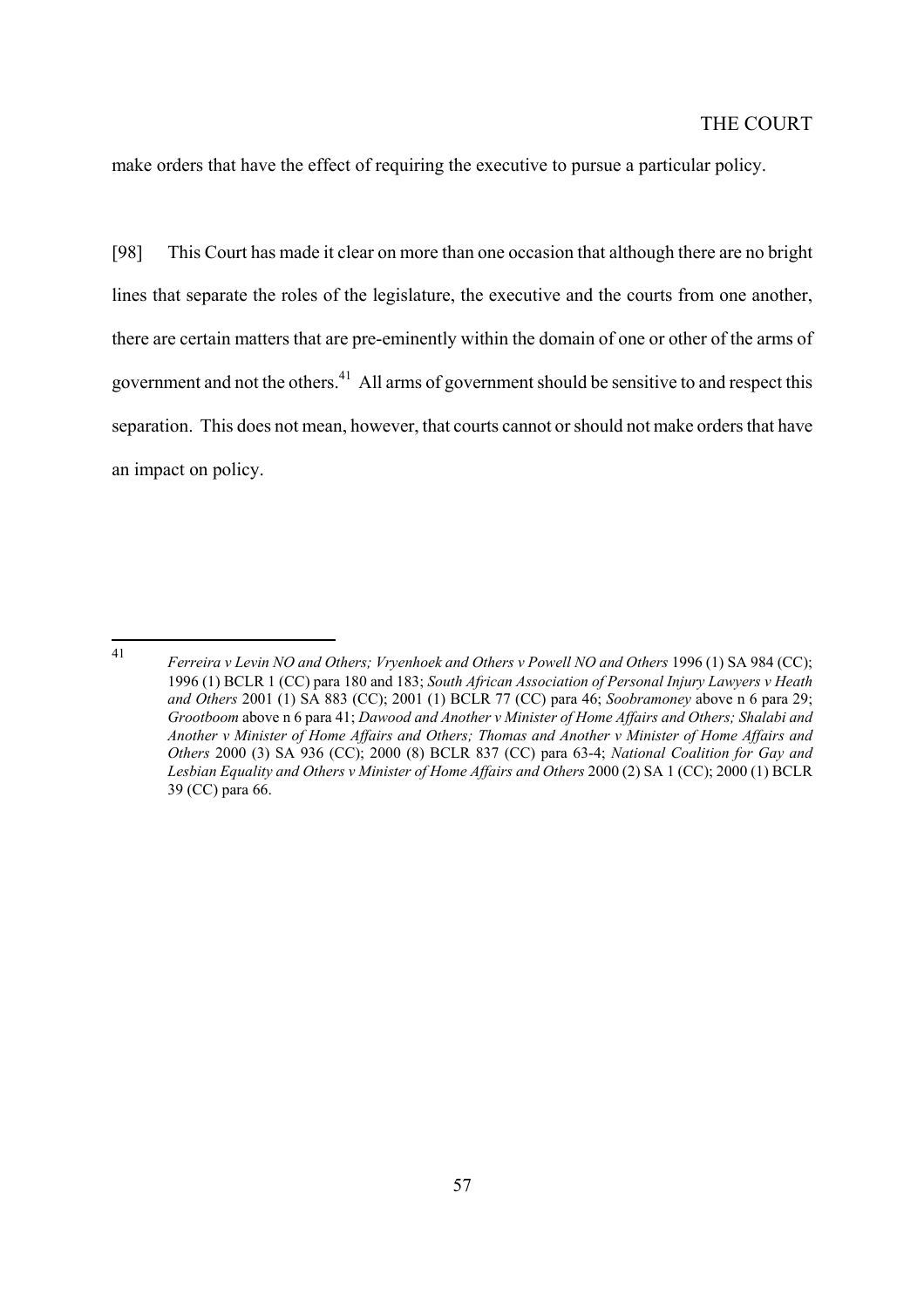[99] The primary duty of courts is to the Constitution and the law, "which they must apply impartially and without fear, favour or prejudice".<sup>42</sup> The Constitution requires the state to "respect, protect, promote, and fulfil the rights in the Bill of Rights".<sup>43</sup> Where state policy is challenged as inconsistent with the Constitution, courts have to consider whether in formulating and implementing such policy the state has given effect to its constitutional obligations. If it should hold in any given case that the state has failed to do so, it is obliged by the Constitution to say so. In so far as that constitutes an intrusion into the domain of the executive, that is an intrusion mandated by the Constitution itself. There is also no merit in the argument advanced on behalf of government that a distinction should be drawn between declaratory and mandatory orders against government. Even simple declaratory orders against government or organs of state can affect their policy and may well have budgetary implications. Government is constitutionally bound to give effect to such orders whether or not they affect its policy and has to find the resources to do so. Thus, in the *Mpumalanga* case,<sup>44</sup> this Court set aside a provincial government's policy decision to terminate the payment of subsidies to certain schools and ordered that payments should continue for several months. Also, in the case of *August*<sup>45</sup> the Court, in order to afford prisoners the right to vote, directed the Electoral Commission to alter its election policy, planning and regulations, with manifest cost implications.

<span id="page-57-0"></span> $42$ 

Section  $165(2)$  of the Constitution.

<span id="page-57-1"></span><sup>43</sup> Section 7(2).

<span id="page-57-2"></span><sup>44</sup> *Premier, Mpumalanga, and Another v Executive Committee, Association of State-Aided Schools, Eastern Transvaal* 1999 (2) SA 91 (CC); 1999 (2) BCLR 151 (CC).

<span id="page-57-3"></span><sup>45</sup> *August and Another v Electoral Commission and Others* 1999 (3) SA 1 (CC); 1999 (4) BCLR 363 (CC).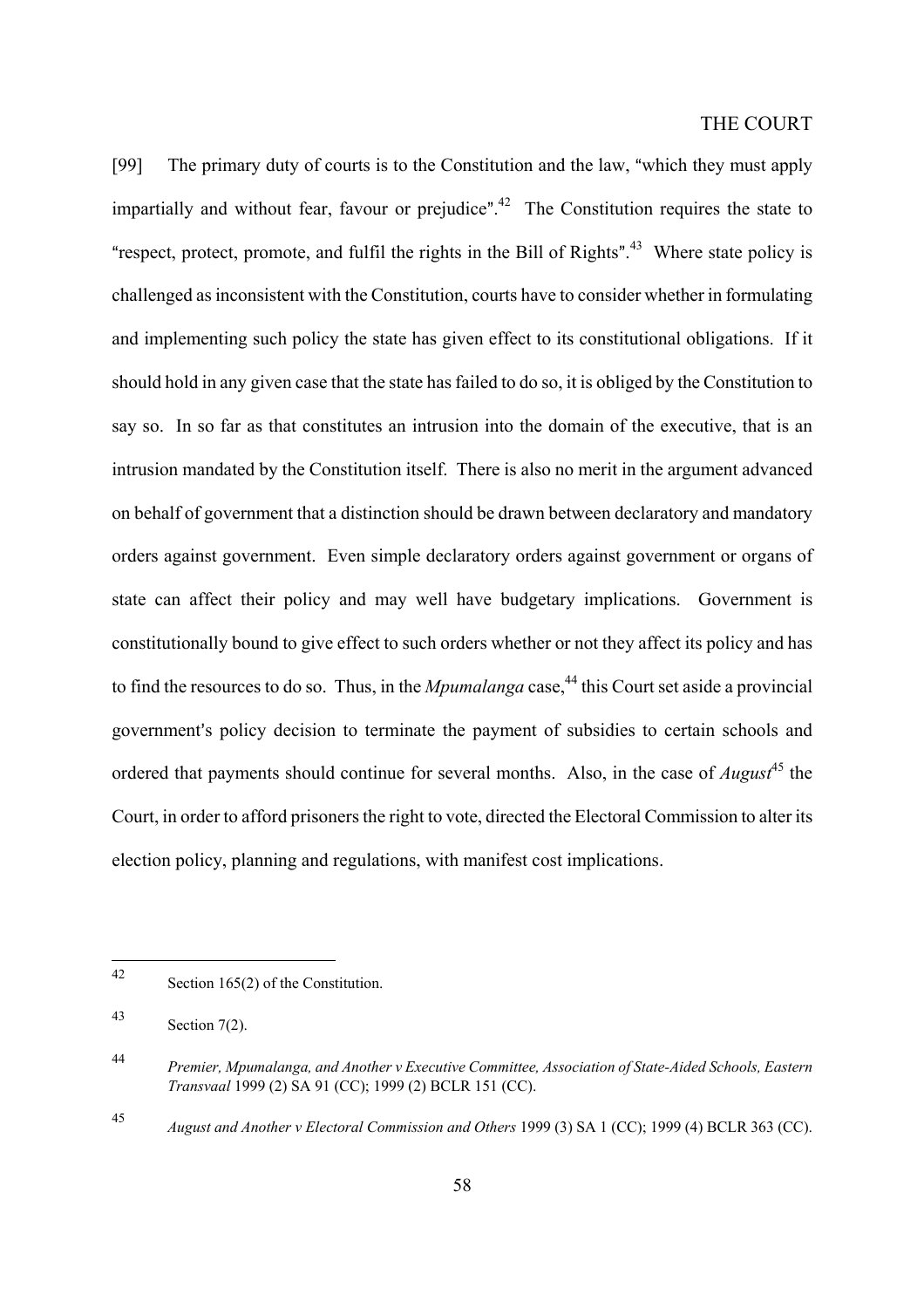[100] The rights that the state is obliged to "respect, protect, promote and fulfil" include the socio-economic rights in the Constitution. In *Grootboom* this Court stressed that in so far as socio-economic rights are concerned

A[t]he State is required to take reasonable legislative *and* other measures. Legislative measures by themselves are not likely to constitute constitutional compliance. Mere legislation is not enough. The State is obliged to act to achieve the intended result, and the legislative measures will invariably have to be supported by appropriate, well-directed policies and programmes implemented by the Executive. These policies and programmes must be reasonable both in their conception and their implementation. The formulation of a programme is only the first stage in meeting the State's obligations. The programme must also be reasonably implemented. An otherwise reasonable programme that is not implemented reasonably will not constitute compliance with the State's obligations."<sup>[46](#page-58-0)</sup>

<span id="page-58-0"></span> $46$ Above n 6 para 42.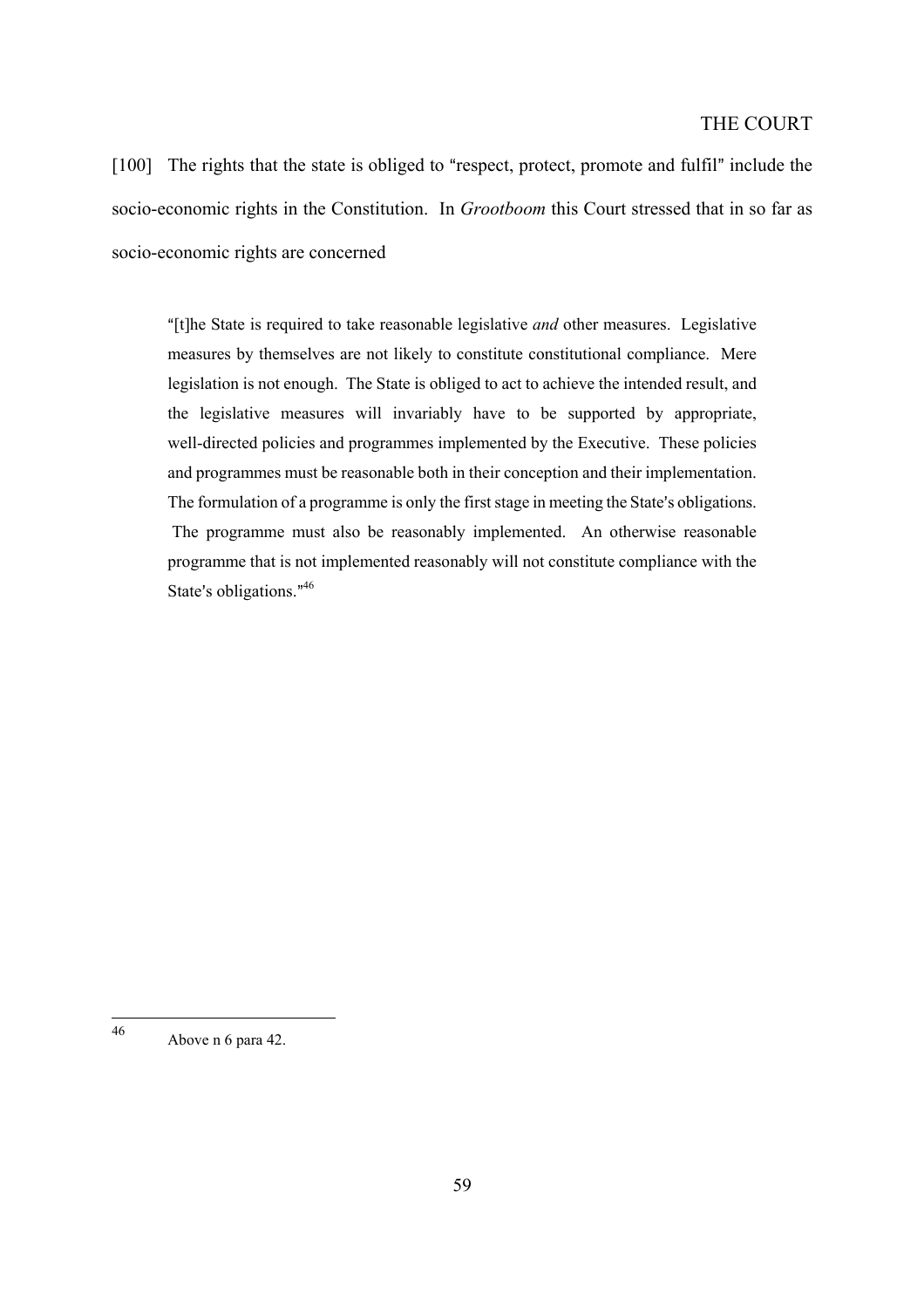[101] A dispute concerning socio-economic rights is thus likely to require a court to evaluate state policy and to give judgment on whether or not it is consistent with the Constitution. If it finds that policy is inconsistent with the Constitution it is obliged in terms of section 172(1)(a) to make a declaration to that effect. But that is not all. Section 38 of the Constitution contemplates that where it is established that a right in the Bill of Rights has been infringed a court will grant "appropriate relief". It has wide powers to do so and in addition to the declaration that it is obliged to make in terms of section  $172(1)(a)$  a court may also "make any order that is just and equitable".<sup>[47](#page-59-0)</sup>

# [102] In *Fose v Minister of Safety and Security*[48](#page-59-1) this Court held that

A[a]ppropriate relief will in essence be relief that is required to protect and enforce the Constitution. Depending on the circumstances of each particular case the relief may be a declaration of rights, an interdict, a *mandamus* or such other relief as may be required to ensure that the rights enshrined in the Constitution are protected and enforced. If it is necessary to do so, the courts may even have to fashion new remedies to secure the protection and enforcement of these all-important rights."<sup>[49](#page-59-2)</sup>

The judgment (per Ackermann J) went on to state:

AI have no doubt that this Court has a particular duty to ensure that, within the bounds of the Constitution, effective relief be granted for the infringement of any of the rights entrenched in it. In our context an appropriate remedy must mean an effective remedy,

<span id="page-59-0"></span><sup>47</sup> Section  $172(1)(b)$ .

<span id="page-59-1"></span><sup>48</sup> 1997 (3) SA 786 (CC); 1997 (7) BCLR 851 (CC).

<span id="page-59-2"></span><sup>49</sup> Id para 19 (footnote omitted).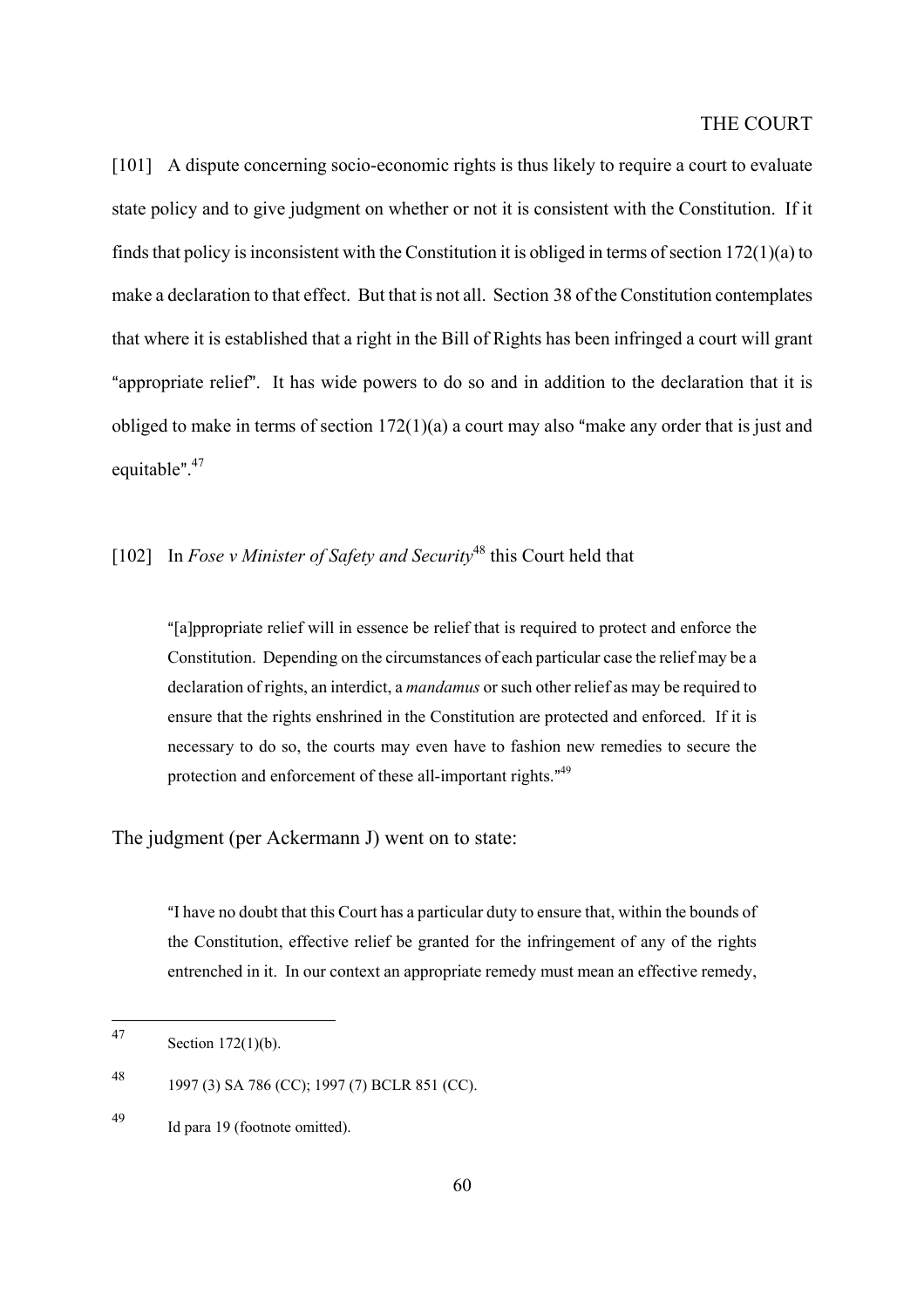for without effective remedies for breach, the values underlying and the right entrenched in the Constitution cannot properly be upheld or enhanced. Particularly in a country where so few have the means to enforce their rights through the courts, it is essential that on those occasions when the legal process does establish that an infringement of an entrenched right has occurred, it be effectively vindicated. The courts have a particular responsibility in this regard and are obliged to 'forge new tools' and shape innovative remedies, if needs be, to achieve this goal." $50$ 

<span id="page-60-0"></span><sup>50</sup> Id para 69 (footnote omitted).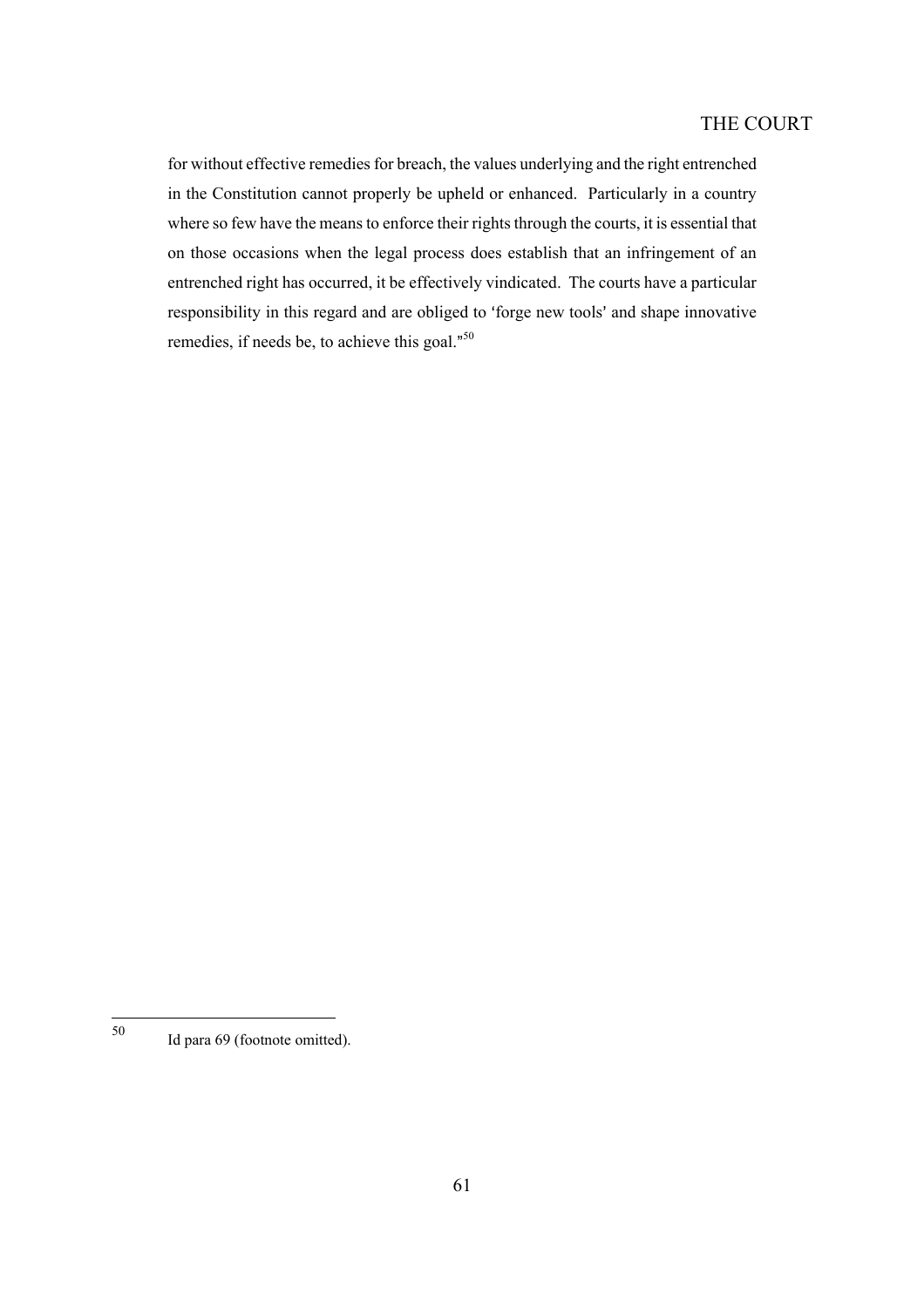[103] In *Mohamed v President of the RSA*,<sup>51</sup> this Court dealt with an argument similar to that addressed to us by counsel for the appellants, in these terms:

"Nor would it necessarily be out of place for there to be an appropriate order on the relevant organs of State in South Africa to do whatever may be within their power to remedy the wrong here done to Mohamed by their actions, or to ameliorate at best the consequential prejudice caused to him. To stigmatise such an order as a breach of the separation of State power as between the Executive and the Judiciary is to negate a foundational value of the Republic of South Africa, namely supremacy of the Constitution and the rule of law. The Bill of Rights, which we find to have been infringed, is binding on all organs of State and it is our constitutional duty to ensure that appropriate relief is afforded to those who have suffered infringement of their constitutional rights."<sup>[52](#page-61-1)</sup>

[104] The power to grant mandatory relief includes the power where it is appropriate to exercise some form of supervisory jurisdiction to ensure that the order is implemented. In

<span id="page-61-0"></span><sup>51</sup> <sup>51</sup> *Mohamed and Another v President of the Republic of South Africa and Others (Society for the Abolition of the Death Penalty in South Africa and Another Intervening)* 2001 (3) SA 893 (CC); 2001 (7) BCLR 685 (CC).

<span id="page-61-1"></span><sup>52</sup> Id para 71 (footnotes omitted).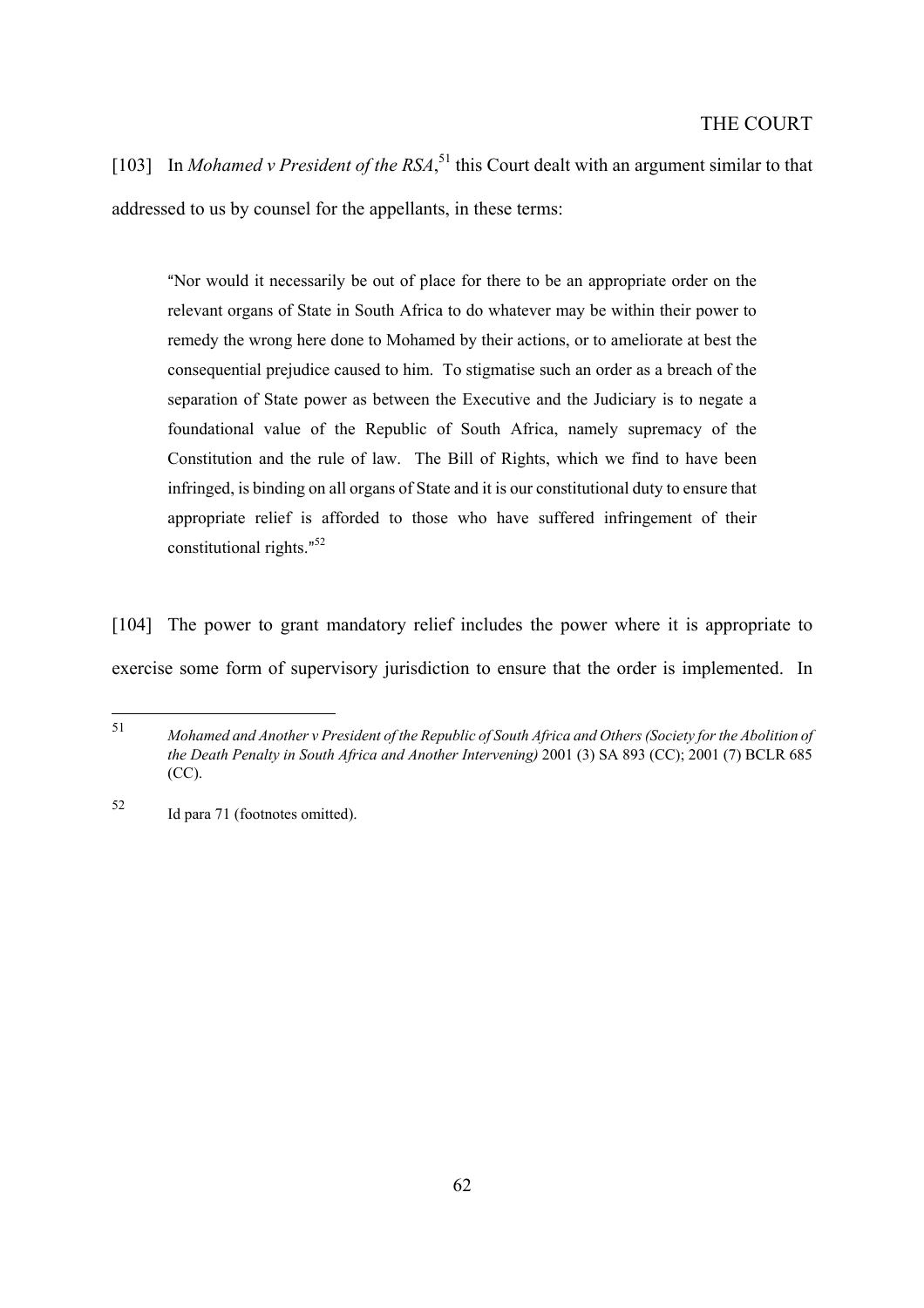*Pretoria City Council v Walker*, [53](#page-62-0) Langa DP said:

"[T]he respondent could, for instance, have applied to an appropriate court for a declaration of rights or a *mandamus* in order to vindicate the breach of his s 8 right. By means of such an order the council could have been compelled to take appropriate steps as soon as possible to eliminate the unfair differentiation and to report back to the Court in question. The Court would then have been in a position to give such further ancillary orders or directions as might have been necessary to ensure the proper execution of its order."

<span id="page-62-0"></span><sup>53</sup> <sup>53</sup> 1998 (2) SA 363 (CC); 1998 (3) BCLR 257 (CC) para 96.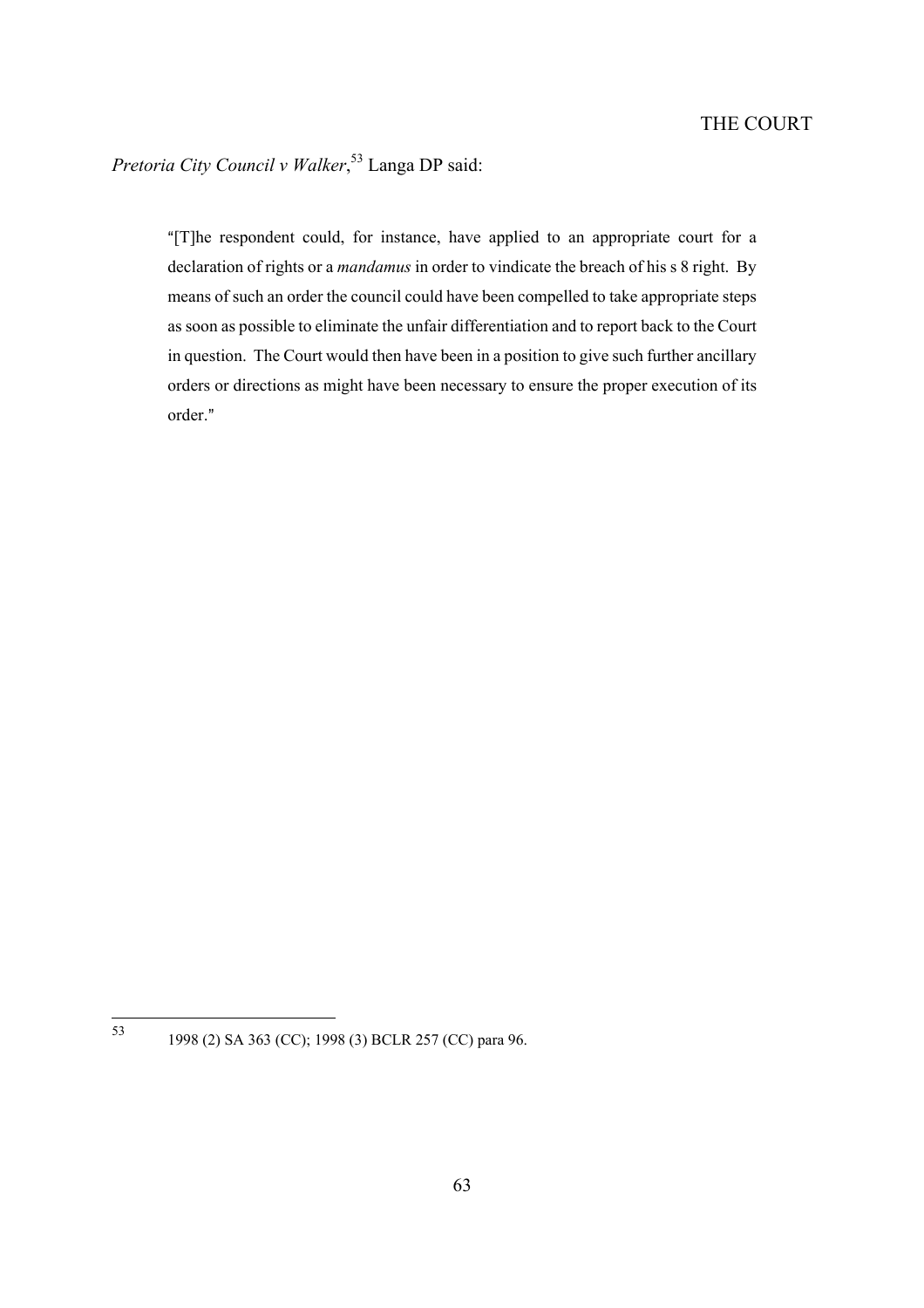[105] This Court has said on other occasions that it is also within the power of courts to make a mandatory order against an organ of state<sup>54</sup> and has done so itself. For instance, in the *Dawood* case, a mandamus was issued directing the Director-General of Home Affairs and immigration officials to exercise the discretion conferred upon them in a manner that took account of the constitutional rights involved.<sup>55</sup> In the *August* case a mandatory order, coupled with an injunction to submit a detailed plan for public scrutiny, was issued by this Court against an organ of state  $-$  the Electoral Commission.<sup>[56](#page-63-2)</sup>

[106] We thus reject the argument that the only power that this Court has in the present case is to issue a declaratory order. Where a breach of any right has taken place, including a socio-

<span id="page-63-0"></span><sup>54</sup> <sup>54</sup> *Sanderson v Attorney-General, Eastern Cape* 1998 (2) SA 38 (CC); 1997 (12) BCLR 1675 (CC) para 39; *New National Party of South Africa v Government of the Republic of South Africa and Others* 1999 (3) SA 191 (CC); 1999 (5) BCLR 489 (CC) para 46.

<span id="page-63-1"></span><sup>55</sup> Above n 41 para 67 and 70.

<span id="page-63-2"></span><sup>56</sup> Above n 45.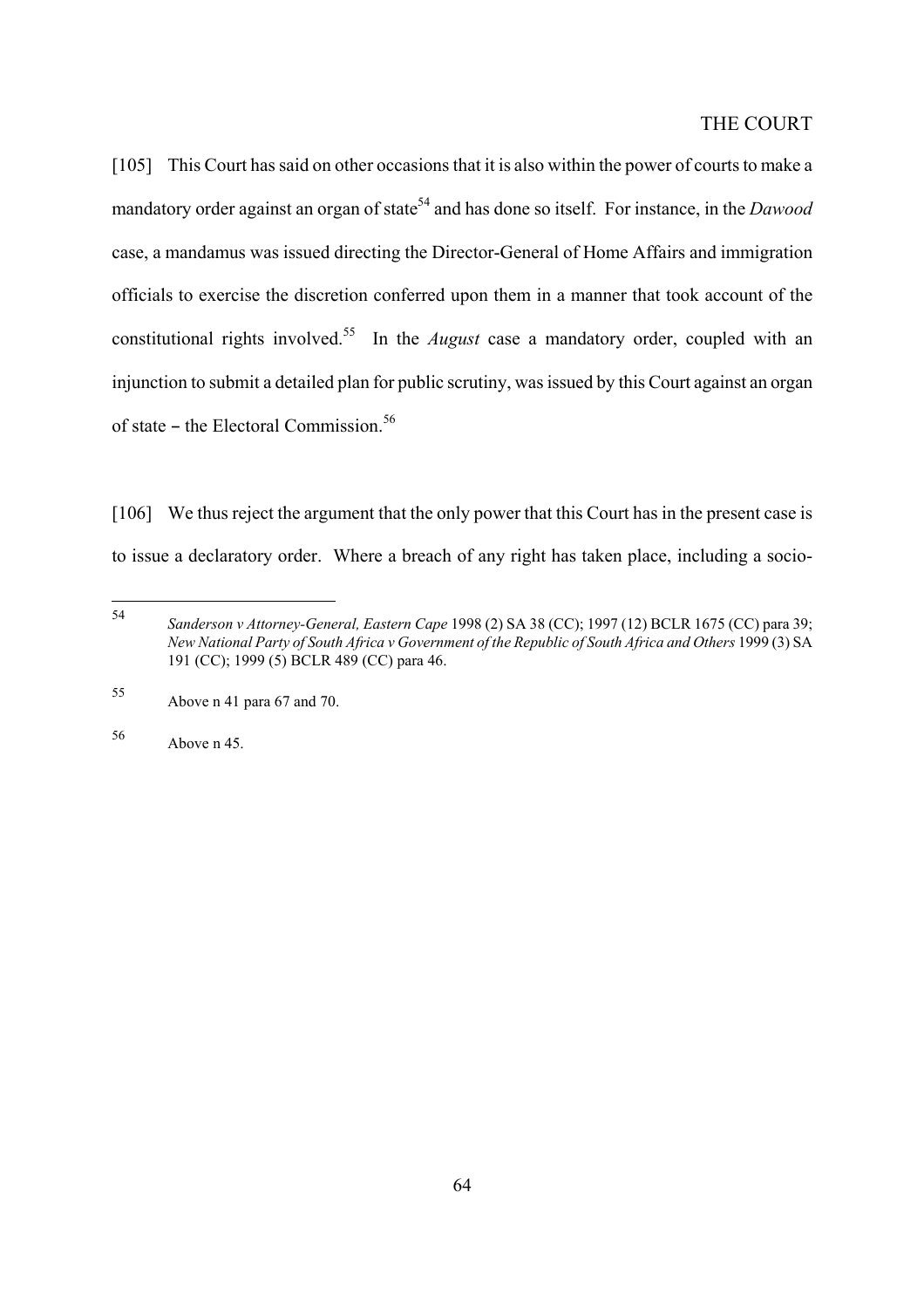economic right, a court is under a duty to ensure that effective relief is granted. The nature of the right infringed and the nature of the infringement will provide guidance as to the appropriate relief in a particular case.<sup>57</sup> Where necessary this may include both the issuing of a mandamus and the exercise of supervisory jurisdiction.

<span id="page-64-0"></span><sup>57</sup> <sup>57</sup> *Hoffmann* above n 1 para 45.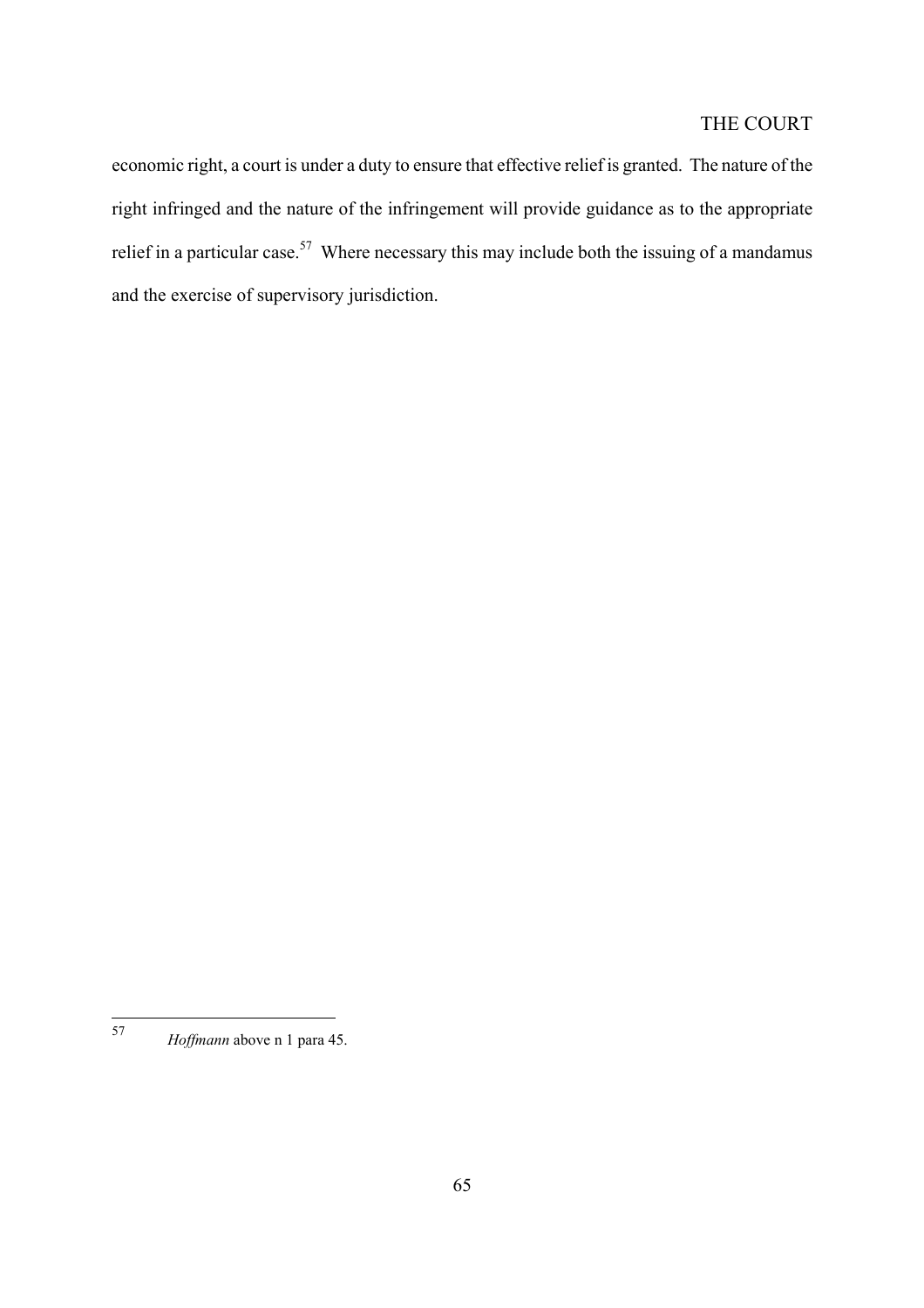[107] An examination of the jurisprudence of foreign jurisdictions on the question of remedies shows that courts in other countries also accept that it may be appropriate, depending on the circumstances of the particular case, to issue injunctive relief against the state. In the United States, for example, frequent use has been made of the structural injunction  $-$  a form of supervisory jurisdiction exercised by the courts over a government agency or institution. Most famously, the structural injunction was used in the case of *Brown v Board of Education*[58 w](#page-65-0)here the US Supreme Court held that lower courts would need to retain jurisdiction of *Brown* and similar cases. These lower courts would have the power to determine how much time was necessary for the school boards to achieve full compliance with the Court's decision and would also be able to consider the adequacy of any plan proposed by the school boards "to effectuate a transition to a racially nondiscriminatory school system".<sup>[59](#page-65-1)</sup>

<span id="page-65-0"></span><sup>58</sup> <sup>58</sup> *Brown et al v Board of Education of Topeka et al* 347 US 483 (1954) (*Brown I*) and *Brown et al v Board of Education of Topeka et al* 349 US 294 (1955)(*Brown II*).

<span id="page-65-1"></span><sup>59</sup> *Brown II* id 300-1. See too *Swann et al v Charlotte-Mecklenburg Board of Education et al* 402 US 1 (1971) where the Supreme Court gave some general guidelines to assist courts and school authorities in the implementation of school desegregation - focusing on various techniques which could be employed to ensure that desegregation took place more expeditiously.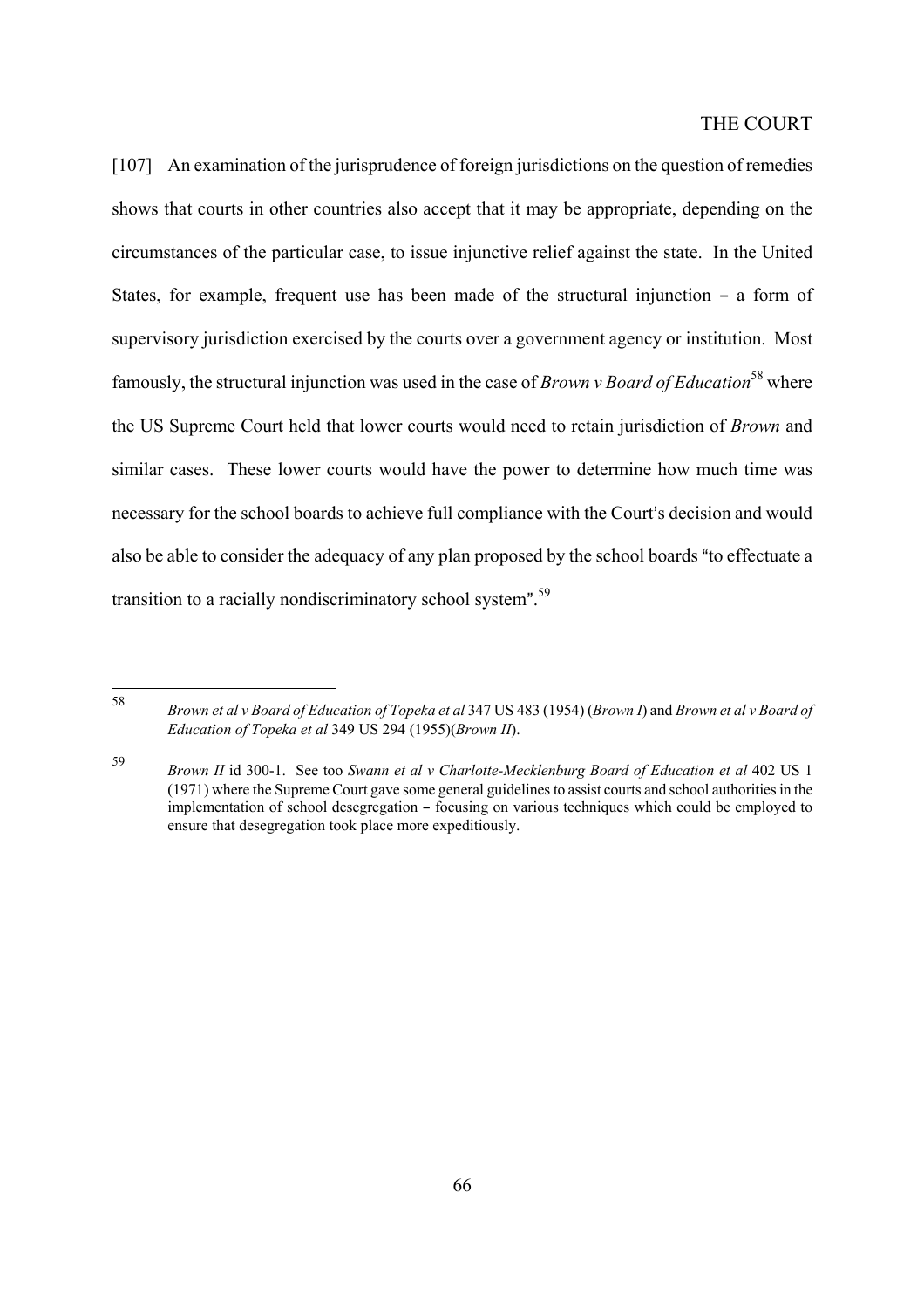[108] Even a cursory perusal of the relevant Indian case law demonstrates a willingness on the part of the Indian courts to grant far-reaching remedial orders. Most striking in this regard is the decision in *M.C. Mehta v State of Tamil Nadu and Others*<sup>60</sup> where the Supreme Court granted a wide-ranging order concerning child labour that included highly detailed mandatory and structural injunctions.

[109] Although decisions of the German Federal Constitutional Court are mostly in the form of declaratory orders, the Court also has the power to prescribe for a temporary period which steps have to be taken in order to create a situation in conformity with the Basic Law.<sup>61</sup> The most farreaching execution order was probably that made by the Court in the *Second Abortion Case*,<sup>[62](#page-66-2)</sup> declaring several provisions of the Criminal Code unconstitutional and void and replacing them

<span id="page-66-0"></span><sup>60</sup> [1996] 6 SCC 756.

<span id="page-66-1"></span><sup>61</sup> This power is derived from Article 35 of the Federal Constitutional Court Act which reads: AIn its decision the Federal Constitutional Court may state by whom it is to be executed; in individual instances it may also specify the method of execution."

<span id="page-66-2"></span><sup>62</sup> *BVerfGE* 88, 208.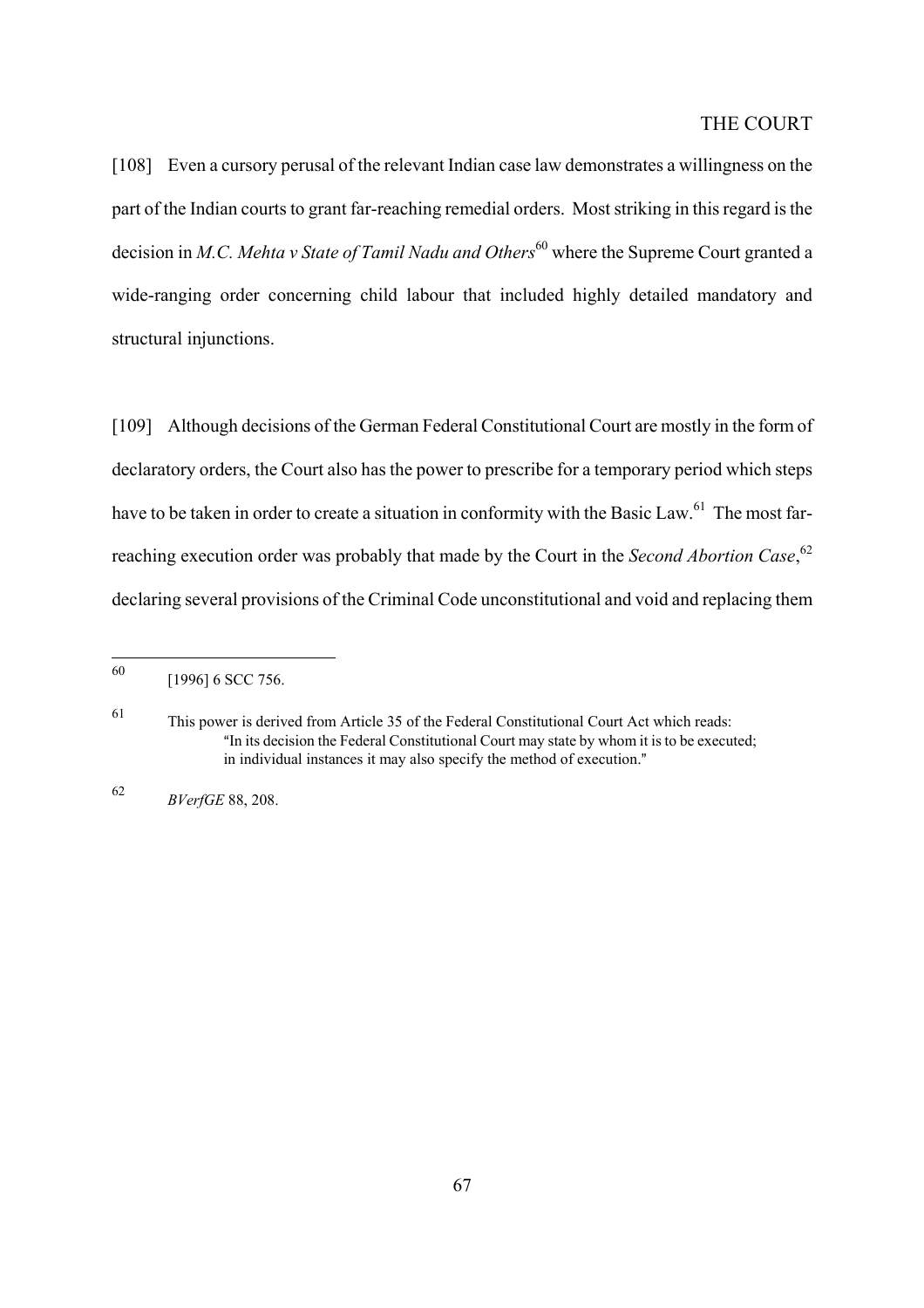by a detailed interim law to remain in place until new legislation came into force.

[110] In Canada, it appears that both the supreme and the lower courts have the power to issue mandatory orders against organs of state. $63$  Canadian courts have, however, tended to be relatively cautious in this regard. For example, in *Eldridge v British Columbia (Attorney*  General),<sup>64</sup> the Supreme Court of Canada considered a declaration of unconstitutionality preferable to "some kind of injunctive relief" on the basis that "there are myriad options available to the government that may rectify the unconstitutionality of the current system". The Canadian courts have also tended to be wary of using the structural injunction.<sup>[65](#page-67-2)</sup>

[111] In the United Kingdom, although injunctive relief may be granted against officers of the Crown, the House of Lords has held that this should only be done in the

"most limited circumstances. In the majority of situations so far as final relief is concerned, a declaration will continue to be the appropriate remedy on an application for judicial review involving officers of the Crown. As has been the position in the past, the Crown can be relied upon to co-operate fully with such declarations."<sup>[66](#page-67-3)</sup>

<span id="page-67-0"></span><sup>63</sup> See for example, the Supreme Court's decision in *Reference re: Manitoba Language Rights* (1985) 19 DLR (4th) 1 and the decision of the High Court of Ontario in *Marchand v Simcoe County Board of Education et al* (1986) 29 DLR (4th) 596.

<span id="page-67-1"></span><sup>64</sup> (1997) 151 DLR (4th) 577 (SCC) para 96.

<span id="page-67-2"></span><sup>65</sup> See *Doucet-Boudreau v Nova Scotia (Department of Education)* (2001) 203 DLR (4th) 128 para 50 where the Nova Scotia Court of Appeal refused to exercise supervisory jurisdiction on the basis that there is no "history in this country  $\ldots$  of occasions when the administrative or legislative branches of government have refused to comply with court ordered remedies under the *Charter*."

<span id="page-67-3"></span><sup>66</sup> *In re M.* [1994] 1 AC 377 (HL) at 422-3. Where it would be more convenient to leave it to the applicant to return to court with a complaint that government's duties, as declared by the court, had not been complied with, it was considered preferable to give mere declaratory relief, rather than a mandamus. See for example *R. v Secretary of State for the Home Department, Ex parte Anderson* [1984] 1 QB 778 at 795.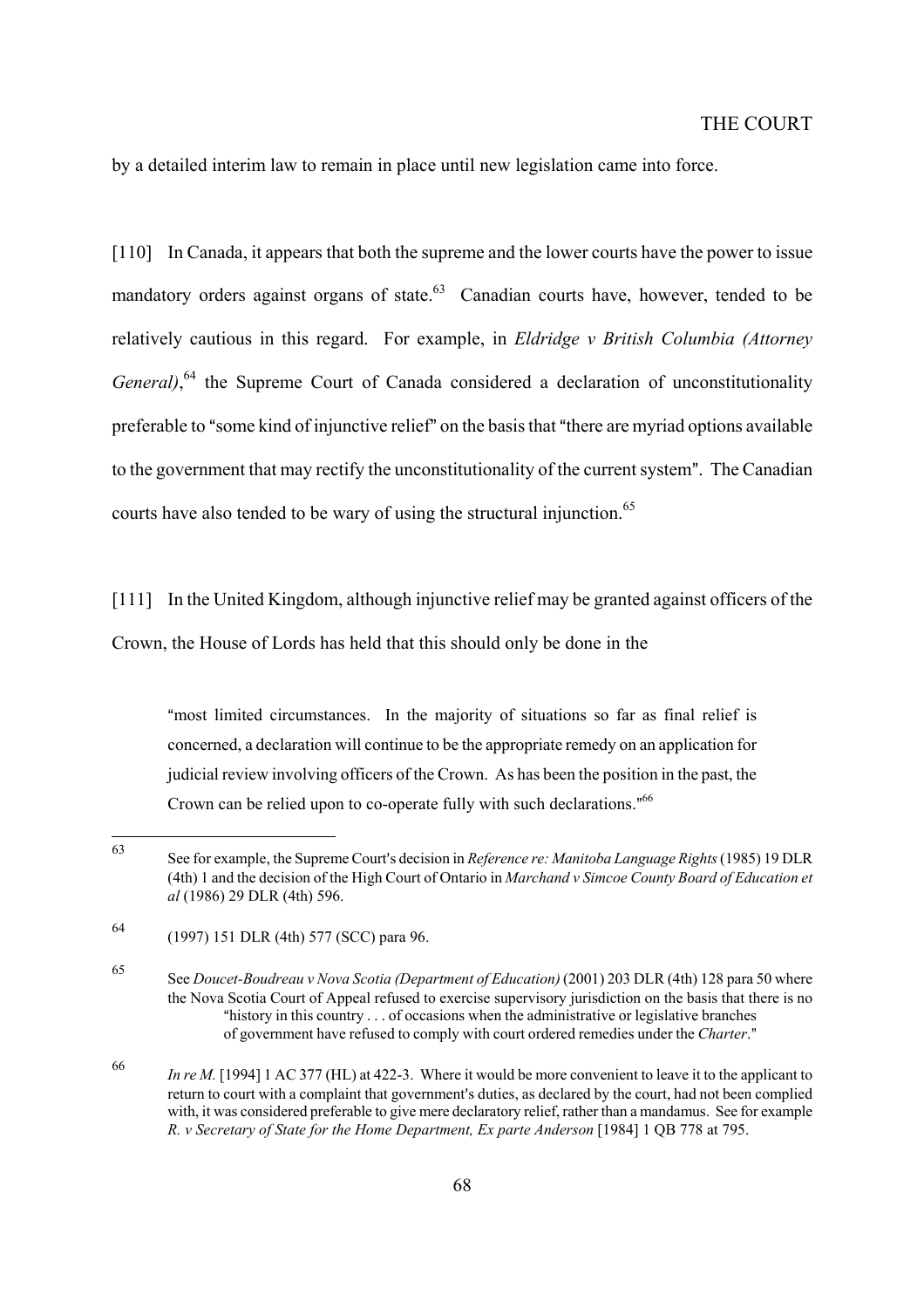[112] What this brief survey makes clear is that in none of the jurisdictions surveyed is there any suggestion that the granting of injunctive relief breaches the separation of powers. The various courts adopt different attitudes to when such remedies should be granted, but all accept that within the separation of powers they have the power to make use of such remedies – particularly when the state's obligations are not performed diligently and without delay.

[113] South African courts have a wide range of powers at their disposal to ensure that the Constitution is upheld. These include mandatory and structural interdicts. How they should exercise those powers depends on the circumstances of each particular case. Here due regard must be paid to the roles of the legislature and the executive in a democracy. What must be made clear, however, is that when it is appropriate to do so, courts may – and if need be must – use their wide powers to make orders that affect policy as well as legislation.

[114] A factor that needs to be kept in mind is that policy is and should be flexible. It may be changed at any time and the executive is always free to change policies where it considers it appropriate to do so. The only constraint is that policies must be consistent with the Constitution and the law. Court orders concerning policy choices made by the executive should therefore not be formulated in ways that preclude the executive from making such legitimate choices.

# *Circumstances relevant to the order to be made*

[115] The finding made concerning the restricted use of nevirapine has implications for government's policy on the prevention of mother-to-child transmission of HIV. If nevirapine is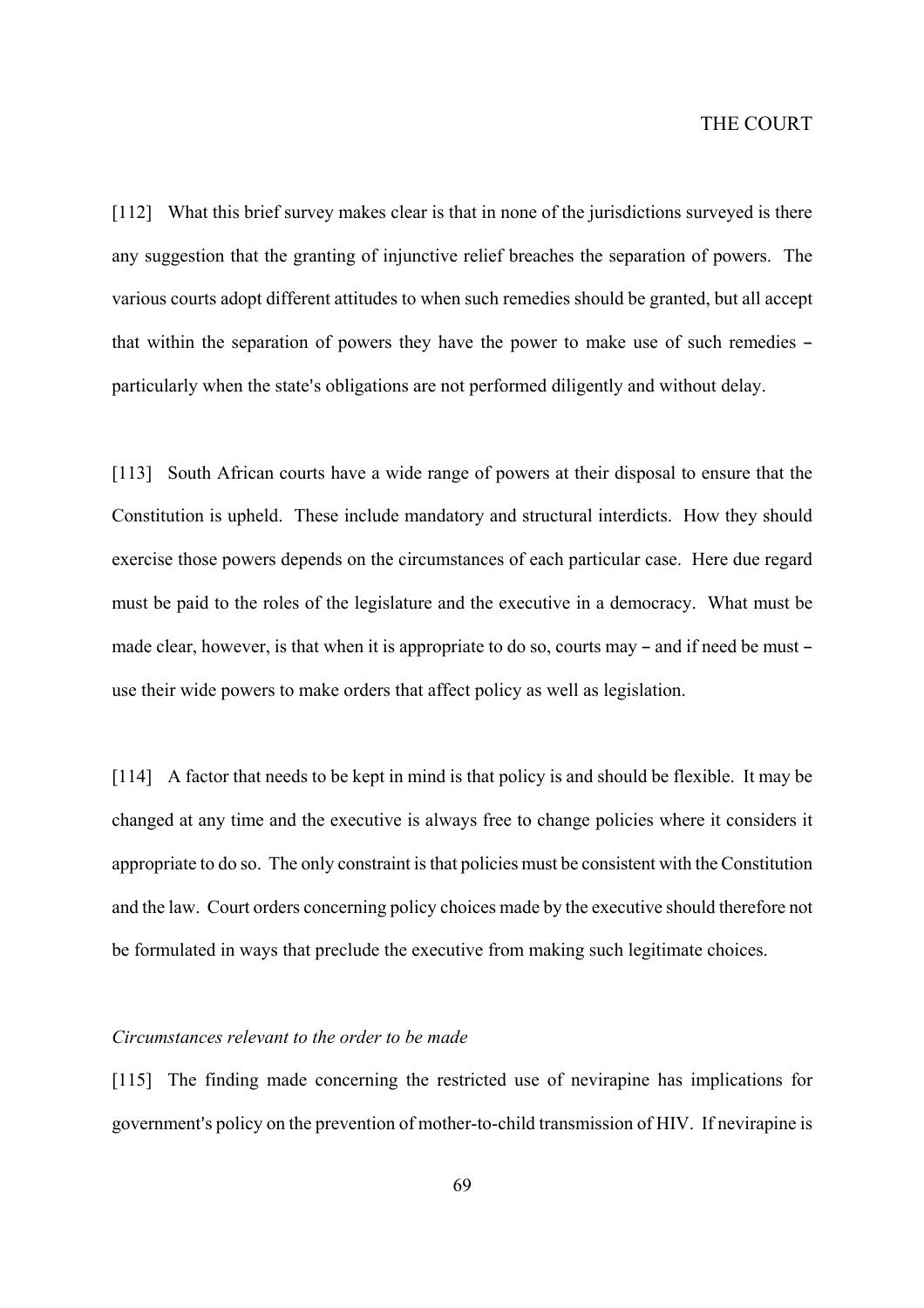now made available at all state hospitals and clinics where there are testing and counselling facilities, that will call for a change in policy. The policy will have to be that nevirapine must be provided where it is medically indicated at those hospitals and clinics within the public sector where facilities exist for testing and counselling.

[116] At the time the proceedings were instituted, the provincial health authorities charged with the responsibility of implementing the programme for testing and counselling attributed their failure to do this to constraints relating to capacity. There were financial constraints owing to limited budgets and there was also a shortage of suitably trained persons to undertake testing and counselling. The question whether budgetary constraints provided a legitimate reason for not implementing a comprehensive policy for the use of nevirapine, including testing and counselling, was disputed. It was contended that the use of nevirapine would result in significant savings in later years because it would reduce the number of HIV-positive children who would otherwise have to be treated in the public health system for all the complications caused by that condition.

[117] In the view that we take of this matter it is not necessary to deal with that issue. Conditions have changed since these proceedings were initiated. This is relevant to the order that should follow upon the findings now made.

[118] During the course of these proceedings the state's policy has evolved and is no longer as rigid as it was when the proceedings commenced. By the time this appeal was argued, six hospitals and three community health care centres had already been added in Gauteng to the two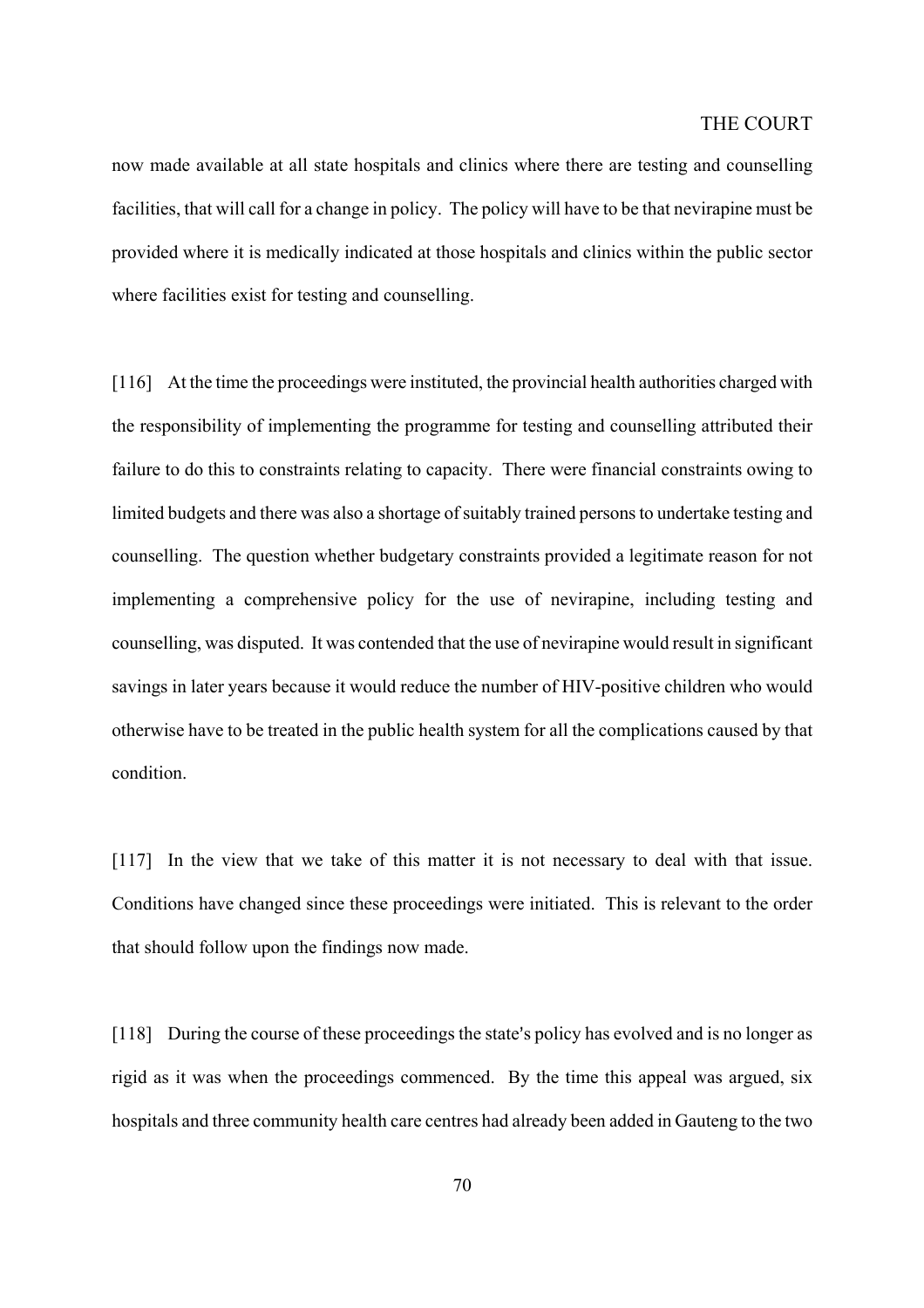research and training sites initially established and it was contemplated that during the course of this year nevirapine would be available throughout the province for the treatment of mother-tochild transmission. Likewise, in KwaZulu-Natal there was a change of policy towards the supply of nevirapine at public health institutions outside the test sites. According to a statement by the provincial MEC for Health referred to by Dr Ntsaluba at the time of the interlocutory proceedings:

AThe proposal that we will table is that of a phased approach consisting of three phases, in which the current study is the first phase. . . .

The second phase will be the provision of this service at all major hospitals in every district, in total 27 of them. This we believe will bring access of this service to the majority of the people of our province while at the same time ensuring that the programme is not interrupted and remains sustainable. We are targeting that all these must have commenced by August. . . . The remaining hospitals they will only be given attention by March 2003. . . . These hospitals will be given 6 months to work out whatever teething problems and settle in the programme before phasing the second phase, March 2003.

The third phase to complete the roll out of the programme incorporating all institutions in the province and their feeder clinics, will also be approached in the same manner."

[119] These developments clearly demonstrate that, provided the requisite political will is present, the supply of nevirapine at public health institutions can be rapidly expanded to reach many more than the 10% of the population intended to be catered for in terms of the test site policy.

[120] But more importantly, we were informed at the hearing of the appeal that the government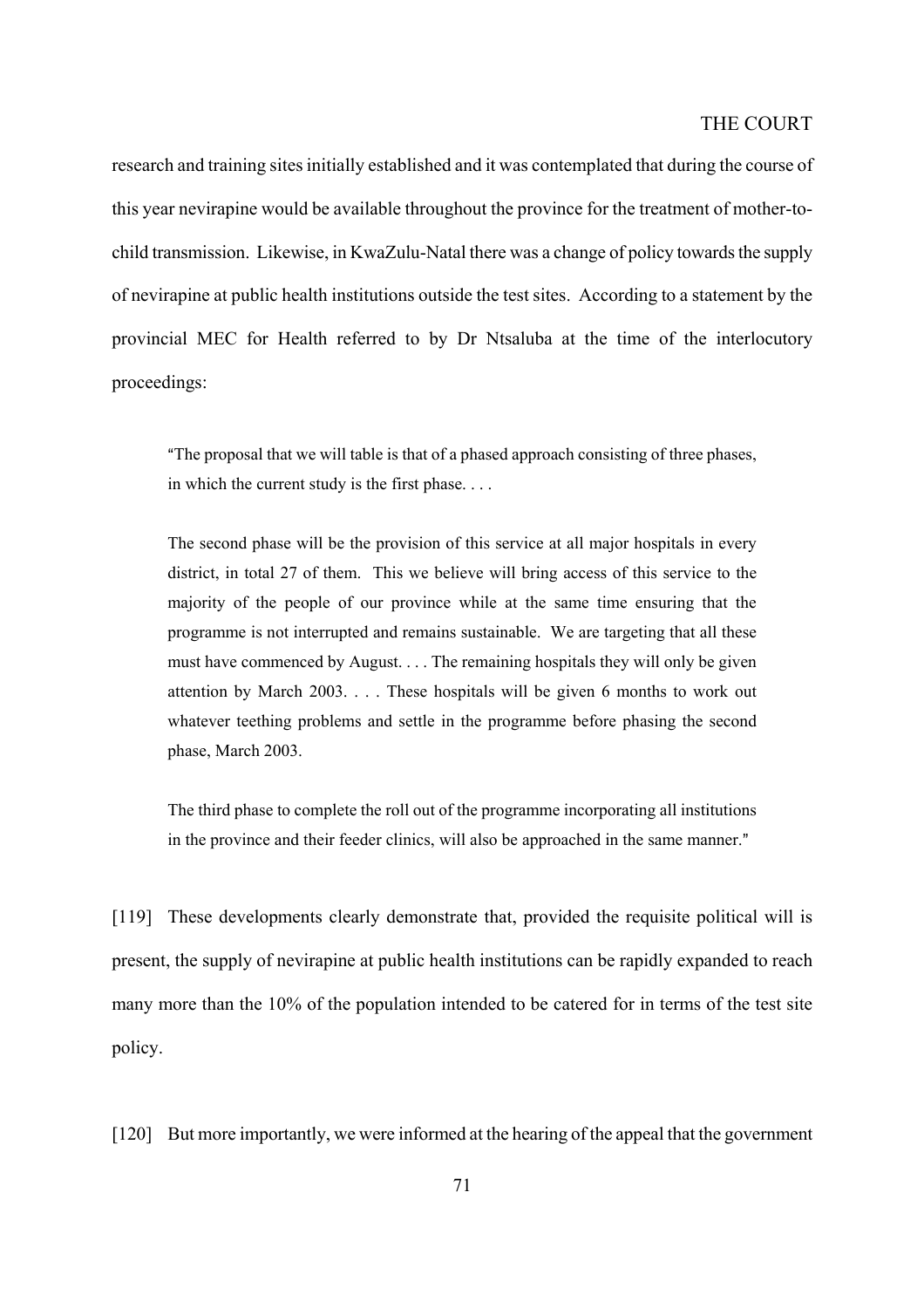has made substantial additional funds available for the treatment of HIV, including the reduction of mother-to-child transmission. The total budget to be spent mainly through the departments of Health, Social Development and Education was R350 million in 2001/2. It has been increased to R1 billion in the current financial year and will go up to R1,8 billion in 2004/5. This means that the budgetary constraints referred to in the affidavits are no longer an impediment. With the additional funds that are now to be available, it should be possible to address any problems of financial incapacity that might previously have existed.

[121] We have earlier referred to section 172(1)(a) of the Constitution, which requires a court deciding a constitutional matter to "declare that any law or conduct that is inconsistent with the Constitution is invalid to the extent of its inconsistency". A declaration to that effect must therefore be made in this matter. The declaration must be in a form which identifies the constitutional infringement. Whether remedial action must also be specified is a separate question involving a different enquiry.

[122] In the present case we have identified aspects of government policy that are inconsistent with the Constitution. The decision not to make nevirapine available at hospitals and clinics other than the research and training sites is central to the entire policy. Once that restriction is removed, government will be able to devise and implement a more comprehensive policy that will give access to health care services to HIV-positive mothers and their newborn children, and will include the administration of nevirapine where that is appropriate. The policy as reformulated must meet the constitutional requirement of providing reasonable measures within available resources for the progressive realisation of the rights of such women and newborn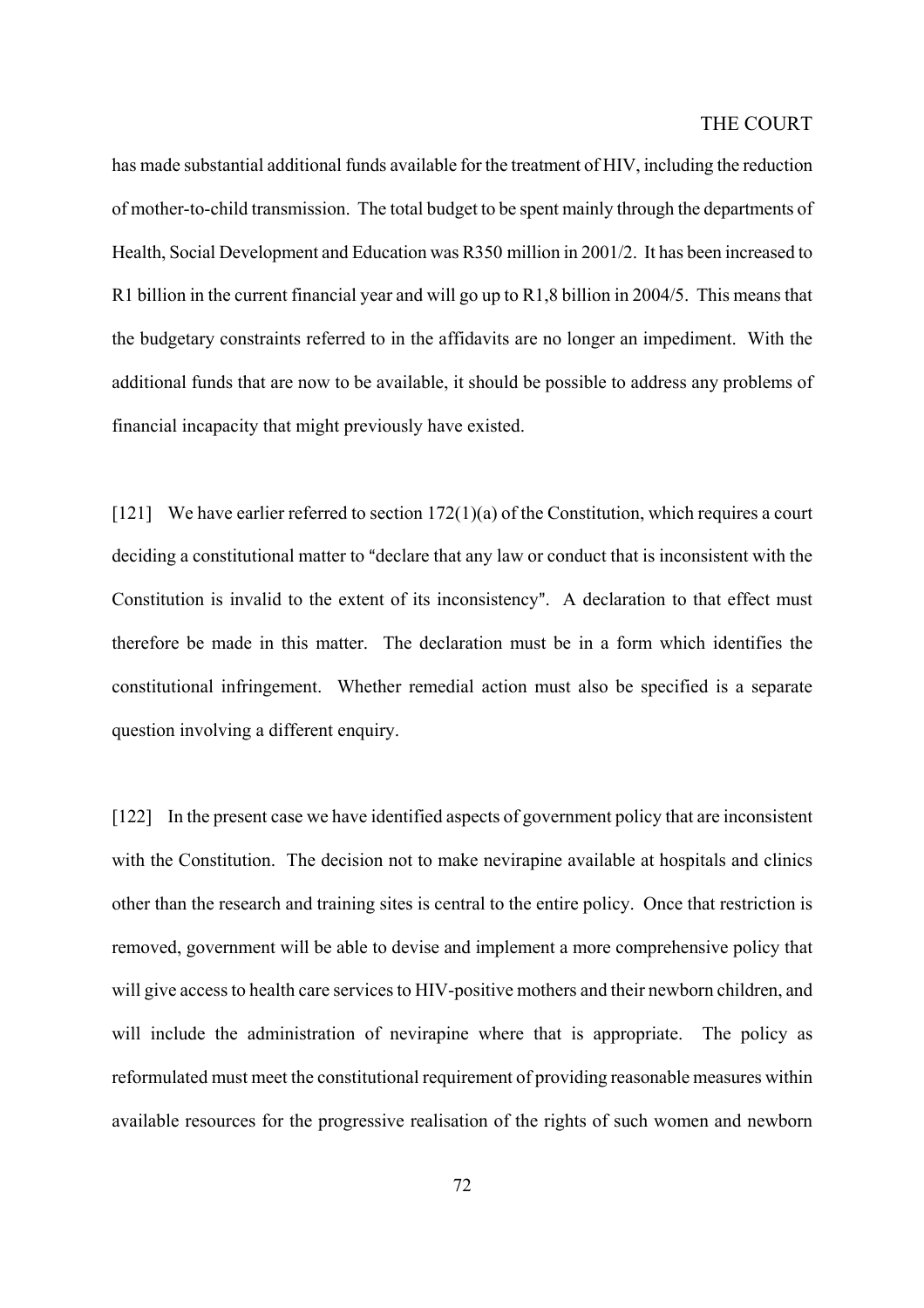children. This may also require, where that is necessary, that counsellors at places other than at the research and training sites be trained in counselling for the use of nevirapine. We will formulate a declaration to address these issues.

# *Transparency*

[123] Three of the nine provinces<sup>67</sup> have publicly announced programmes to realise progressively the rights of pregnant women and their newborn babies to have access to nevirapine treatment. As for the rest, no programme has been disclosed by either the Minister or any of the other six MECs, this notwithstanding the pertinent request from the TAC in July 2001[68](#page-72-1) and the subsequent lodging of hundreds of pages of affidavits and written legal argument. This is regrettable. The magnitude of the HIV/AIDS challenge facing the country calls for a concerted, co-ordinated and co-operative national effort in which government in each of its three spheres and the panoply of resources and skills of civil society are marshalled, inspired and led. This can be achieved only if there is proper communication, especially by government. In order for it to be implemented optimally, a public health programme must be made known effectively to all concerned, down to the district nurse and patients. Indeed, for a public programme such as this to meet the constitutional requirement of reasonableness, its contents must be made known appropriately.

#### *Relief*

[124] What remains to be considered is whether it is appropriate in the circumstances of the

<span id="page-72-0"></span><sup>67</sup> Western Cape, Gauteng and KwaZulu-Natal.

<span id="page-72-1"></span><sup>68</sup> Quoted in para 11 above.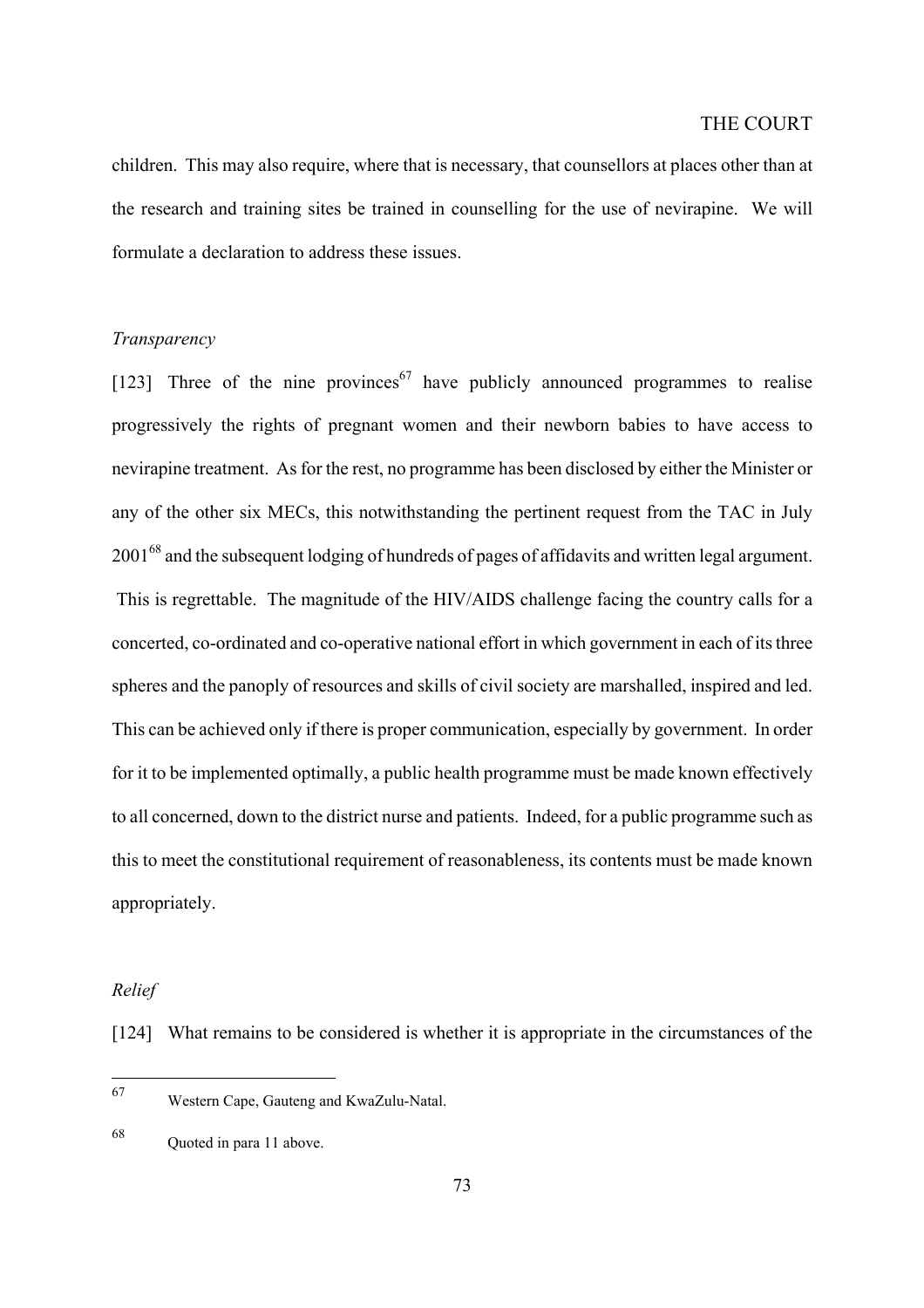present case to grant further relief. We have come to the conclusion that it is appropriate to do so, though in terms differing from the orders made by the High Court.

[125] It is essential that there be a concerted national effort to combat the HIV/AIDS pandemic. The government has committed itself to such an effort. We have held that its policy fails to meet constitutional standards because it excludes those who could reasonably be included where such treatment is medically indicated to combat mother-to-child transmission of HIV. That does not mean that everyone can immediately claim access to such treatment, although the ideal, as Dr Ntsaluba says, is to achieve that goal. Every effort must, however, be made to do so as soon as reasonably possible. The increases in the budget to which we have referred will facilitate this.

[126] We consider it important that all sectors of the community, in particular civil society, should co-operate in the steps taken to achieve this goal. In our view that will be facilitated by spelling out the steps necessary to comply with the Constitution.

[127] We will do this on the basis of the policy that government has adopted as the best means of combating mother-to-child transmission of HIV, which is to make use of nevirapine for this purpose. Government must retain the right to adapt the policy, consistent with its constitutional obligations, should it consider it appropriate to do so. The order that we make has regard to this.

[128] We do not consider it appropriate to deal with the use of formula feed in the order. Whether it is desirable to use this substitute rather than breastfeeding raises complex issues.<sup>69</sup>

<span id="page-73-0"></span>69

<sup>69</sup> See conclusions and recommendations regarding infant feeding in the WHO Technical Consultation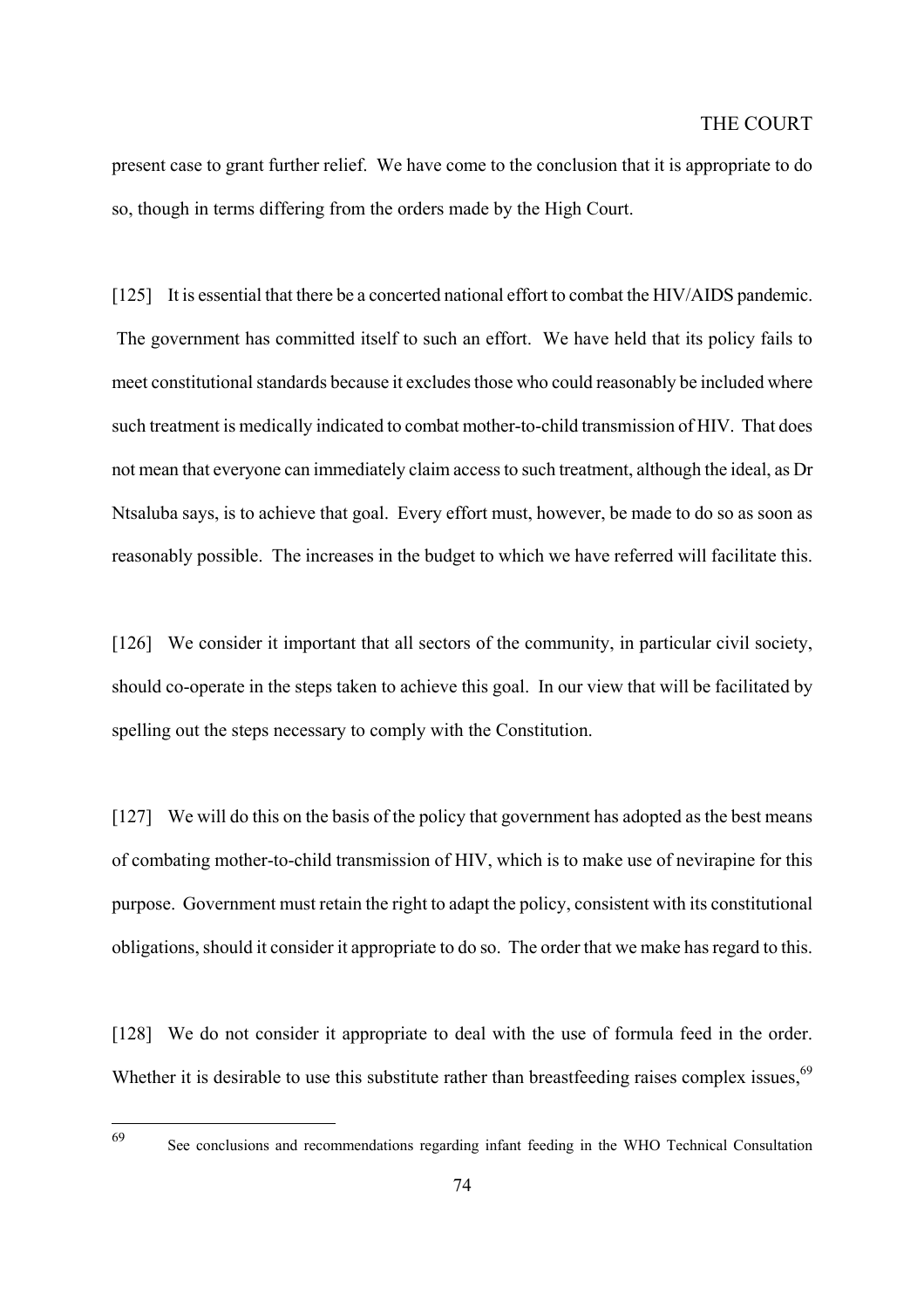particularly when the mother concerned may not have easy access to clean water or the ability to adopt a bottle-feeding regimen because of her personal circumstances. The result of the studies conducted at the research and training sites may enable government to formulate a comprehensive policy in this regard. In the meantime this must be left to health professionals to address during counselling. We do not consider that there is sufficient evidence to justify an order that formula feed must be made available by the government on request and without charge in every case.

 entitled *New data on the prevention of mother-to-child transmission of HIV and their policy implications* approved 15 January 2001.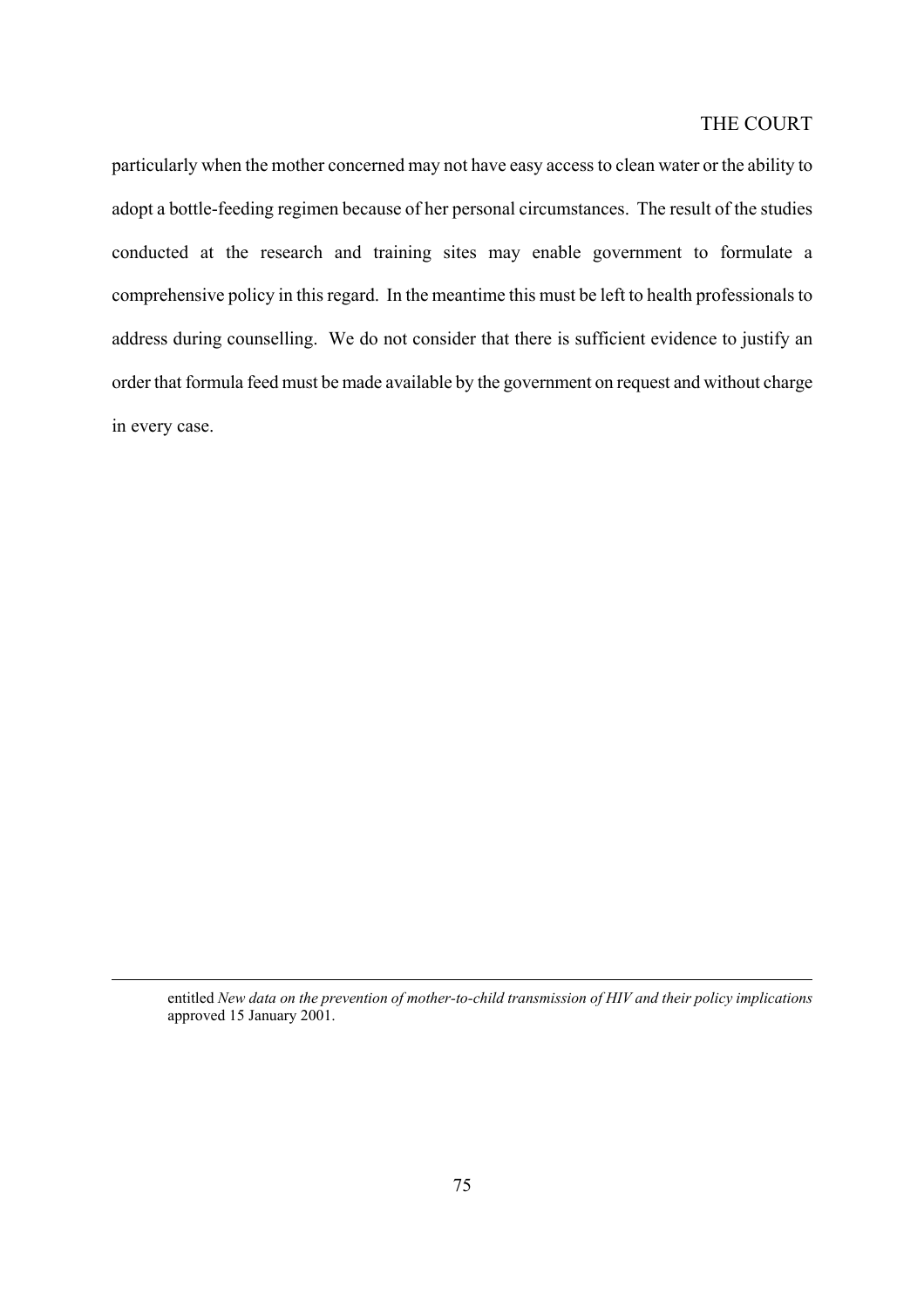[129] The order made by the High Court included a structural interdict requiring the appellants to revise their policy and to submit the revised policy to the court to enable it to satisfy itself that the policy was consistent with the Constitution. In *Pretoria City Council*[70 t](#page-75-0)his Court recognised that courts have such powers. In appropriate cases they should exercise such a power if it is necessary to secure compliance with a court order. That may be because of a failure to heed declaratory orders or other relief granted by a court in a particular case. We do not consider, however, that orders should be made in those terms unless this is necessary. The government has always respected and executed orders of this Court. There is no reason to believe that it will not do so in the present case.

[130] The anxiety of the applicants to have the government move as expeditiously as possible in taking measures to reduce the transmission of HIV from mother to child is understandable. One is dealing here with a deadly disease. Once a drug that has the potential to reduce motherto-child transmission is available, it is desirable that it be made available without delay to those who urgently need it.

[131] We do not underestimate the nature and extent of the problem facing government in its fight to combat HIV/AIDS and, in particular, to reduce the transmission of HIV from mother to child. We also understand the need to exercise caution when dealing with a potent and a relatively unknown drug. But the nature of the problem is such that it demands urgent attention.

<span id="page-75-0"></span> $70$ Above n 53 para 96.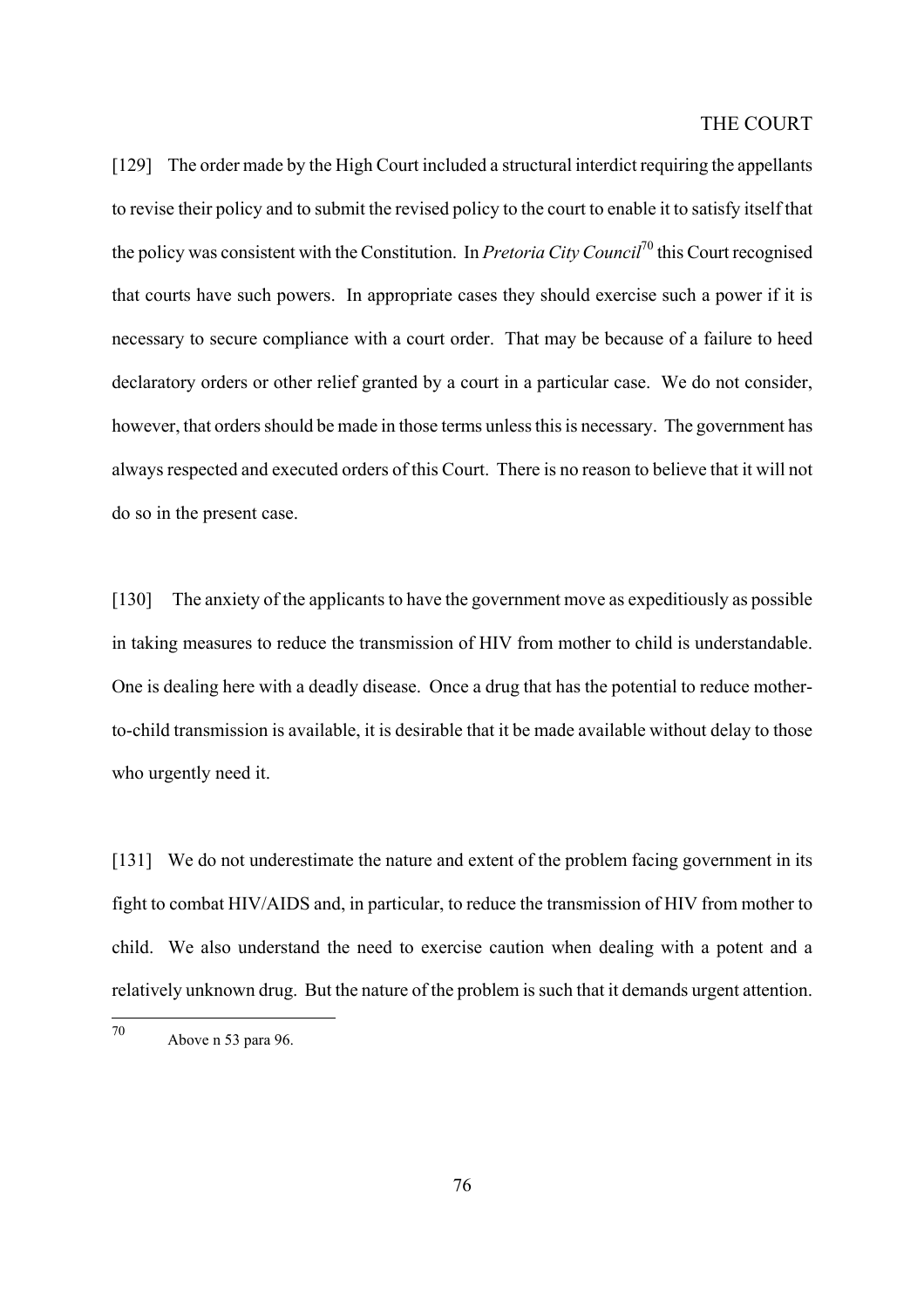Nevirapine is a potentially lifesaving drug. Its safety and efficacy have been established. There is a need to assess operational challenges for the best possible use of nevirapine on a comprehensive scale to reduce the risk of mother-to-child transmission of HIV. There is an additional need to monitor issues relevant to the safety and efficacy of and resistance to the use of nevirapine for this purpose. There is, however, also a pressing need to ensure that where possible loss of life is prevented in the meantime.

[132] Government policy is now evolving. Additional sites where nevirapine is provided with a "full package" to combat mother-to-child transmission of HIV are being added. In the Western Cape, Gauteng and KwaZulu-Natal, programmes have been adopted to extend the supply of nevirapine for such purpose throughout the province. What now remains is for the other provinces to follow suit. The order that we make will facilitate this.

[133] It is necessary that the government programme, as supplemented to comply with the requirements of this judgment, be communicated to health caregivers in all public facilities and to the beneficiaries of the programme. Having regard to the nature of the problem, the steps that have to be taken to comply with the order that we make should be taken without delay.

#### *Costs*

[134] The applicants had an order of the High Court in their favour and they were entitled to defend that order in this Court. The issues raised in these proceedings are of considerable importance. The applicants have also been substantially successful in relation to those issues. The order that we make differs from that made by the High Court. Yet it addresses similar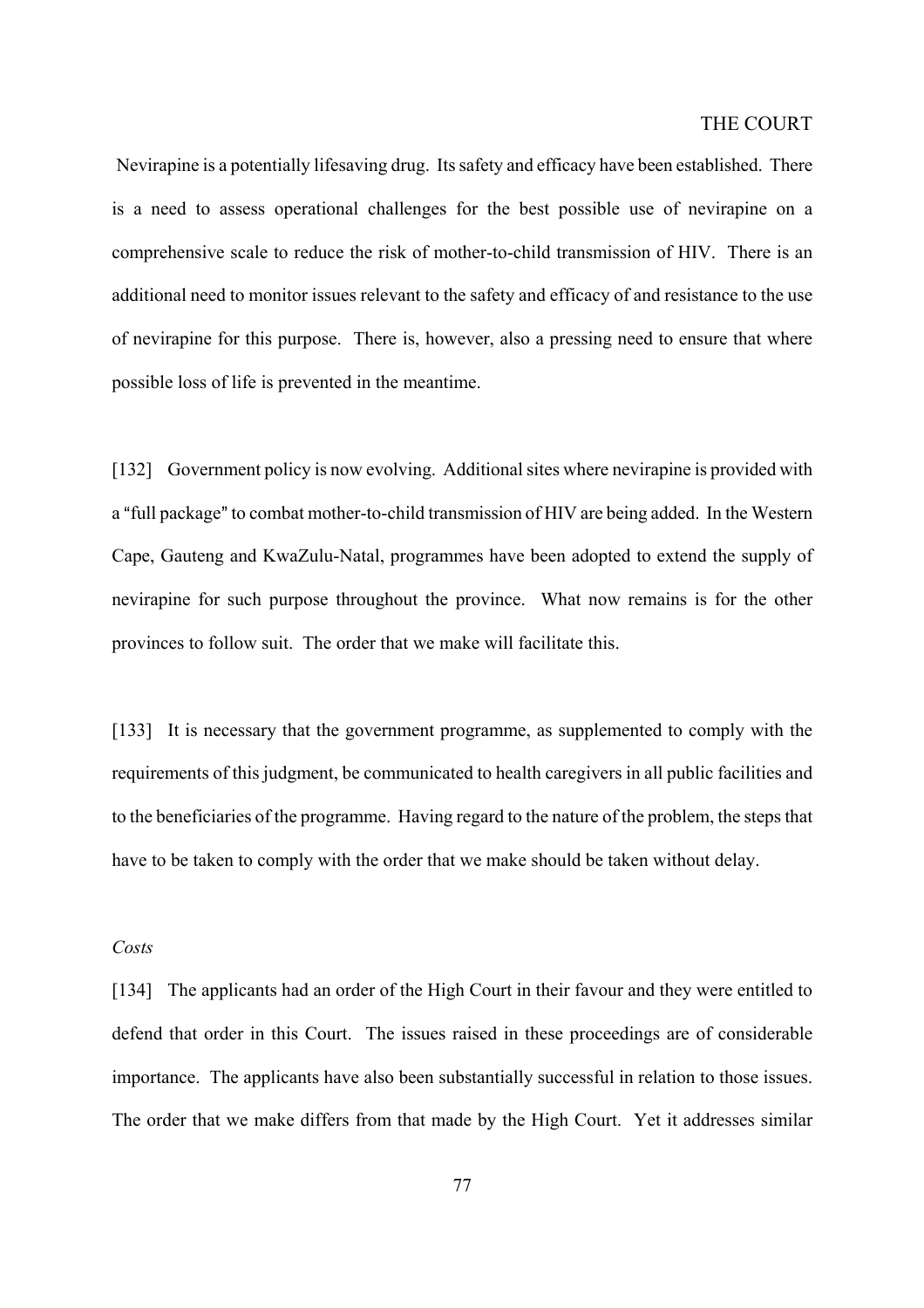issues, albeit in different terms, and we do not consider the differences to be sufficient reason for depriving the applicants of their costs. These are to include the costs occasioned by the Court's enquiry after the conclusion of the argument, save for the costs of the application by government to adduce further evidence, which are to be borne by the respective parties.

## *Orders*

[135] We accordingly make the following orders:

- 1. The orders made by the High Court are set aside and the following orders are substituted.
- 2. It is declared that:
	- a) Sections 27(1) and (2) of the Constitution require the government to devise and implement within its available resources a comprehensive and co-ordinated programme to realise progressively the rights of pregnant women and their newborn children to have access to health services to combat mother-to-child transmission of HIV.
	- b) The programme to be realised progressively within available resources must include reasonable measures for counselling and testing pregnant women for HIV, counselling HIV-positive pregnant women on the options open to them to reduce the risk of mother-to-child transmission of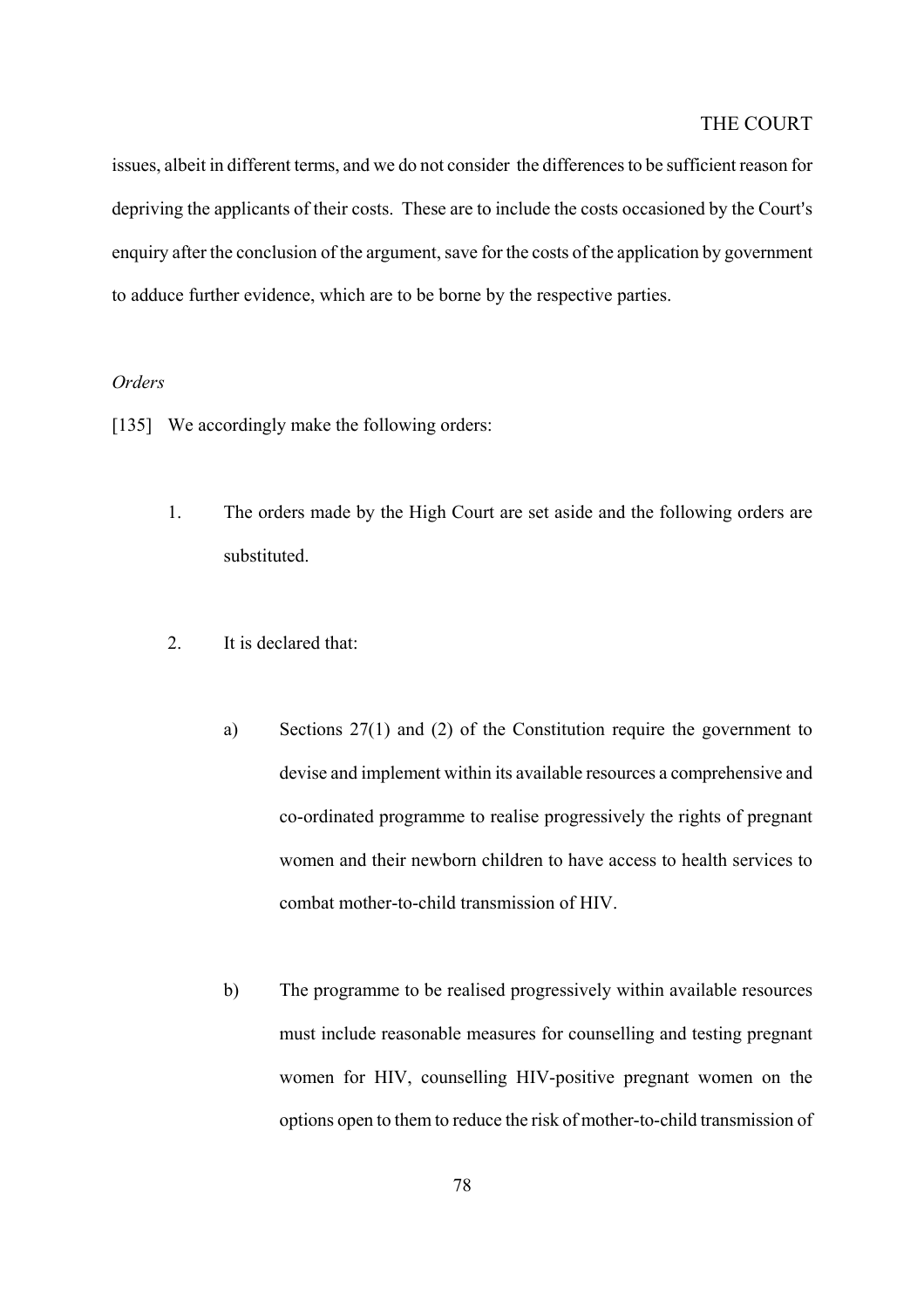HIV, and making appropriate treatment available to them for such purposes.

- c) The policy for reducing the risk of mother-to-child transmission of HIV as formulated and implemented by government fell short of compliance with the requirements in subparagraphs (a) and (b) in that:
	- i) Doctors at public hospitals and clinics other than the research and training sites were not enabled to prescribe nevirapine to reduce the risk of mother-to-child transmission of HIV even where it was medically indicated and adequate facilities existed for the testing and counselling of the pregnant women concerned.
	- ii) The policy failed to make provision for counsellors at hospitals and clinics other than at research and training sites to be trained in counselling for the use of nevirapine as a means of reducing the risk of mother-to-child transmission of HIV.
- 3. Government is ordered without delay to:
	- a) Remove the restrictions that prevent nevirapine from being made available for the purpose of reducing the risk of mother-to-child transmission of HIV at public hospitals and clinics that are not research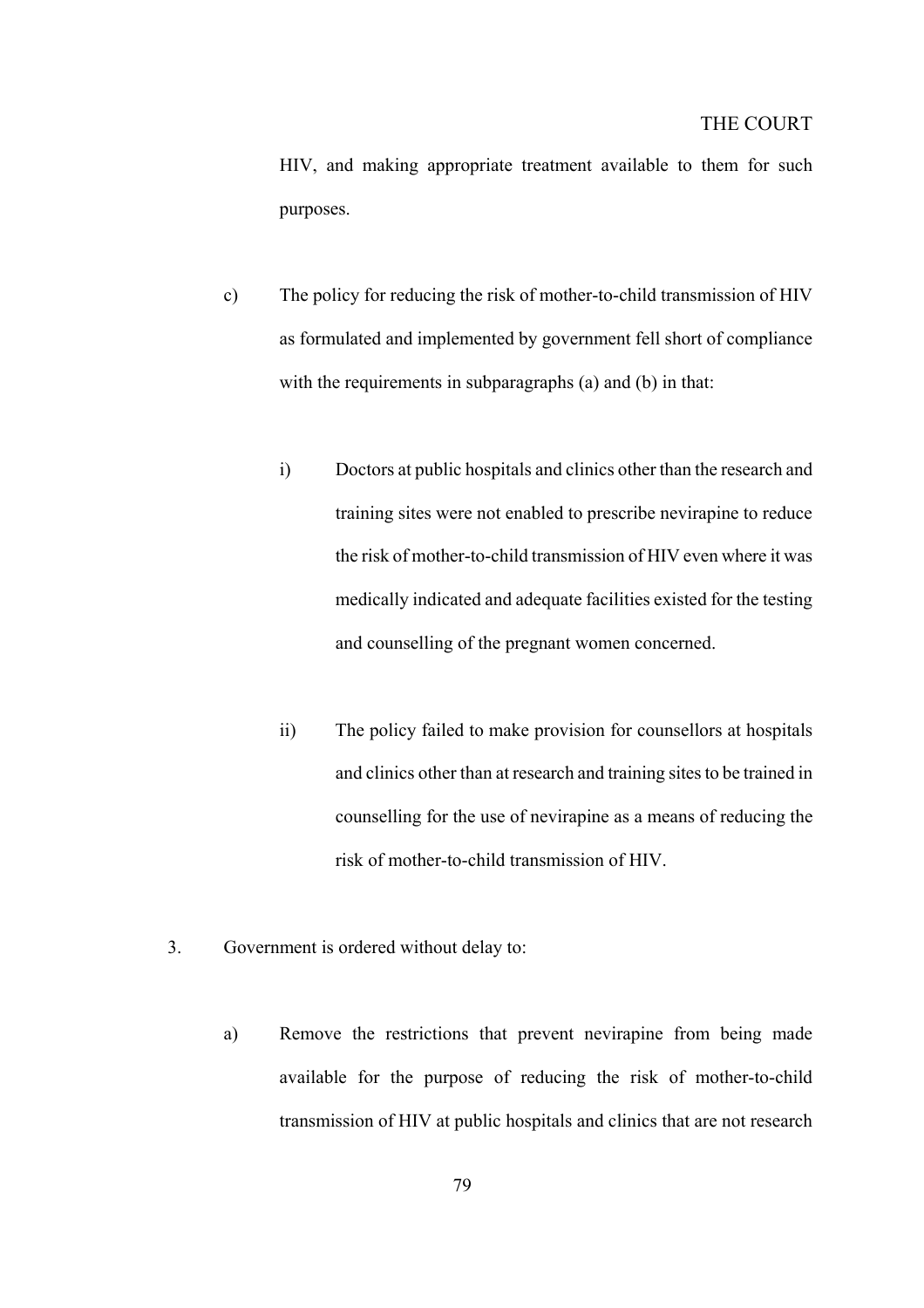and training sites.

- b) Permit and facilitate the use of nevirapine for the purpose of reducing the risk of mother-to-child transmission of HIV and to make it available for this purpose at hospitals and clinics when in the judgment of the attending medical practitioner acting in consultation with the medical superintendent of the facility concerned this is medically indicated, which shall if necessary include that the mother concerned has been appropriately tested and counselled.
- c) Make provision if necessary for counsellors based at public hospitals and clinics other than the research and training sites to be trained for the counselling necessary for the use of nevirapine to reduce the risk of mother-to-child transmission of HIV.
- d) Take reasonable measures to extend the testing and counselling facilities at hospitals and clinics throughout the public health sector to facilitate and expedite the use of nevirapine for the purpose of reducing the risk of mother-to-child transmission of HIV.
- 4. The orders made in paragraph 3 do not preclude government from adapting its policy in a manner consistent with the Constitution if equally appropriate or better methods become available to it for the prevention of mother-to-child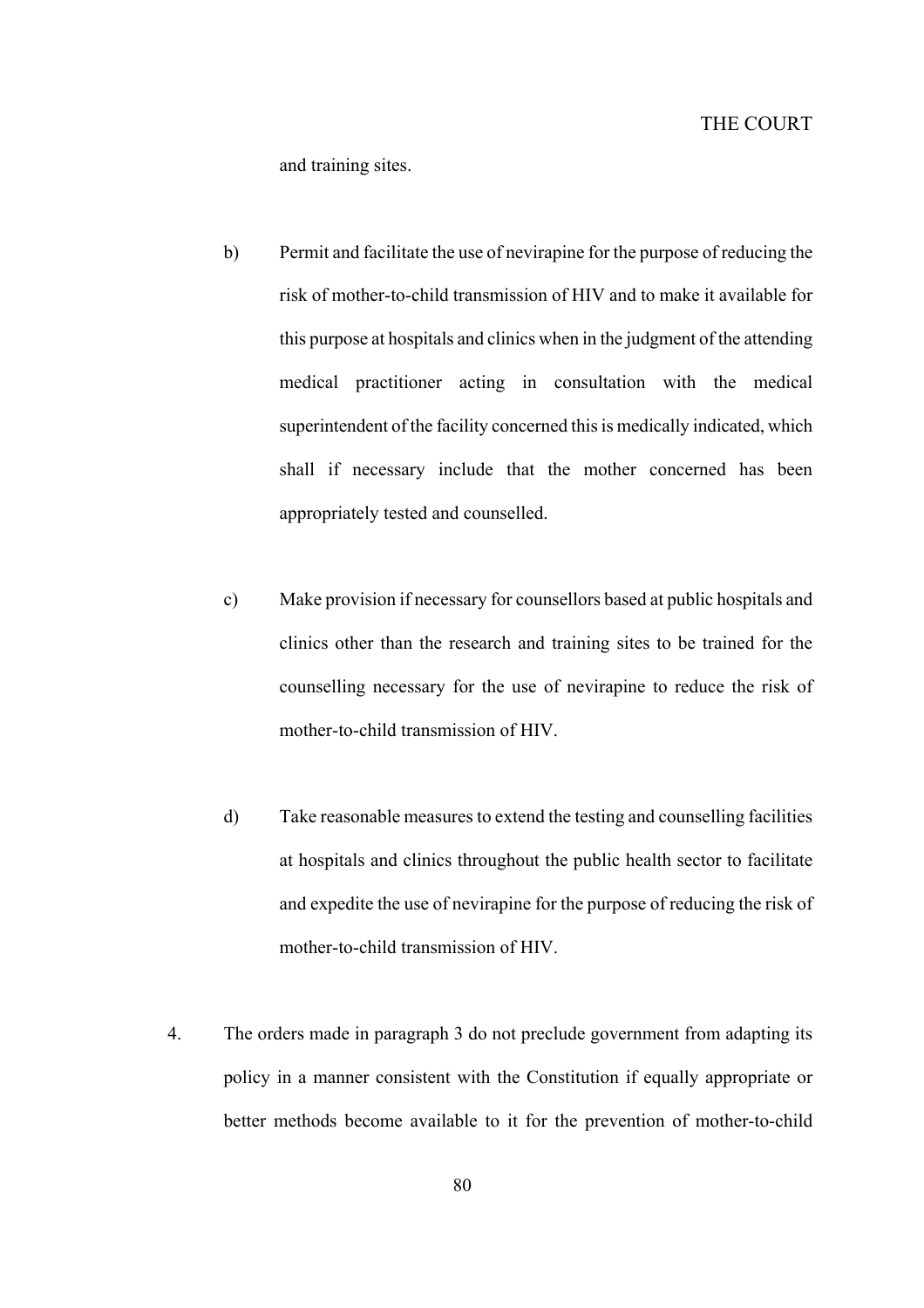transmission of HIV.

- 5. The government must pay the applicants' costs, including the costs of two counsel.
- 6. The application by government to adduce further evidence is refused.

Chaskalson CJ Langa DCJ Ackermann J Du Plessis AJ Goldstone J Kriegler J Madala J Madala J Ngcobo J

O'Regan J Sachs J Sachs J Skweyiya AJ